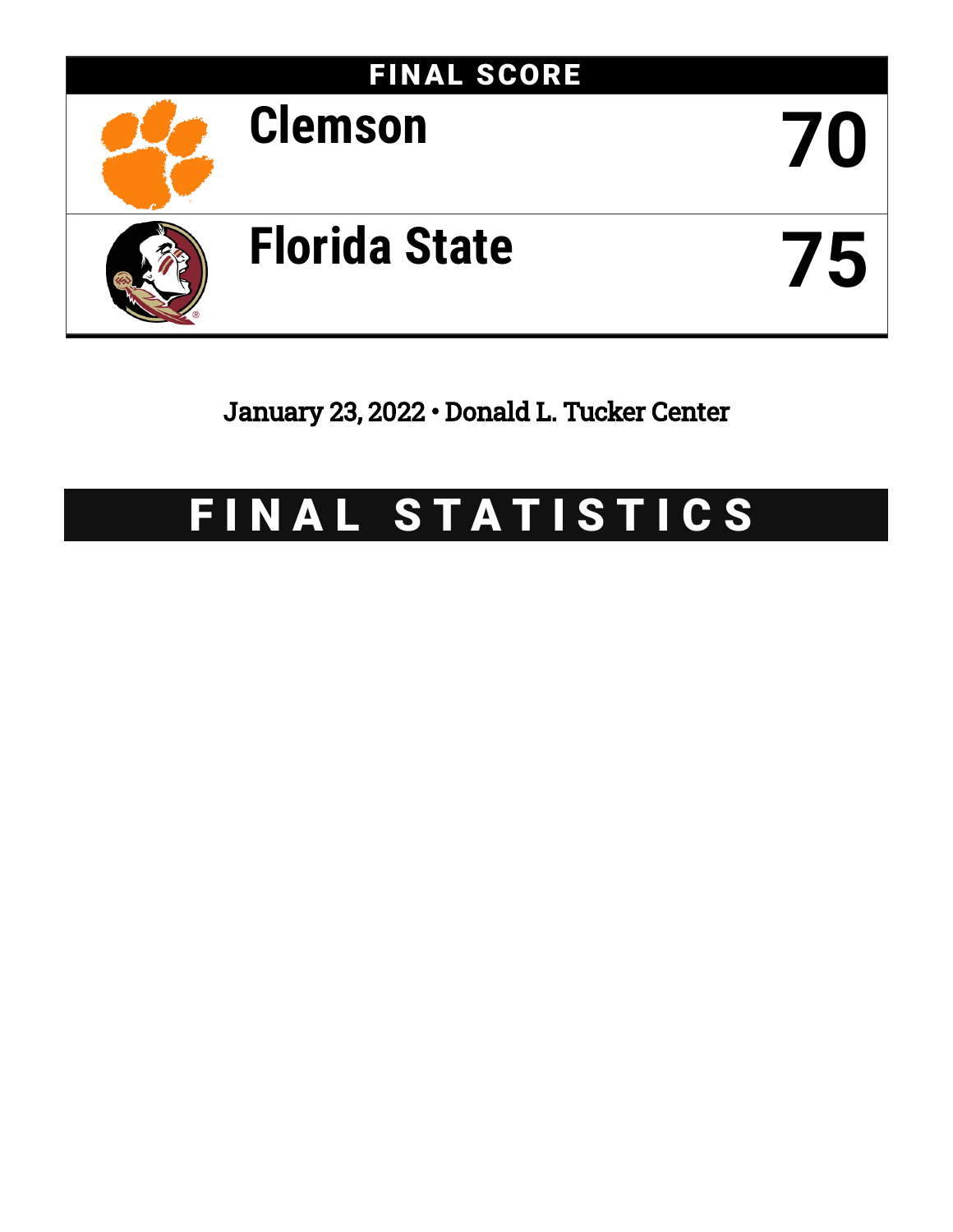# **Official Box Score Clemson vs Florida State Game Totals -- Final Statistics January 23, 2022 at Donald L. Tucker Center**



# **Clemson 70**

| No. | Plaver                     | S  | Pts      | FG       | 3FG      | <b>FT</b> | 0R           | DR.      | TR          | PF            | A        | TO       | <b>B</b> lk | Stl          | Min | $+/-$          |
|-----|----------------------------|----|----------|----------|----------|-----------|--------------|----------|-------------|---------------|----------|----------|-------------|--------------|-----|----------------|
| 00  | <b>WASHINGTON, DELICIA</b> | G  | 24       | $9 - 20$ | $0 - 2$  | $6-6$     |              | 2        | 3           | 4             | 2        | 3        | $\Omega$    | 1            | 28  | $-2$           |
| 04  | <b>HIPP, WERONIKA</b>      | G  | 6        | $2 - 4$  | $2 - 4$  | $0 - 0$   | $\mathbf{0}$ | 3        | 3           |               | 4        | 2        | $\Omega$    |              | 27  | 10             |
| 05  | ROBINSON, AMARI            | F. |          | $2 - 8$  | $1 - 2$  | $2 - 2$   | 0            | 3        | 3           | 4             | 3        | 0        |             | 0            | 28  | 3              |
| 12  | HANK, HANNAH               | C  | 6        | $2 - 4$  | $2 - 3$  | $0 - 0$   | 0            | 5        | 5           | 5.            | 2        | 2        | 2           | 1            | 28  | $\overline{7}$ |
| 30  | OTT, MADI                  | G  | 9        | $3 - 5$  | 2-4      | $1 - 1$   | 2            | 2        | 4           | 3             | 1        | 4        | $\Omega$    | 1            | 34  | -1             |
| 01  | <b>INYANG, ENO</b>         | C  | 2        | $1 - 2$  | $0 - 0$  | $0 - 0$   | $\mathbf{1}$ | $\Omega$ | $\mathbf 1$ | $\mathcal{P}$ | $\Omega$ | $\Omega$ | $\Omega$    | 0            | 9   | $-3$           |
| 02  | <b>BRADFORD, DAISHA</b>    | G  | 12       | $4 - 7$  | $2 - 3$  | $2 - 2$   | $\Omega$     | 0        | 0           | 3             |          | 2        | 0           | 0            | 23  | -13            |
| 03  | ELMORE, MAKAYLA            | F  | $\Omega$ | $0 - 0$  | $0 - 0$  | $0 - 0$   | 0            | 0        | $\Omega$    |               | 0        | 0        | $\Omega$    | 0            | 3   | $\overline{4}$ |
| 15  | <b>GAINES, KIONNA</b>      | G  | 2        | $1 - 2$  | $0 - 0$  | $0 - 0$   | 0            | 0        | 0           | 0             | 0        | 0        | 0           | 0            | 4   | 1              |
| 25  | STANDIFER, SYDNEY          | G  | $\Omega$ | $0 - 0$  | $0 - 0$  | $0 - 0$   | $\Omega$     | $\Omega$ | $\Omega$    | $\Omega$      | $\Omega$ | $\Omega$ | $\Omega$    | $\Omega$     | 4   | -6             |
| 40  | SAINE, LATRESE             | F. | 2        | $1 - 2$  | $0 - 0$  | $0 - 0$   | 1            | 0        | 1.          | 2             | $\Omega$ | 0        | $\Omega$    | $\mathbf{0}$ | 12  | -17            |
|     | <b>TEAM</b>                |    |          |          |          |           |              | 3        | 4           | $\Omega$      |          | 0        |             |              |     |                |
|     | <b>TOTALS</b>              |    | 70       | 25-54    | $9 - 18$ | $11 - 11$ | 6            | 18       | 24          | 25            | 13       | 13       | 3           | 4            | 200 |                |
|     |                            |    |          |          |          |           |              |          |             |               |          |          |             |              |     |                |

| <b>Shooting By Period</b> |          |       |          |       |           |        | Last FG: 4th-00:04   |
|---------------------------|----------|-------|----------|-------|-----------|--------|----------------------|
| Period                    | FG       | FG%   | 3FG      | 3FG%  | FТ        | FT%    | Largest lead: By 4 a |
| 1st Half                  | $9 - 23$ | 39%   | $3 - 8$  | 38%   | 3-3       | 100%   | Technical Fouls: No  |
| 2nd Half                  | 16-31    | 52%   | 6-10     | 60%   | 8-8       | 100%   |                      |
| Game                      | 25-54    | 46.3% | $9 - 18$ | 50.0% | $11 - 11$ | 100.0% |                      |

# **Florida State 75**

| No. | Plaver                  | S  | <b>Pts</b> | FG       | 3FG     | FТ        | 0R       | DR | TR | PF            | A  | TO | Blk      | Stl      | Min        | $+/-$          |
|-----|-------------------------|----|------------|----------|---------|-----------|----------|----|----|---------------|----|----|----------|----------|------------|----------------|
| 02  | PUISIS, SAMMIE          | G  | 8          | $3 - 11$ | $2-6$   | $0-0$     | 0        |    |    | 2             | 3  | 0  | 0        |          | 31         | $-1$           |
| 11  | <b>GORDON, O'MARIAH</b> | G  | 10         | $4 - 7$  | 0-1     | $2 - 2$   | 1.       | 3  | 4  | 3             | 2  | 2  | 0        | 0        | 24         | -6             |
| 14  | HOWARD, ERIN            | F. | 5.         | $2 - 4$  | $1-2$   | $0 - 0$   | 0        | 3  | 3  | 4             | 0  |    | 0        | 0        | 22         | 11             |
| 24  | <b>JONES, MORGAN</b>    | G  | 15         | $2 - 7$  | $0 - 1$ | $11 - 12$ | 0        | 4  | 4  | 3             | 3  | 3  |          | 3        | 25         | 12             |
| 32  | <b>MYERS, VALENCIA</b>  | F. | 2          | $0 - 1$  | $0 - 0$ | $2 - 2$   |          | 0  |    |               | 0  |    | 0        |          | 10         |                |
| 00  | <b>JACKSON, BIANCA</b>  | G  | 9          | $2 - 7$  | $1 - 3$ | $4 - 4$   |          | 0  |    |               | 3  | 3  | $\Omega$ | $\Omega$ | 25         | $-4$           |
| 01  | <b>BALDWIN, RIVER</b>   | C. | 11         | $4 - 7$  | $0 - 0$ | $3 - 3$   | 3        | 5  | 8  | 3             |    |    |          | 3        | -29        |                |
| 04  | <b>BEJEDI, SARA</b>     | G  | 3          | $1 - 2$  | $0 - 1$ | $1 - 1$   |          | 0  |    | $\mathcal{P}$ | 2  |    | 0        | 0        | 17         | $\overline{1}$ |
| 21  | TIMPSON, MAKAYLA        | F. | 12         | $5 - 5$  | $0 - 0$ | $2 - 2$   | $\Omega$ |    |    | 0             | 1  | 0  |          |          | 17         | $-2$           |
|     | <b>TEAM</b>             |    |            |          |         |           |          | 2  | 3  | $\Omega$      |    | 0  |          |          |            |                |
|     | <b>TOTALS</b>           |    |            | 75 23-51 | 4-14    | $25 - 26$ | 8        | 19 | 27 | 19            | 15 | 12 | 3        | 9        | <b>200</b> |                |

| Game                                | 23-51    | 45.1% | $4 - 14$ | 28.6% | 25-26     | 96.2% |                  |
|-------------------------------------|----------|-------|----------|-------|-----------|-------|------------------|
| 2nd Half                            | $9 - 25$ | 36%   | $2-9$    | 22%   | $20 - 21$ | 95%   |                  |
| 1st Half                            | 14-26    | 54%   | $2 - 5$  | 40%   | $5-5$     | 100%  | Techni           |
| <b>Shooting By Period</b><br>Period | FG       | FG%   | 3FG      | 3FG%  | FT        | FT%   | Last F<br>Larges |

*Last FG:* 4th-01:23 *Largest lead:* By 12 at *Technical Fouls:* None.

*Largest lead:* By 4 at *Technical Fouls:* None.

| Game Notes:                                                         | <b>Score</b>                            | 1st | 2nd             | 3rd | 4th | <b>TOT</b> | <b>Points</b> | CU             | <b>FSU</b>     |
|---------------------------------------------------------------------|-----------------------------------------|-----|-----------------|-----|-----|------------|---------------|----------------|----------------|
| Officials: Jeffrey Smith, Meadow Overstreet, Teresa<br><b>Stuck</b> | СL                                      |     | 15              |     | 19  | 70         | In the Paint  | 22             | 30             |
| Attendance:                                                         | <b>FSU</b>                              | 14  |                 |     | 23  | 75         | Off Turns     | 16             | 22             |
|                                                                     |                                         |     |                 |     |     |            | 2nd Chance    |                |                |
| Start Time: 07:00 PM<br>Conference Game:                            | CU led for 4:42. FSU led for 33:04.     |     |                 |     |     |            | Fast Break    |                |                |
|                                                                     | Game was tied for 0:0.<br>Times tied: 4 |     | Lead Changes: 6 |     |     |            | Bench         |                | 35             |
|                                                                     |                                         |     |                 |     |     |            | Per Poss      | 1.077<br>31/65 | 1.154<br>36/65 |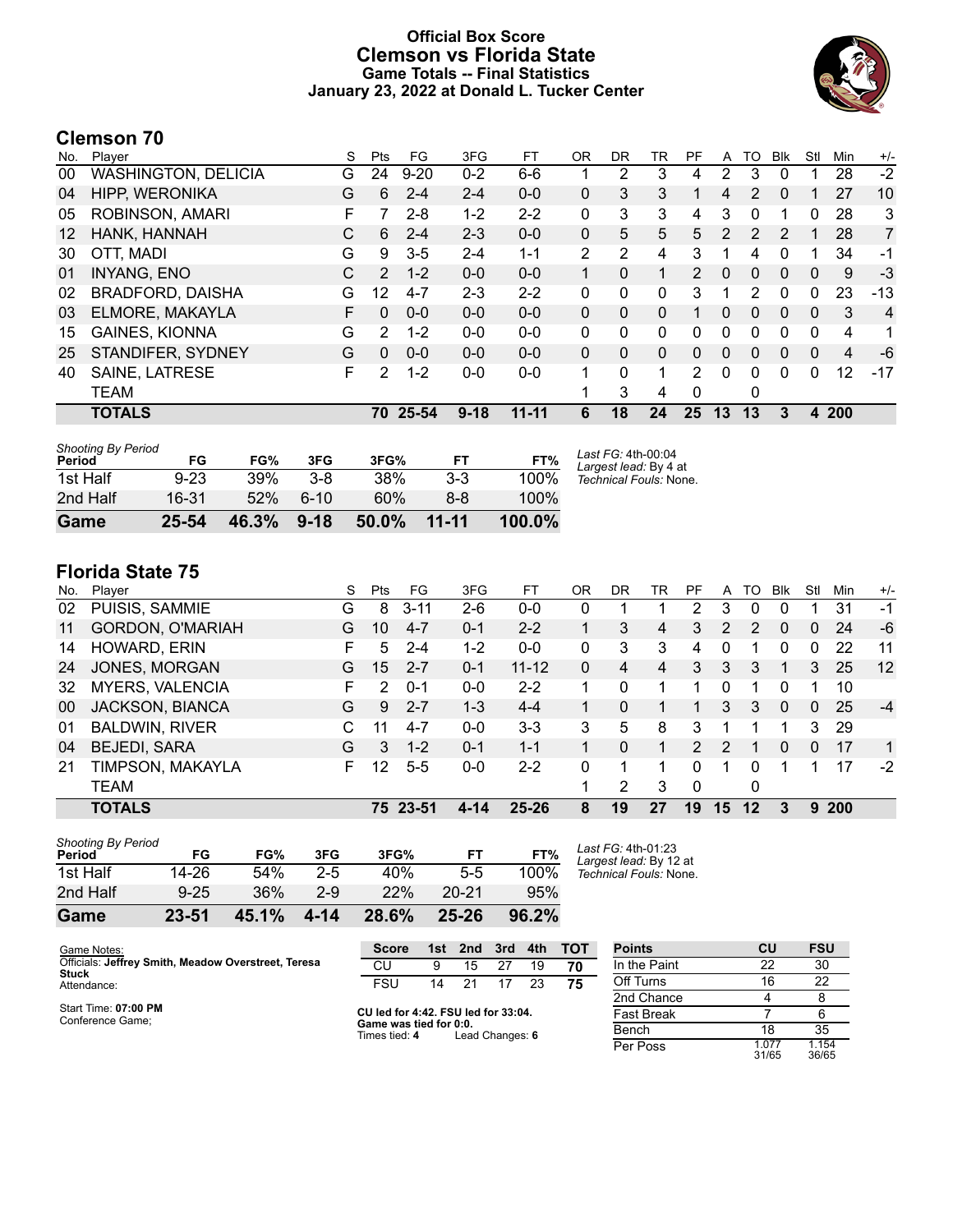# **Official Box Score Clemson vs Florida State First Half Statistics Only January 23, 2022 at Donald L. Tucker Center**



# **Clemson 24**

| No. | Player                     | S  | <b>Pts</b>    | <b>FG</b> | 3FG     | <b>FT</b> | <b>OR</b>    | <b>DR</b> | <b>TR</b>      | PF             | A        | <b>TO</b> | <b>Blk</b>   | Stl          | Min            | $+/-$    |
|-----|----------------------------|----|---------------|-----------|---------|-----------|--------------|-----------|----------------|----------------|----------|-----------|--------------|--------------|----------------|----------|
| 00  | <b>WASHINGTON, DELICIA</b> | G  | 8             | 4-7       | $0 - 1$ | $0-0$     |              | 0         |                | 2              |          | 2         | 0            | 0            | 11             | $-4$     |
| 01  | <b>INYANG, ENO</b>         | С  | 0             | $0 - 1$   | $0 - 0$ | $0 - 0$   |              | $\Omega$  |                | 1              | 0        | 0         | 0            | $\mathbf{0}$ | 4              | $-6$     |
| 02  | <b>BRADFORD, DAISHA</b>    | G  | 2             | $0 - 1$   | $0 - 1$ | $2 - 2$   | 0            | 0         | 0              | 0              | 0        |           | 0            | 0            |                | $-14$    |
| 03  | ELMORE, MAKAYLA            | F. | $\Omega$      | $0 - 0$   | $0 - 0$ | $0 - 0$   | 0            | $\Omega$  | 0              | 0              | 0        | 0         | 0            | 0            | $\mathbf{0}$   | 0        |
| 04  | <b>HIPP, WERONIKA</b>      | G  | 3             | $1 - 2$   | $1 - 2$ | $0 - 0$   | 0            | 1         | 1              | 1              |          | 1         | 0            | 0            | 15             | $-4$     |
| 05  | ROBINSON, AMARI            | F. | $\Omega$      | $0 - 3$   | $0 - 0$ | $0 - 0$   | $\mathbf{0}$ | 3         | 3              | $\overline{2}$ | 2        | 0         | $\mathbf{0}$ | $\mathbf{0}$ | 12             | 1        |
| 12  | HANK, HANNAH               | С  | 0             | $0 - 1$   | $0 - 0$ | $0 - 0$   | 0            | 3         | 3              | 2              |          |           |              | 0            | 18             | $-7$     |
| 15  | <b>GAINES, KIONNA</b>      | G  | $\mathcal{P}$ | $1 - 2$   | $0 - 0$ | $0 - 0$   | 0            | 0         | $\mathbf{0}$   | 0              | 0        | 0         | 0            | $\mathbf{0}$ | $\overline{4}$ | 1        |
| 25  | STANDIFER, SYDNEY          | G  | 0             | $0 - 0$   | $0 - 0$ | $0 - 0$   | 0            | 0         | 0              | 0              | 0        | 0         | $\Omega$     | 0            | 4              | -6       |
| 30  | OTT, MADI                  | G  | 9             | $3 - 5$   | $2 - 4$ | $1 - 1$   |              | 1         | $\overline{2}$ | $\Omega$       | $\Omega$ | 4         | $\Omega$     |              | 19             | $-6$     |
| 40  | SAINE, LATRESE             | F  | $\Omega$      | $0 - 1$   | $0 - 0$ | $0 - 0$   | 0            | 0         | $\Omega$       | 2              | 0        | 0         | $\Omega$     | $\Omega$     | 7              | -6       |
|     | <b>TEAM</b>                |    | 0             | $0 - 0$   | $0 - 0$ | $0 - 0$   | 0            | 0         | 0              | 0              | 0        | $\Omega$  | $\Omega$     | 0            | 0              | 0        |
|     | <b>TOTALS</b>              |    | 24            | $9 - 23$  | $3 - 8$ | $3 - 3$   | 3            | 8         | 11             | 10             | 5        | 9         |              | 1            | 100            | $\bf{0}$ |

| <b>Shooting By Period</b><br>Period | FG       | FG%   | 3FG     | 3FG%     |           | FT%    | Last FG Half: CU 2nd-03:56 |
|-------------------------------------|----------|-------|---------|----------|-----------|--------|----------------------------|
| 1st Half                            | $9 - 23$ | 39%   | $3 - 8$ | 38%      | $3-3$     | 100%   |                            |
| Game                                | 25-54    | 46.3% | $9-18$  | $50.0\%$ | $11 - 11$ | 100.0% |                            |

# **Florida State 35**

| No. | Player                  | S | <b>Pts</b> | <b>FG</b> | 3FG     | <b>FT</b> | <b>OR</b> | D <sub>R</sub> | TR      | <b>PF</b> | A        | TO | <b>B</b> lk | Stl      | Min            | $+/-$        |
|-----|-------------------------|---|------------|-----------|---------|-----------|-----------|----------------|---------|-----------|----------|----|-------------|----------|----------------|--------------|
| 00  | <b>JACKSON, BIANCA</b>  | G | 2          | 1-4       | $0-0$   | $0-0$     | 0         | 0              | 0       | 0         | 2        | 2  | 0           | 0        | 12             | 6            |
| 01  | <b>BALDWIN, RIVER</b>   | С |            | $2 - 3$   | $0 - 0$ | $3 - 3$   |           | 2              | 3       | 0         |          | 0  |             | 2        | 16             |              |
| 02  | PUISIS, SAMMIE          | G | 5.         | $2-6$     | 1-2     | $0 - 0$   | 0         | 0              | 0       |           | 2        | 0  | $\Omega$    | 0        | 15             | 6            |
| 04  | <b>BEJEDI, SARA</b>     | G | 0          | $0 - 0$   | $0 - 0$ | $0 - 0$   |           | 0              |         | 2         |          |    | $\Omega$    | $\Omega$ | 8              | 3            |
| 11  | <b>GORDON, O'MARIAH</b> | G | 4          | $2 - 4$   | $0 - 1$ | $0 - 0$   | $\Omega$  | 2              | 2       | 2         |          |    | 0           | $\Omega$ | 12             | 8            |
| 14  | HOWARD, ERIN            | F | 5.         | $2 - 3$   | 1-1     | $0 - 0$   | 0         | 2              | 2       | 2         | $\Omega$ |    | $\Omega$    | 0        | 10             | 8            |
| 21  | TIMPSON, MAKAYLA        | F | 8          | $3 - 3$   | $0 - 0$ | $2 - 2$   | 0         | 0              | 0       | U         |          | O  |             |          | 10             | 4            |
| 24  | JONES, MORGAN           | G | 4          | $2 - 3$   | $0 - 1$ | $0 - 0$   | 0         | 2              | 2       |           |          |    | $\Omega$    | 2        | 13             | 10           |
| 32  | <b>MYERS, VALENCIA</b>  | F | 0          | $0 - 0$   | $0 - 0$ | $0 - 0$   | 0         | 0              | 0       |           | 0        | 1  | $\Omega$    |          | $\overline{4}$ |              |
|     | TEAM                    |   | 0          | $0 - 0$   | $0 - 0$ | $0 - 0$   | 1         |                | 2       | 0         | 0        | 0  | $\Omega$    | 0        | 0              | 0            |
|     | <b>TOTALS</b>           |   | 35         | $14 - 26$ | $2 - 5$ | $5 - 5$   | 3         | 9              | $12 \,$ | 9         | 9        |    | 2           | 6        | 100            | $\mathbf{0}$ |

| <b>Shooting By Period</b><br>Period | FG        | FG%   | 3FG     | 3FG%  |           | FT%   | Last FG Half: FSU 2nd-00:30 |
|-------------------------------------|-----------|-------|---------|-------|-----------|-------|-----------------------------|
| 1st Half                            | 14-26     | 54%   | $2 - 5$ | 40%   | $5-5$     | 100%  |                             |
| Game                                | $23 - 51$ | 45.1% | 4-14    | 28.6% | $25 - 26$ | 96.2% |                             |

| Game Notes:                                                         | <b>Score</b> | 1st l | 2nd | -3rd | 4th | <b>TOT</b> | <b>Points from (This Period)</b> | <b>CU FSU</b> |
|---------------------------------------------------------------------|--------------|-------|-----|------|-----|------------|----------------------------------|---------------|
| Officials: Jeffrey Smith, Meadow Overstreet, Teresa<br><b>Stuck</b> | CU           |       | 15  | 27   | 19  | 70         | In the Paint                     | 16            |
| Attendance:                                                         | <b>FSU</b>   | 14    |     |      | 23  | 75         | Off Turns                        | 16            |
|                                                                     |              |       |     |      |     |            | 2nd Chance                       |               |
| Start Time: 07:00 PM<br>Conference Game:                            |              |       |     |      |     |            | <b>Fast Break</b>                |               |
|                                                                     |              |       |     |      |     |            | Bench                            |               |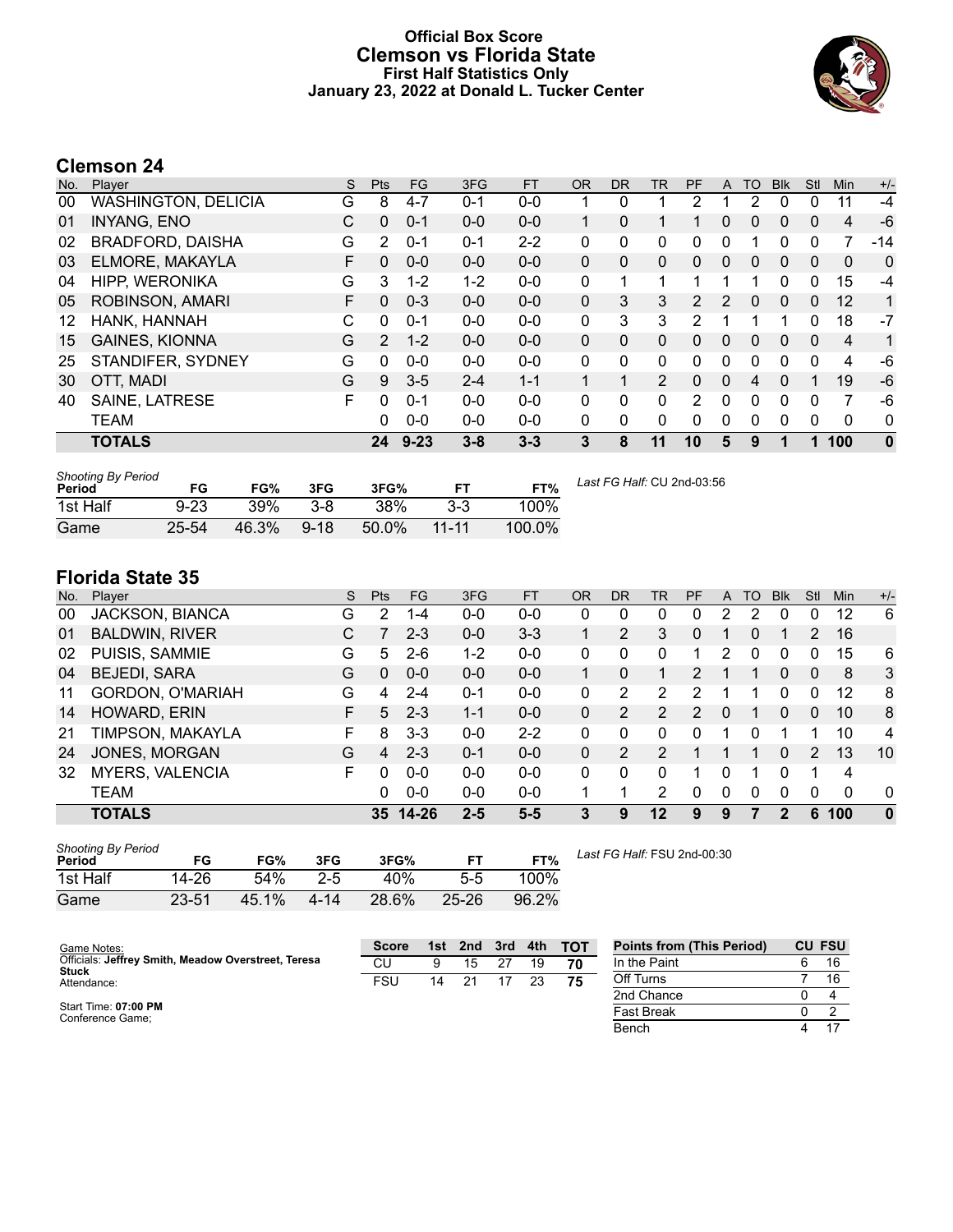# **Official Box Score Clemson vs Florida State First Quarter Statistics Only January 23, 2022 at Donald L. Tucker Center**



# **Clemson 9**

| No.               | Plaver                     | S | <b>Pts</b>    | <b>FG</b> | 3FG     | <b>FT</b> | <b>OR</b>    | <b>DR</b> | <b>TR</b> | PF           | A        | TO       | <b>Blk</b> | Stl          | Min      | $+/-$        |
|-------------------|----------------------------|---|---------------|-----------|---------|-----------|--------------|-----------|-----------|--------------|----------|----------|------------|--------------|----------|--------------|
| 00                | <b>WASHINGTON, DELICIA</b> | G | 4             | $2 - 4$   | $0 - 1$ | $0-0$     |              | 0         |           | 2            | 0        | 2        | 0          | 0            | 5        | $-4$         |
| 04                | HIPP, WERONIKA             | G | 0             | $0 - 1$   | $0 - 1$ | $0 - 0$   | $\Omega$     |           |           | 0            | 0        |          | 0          | $\mathbf{0}$ | 8        | $-3$         |
| 05                | ROBINSON, AMARI            | F | 0             | $0 - 1$   | $0 - 0$ | $0 - 0$   | 0            | 2         | 2         | 2            |          | 0        | 0          | 0            | 7        | $-1$         |
| $12 \overline{ }$ | HANK, HANNAH               | C | 0             | $0 - 1$   | $0 - 0$ | $0 - 0$   | $\Omega$     |           | 1         | 0            |          |          |            | $\mathbf{0}$ | 8        | $-1$         |
| 30                | OTT, MADI                  | G | 3             | $1 - 2$   | $0 - 1$ | $1 - 1$   | $\Omega$     | 0         | 0         | 0            | 0        |          | $\Omega$   |              | 10       | -5           |
| 01                | <b>INYANG, ENO</b>         | C | $\Omega$      | $0 - 1$   | $0 - 0$ | $0 - 0$   | 1            | $\Omega$  | 1         | 0            | $\Omega$ | $\Omega$ | $\Omega$   | $\Omega$     | 3        | $-4$         |
| 02                | <b>BRADFORD, DAISHA</b>    | G | $\Omega$      | $0 - 0$   | $0 - 0$ | $0 - 0$   | 0            | 0         | 0         | 0            | 0        | 0        | 0          | $\mathbf{0}$ | $\Omega$ | $\mathbf{0}$ |
| 03                | ELMORE, MAKAYLA            | F | 0             | $0 - 0$   | $0 - 0$ | $0 - 0$   | $\Omega$     | 0         | 0         | 0            | 0        | $\Omega$ | 0          | $\Omega$     | $\Omega$ | $\mathbf{0}$ |
| 15                | <b>GAINES, KIONNA</b>      | G | $\mathcal{P}$ | $1 - 2$   | $0 - 0$ | $0 - 0$   | $\Omega$     | 0         | 0         | $\Omega$     | 0        | 0        | 0          | $\Omega$     | 3        | 3            |
| 25                | STANDIFER, SYDNEY          | G | $\Omega$      | $0 - 0$   | $0 - 0$ | $0 - 0$   | $\mathbf{0}$ | $\Omega$  | 0         | 0            | $\Omega$ | $\Omega$ | 0          | $\Omega$     | 4        | $-6$         |
| 40                | <b>SAINE, LATRESE</b>      | F | 0             | $0 - 0$   | $0 - 0$ | $0-0$     | $\Omega$     | 0         | 0         |              | $\Omega$ | 0        | 0          | 0            | 3        | $-4$         |
|                   | TEAM                       |   |               | $0 - 0$   |         |           | $\Omega$     | 0         | 0         | $\mathbf{0}$ |          | 0        |            |              |          |              |
|                   | <b>TOTALS</b>              |   | 9             | $4 - 12$  | $0 - 3$ | $1 - 1$   | 2            | 4         | 6         | 5            | 2        | 5        |            | 1            | 50       |              |

| <b>Shooting By Period</b> |          |       |          |        |           |        |
|---------------------------|----------|-------|----------|--------|-----------|--------|
| Period                    | FG       | FG%   | 3FG      | 3FG%   | FТ        | FT%    |
| 1st Half                  | 4-12     | 33%   | 0-3      | $00\%$ | 1-1       | 100%   |
| 1st Half                  | $9 - 23$ | 39%   | $3 - 8$  | 38%    | $3-3$     | 100%   |
| Game                      | 25-54    | 46.3% | $9 - 18$ | 50.0%  | $11 - 11$ | 100.0% |

# **Florida State 14**

| No. | Player                  | S  | Pts            | FG       | 3FG     | <b>FT</b> | <b>OR</b> | <b>DR</b> | TR       | PF | A        | TO           | <b>Blk</b> | Stl          | Min | $+/-$          |
|-----|-------------------------|----|----------------|----------|---------|-----------|-----------|-----------|----------|----|----------|--------------|------------|--------------|-----|----------------|
| 02  | PUISIS, SAMMIE          | G  | 2              | $1 - 3$  | $0 - 1$ | $0-0$     | 0         | 0         | 0        |    | 0        | 0            | 0          | 0            | 8   | 5              |
| 11  | <b>GORDON, O'MARIAH</b> | G  | 2              | $1 - 2$  | $0 - 1$ | $0-0$     | 0         |           |          |    | 0        |              | 0          | $\mathbf{0}$ | 6   | 1              |
| 14  | HOWARD, ERIN            | F  | 2              | 1-1      | $0 - 0$ | $0-0$     | 0         |           |          |    |          |              | 0          | 0            |     | 3              |
| 24  | JONES, MORGAN           | G  | $\overline{2}$ | $1 - 2$  | $0 - 1$ | $0-0$     | 0         | 2         | 2        |    | Ü        | 0            | 0          | 0            | 8   | $\mathbf{1}$   |
| 32  | <b>MYERS, VALENCIA</b>  | F. | 0              | $0 - 0$  | $0 - 0$ | $0-0$     | 0         | 0         | 0        | 0  | 0        | 0            | 0          |              | -3  |                |
| 00  | JACKSON, BIANCA         | G  | $\mathcal{P}$  | $1 - 3$  | $0 - 0$ | $0-0$     | $\Omega$  | 0         | 0        | 0  | $\Omega$ |              | 0          | $\Omega$     | 4   | $\overline{4}$ |
| 01  | <b>BALDWIN, RIVER</b>   | C  | 2              | $1 - 2$  | $0 - 0$ | $0-0$     |           | 0         | 1.       | 0  | 0        | $\Omega$     |            |              |     |                |
| 04  | <b>BEJEDI, SARA</b>     | G  | 0              | $0 - 0$  | $0 - 0$ | $0 - 0$   |           | 0         |          |    |          |              | 0          | $\Omega$     | 4   | $\overline{4}$ |
| 21  | TIMPSON, MAKAYLA        | F. | 2              | $0 - 0$  | $0 - 0$ | $2 - 2$   | 0         | 0         | $\Omega$ | 0  |          | ∩            | 0          |              | 3   | 2              |
|     | <b>TEAM</b>             |    |                | $0 - 0$  |         |           |           | 0         | 1        | 0  |          | 0            |            |              |     |                |
|     | <b>TOTALS</b>           |    | 14             | $6 - 13$ | $0 - 3$ | $2 - 2$   | 3         |           |          | 5  | 2        | $\mathbf{A}$ |            | 3            | 50  |                |

| <b>Shooting By Period</b> |          |       |       |        |           |       |
|---------------------------|----------|-------|-------|--------|-----------|-------|
| Period                    | FG       | FG%   | 3FG   | 3FG%   | FТ        | FT%   |
| 1st Half                  | $6 - 13$ | 46%   | 0-3   | $00\%$ | $2-2$     | 100%  |
| 1st Half                  | 14-26    | 54%   | $2-5$ | 40%    | $5-5$     | 100%  |
| Game                      | 23-51    | 45.1% | 4-14  | 28.6%  | $25 - 26$ | 96.2% |

| Game Notes:                                                         | <b>Score</b> | 1st l | 2nd | $\sim$ 3rd $\sim$ | 4th | тот | <b>Points (This Period)</b> | CU            | <b>FSU</b>    |
|---------------------------------------------------------------------|--------------|-------|-----|-------------------|-----|-----|-----------------------------|---------------|---------------|
| Officials: Jeffrey Smith, Meadow Overstreet, Teresa<br><b>Stuck</b> | CU           | 9     | 15  | 27                | 19  | 70  | In the Paint                |               |               |
| Attendance:                                                         | FSU          | 14    | 21  |                   | 23  | 75  | Off Turns                   |               |               |
|                                                                     |              |       |     |                   |     |     | 2nd Chance                  |               |               |
| Start Time: 07:00 PM<br>Conference Game:                            |              |       |     |                   |     |     | <b>Fast Break</b>           |               |               |
|                                                                     |              |       |     |                   |     |     | Bench                       |               |               |
|                                                                     |              |       |     |                   |     |     | Per Poss                    | 0.600<br>5/15 | 0.875<br>7/16 |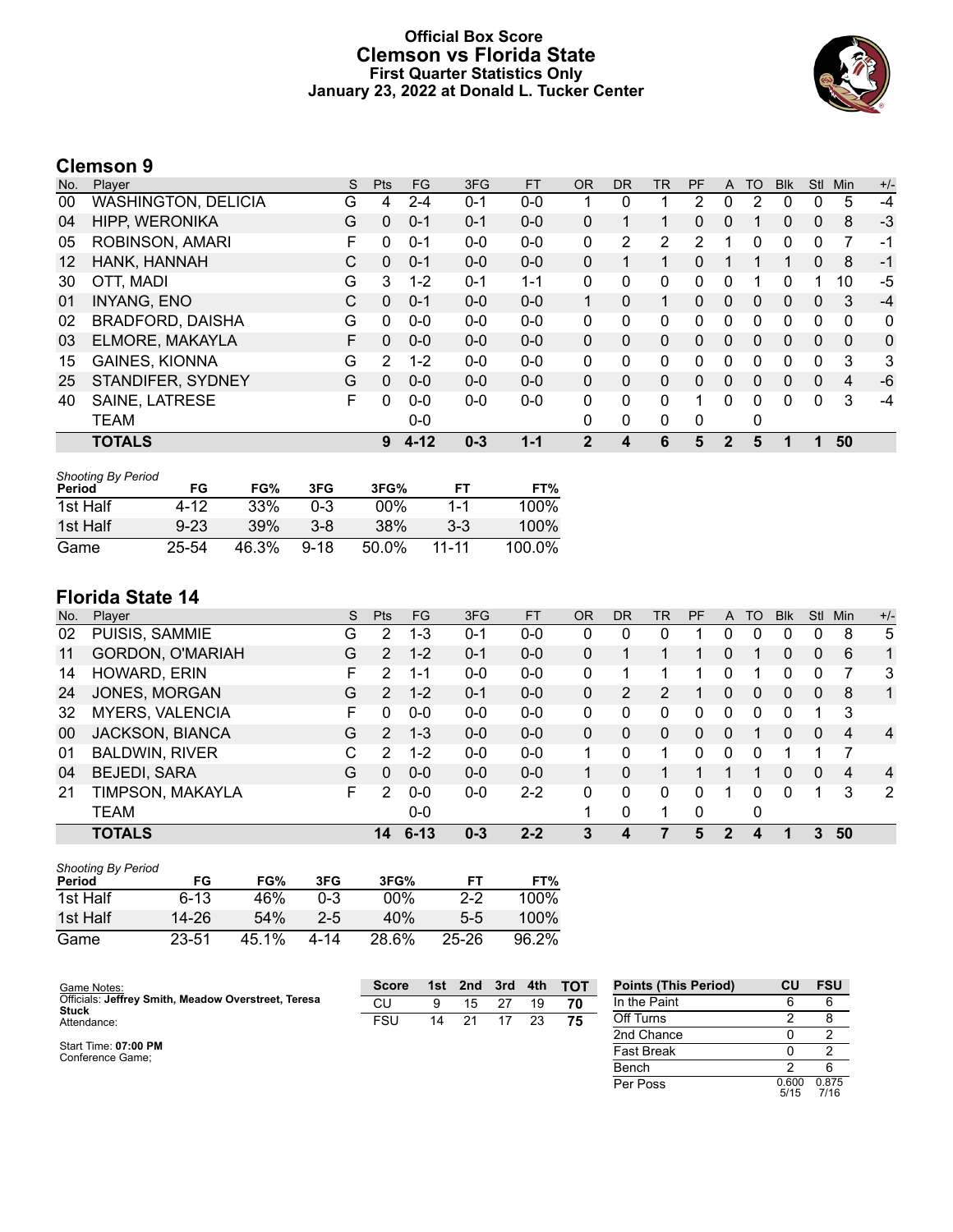## **Official Play-By-Play Clemson vs Florida State First Quarter January 23, 2022 at Donald L. Tucker Center**



### **Period 1**

<mark>Startersː</mark><br>Clemson: 00 WASHINGTON,DELICIA (G); 4 HIPP,WERONIKA (G); 5 ROBINSON,AMARI (F); 12 HANK,HANNAH (C); 30 OTT,MADI (G);<br>Florida State: 2 PUISIS,SAMMIE (G); 11 GORDON,O'MARIAH (G); 14 HOWARD,ERIN (F); 24 JONES,MORGA

| Time  | <b>VISITORS: Clemson</b>         | <b>Score</b> | <b>Margin</b>  | <b>HOME: Florida State</b>        |
|-------|----------------------------------|--------------|----------------|-----------------------------------|
| 09:39 |                                  |              |                | MISSED JUMPER by PUISIS, SAMMIE   |
| 09:39 | BLOCK by HANK, HANNAH            |              |                |                                   |
| 09:35 | REBOUND (DEF) by HANK, HANNAH    |              |                |                                   |
| 09:29 |                                  |              |                | FOUL by GORDON, O'MARIAH          |
| 09:29 |                                  |              |                | SUB OUT: MYERS, VALENCIA          |
| 09:29 |                                  |              |                | SUB IN: BALDWIN, RIVER            |
| 09:13 | MISSED 3PTR by HIPP, WERONIKA    |              |                |                                   |
| 09:10 |                                  |              |                | REBOUND (DEF) by GORDON, O'MARIAH |
| 08:46 |                                  | $2 - 0$      | H <sub>2</sub> | GOOD! JUMPER by HOWARD, ERIN      |
| 08:21 | FOUL by WASHINGTON, DELICIA      |              |                |                                   |
| 08:21 | TURNOVER by WASHINGTON, DELICIA  |              |                |                                   |
| 08:01 |                                  |              |                | MISSED LAYUP by BALDWIN, RIVER    |
| 07:59 |                                  |              |                | REBOUND (OFF) by TEAM             |
| 07:55 | FOUL by WASHINGTON, DELICIA      |              |                |                                   |
| 07:55 | SUB OUT: WASHINGTON, DELICIA     |              |                |                                   |
| 07:55 | SUB IN: GAINES, KIONNA           |              |                |                                   |
| 07:48 |                                  |              |                |                                   |
|       |                                  |              |                | MISSED 3PTR by GORDON, O'MARIAH   |
| 07:44 | REBOUND (DEF) by ROBINSON, AMARI |              |                |                                   |
| 07:28 | GOOD! JUMPER by OTT, MADI        | $2 - 2$      | T              |                                   |
| 07:28 | ASSIST by HANK, HANNAH           |              |                |                                   |
| 07:28 |                                  |              |                | FOUL by PUISIS, SAMMIE            |
| 07:28 | GOOD! FT by OTT, MADI            | $2 - 3$      | V <sub>1</sub> |                                   |
| 07:13 |                                  | $4 - 3$      | H <sub>1</sub> | GOOD! LAYUP by JONES, MORGAN      |
| 07:03 | GOOD! LAYUP by GAINES, KIONNA    | $4 - 5$      | V <sub>1</sub> |                                   |
| 07:03 | ASSIST by ROBINSON, AMARI        |              |                |                                   |
| 06:46 |                                  |              |                | TURNOVER by GORDON, O'MARIAH      |
| 06:46 | STEAL by OTT, MADI               |              |                |                                   |
| 06:36 |                                  |              |                | FOUL by JONES, MORGAN             |
| 06:33 | MISSED LAYUP by HANK, HANNAH     |              |                |                                   |
| 06:33 |                                  |              |                | REBOUND (DEADB) by TEAM           |
| 06:33 | FOUL by ROBINSON, AMARI          |              |                |                                   |
| 06:33 | SUB OUT: ROBINSON, AMARI         |              |                |                                   |
| 06:33 | SUB IN: SAINE, LATRESE           |              |                |                                   |
| 06:16 |                                  |              |                | MISSED 3PTR by JONES, MORGAN      |
| 06:13 | REBOUND (DEF) by HIPP, WERONIKA  |              |                |                                   |
| 06:13 |                                  |              |                | SUB OUT: PUISIS, SAMMIE           |
| 06:13 |                                  |              |                | SUB OUT: GORDON, O'MARIAH         |
| 06:13 |                                  |              |                | SUB IN: JACKSON, BIANCA           |
| 06:13 |                                  |              |                | SUB IN: BEJEDI, SARA              |
| 05:44 | MISSED 3PTR by OTT, MADI         |              |                |                                   |
| 05:43 |                                  |              |                | REBOUND (DEADB) by TEAM           |
| 05:19 |                                  |              |                | MISSED LAYUP by JACKSON, BIANCA   |
| 05:14 |                                  |              |                | REBOUND (OFF) by BALDWIN, RIVER   |
| 05:14 |                                  |              |                | TURNOVER by JACKSON, BIANCA       |
| 05:14 |                                  |              |                | SUB OUT: BALDWIN, RIVER           |
| 05:14 |                                  |              |                | SUB IN: MYERS, VALENCIA           |
| 05:14 | SUB OUT: HANK, HANNAH            |              |                |                                   |
| 05:14 | SUB OUT: SAINE, LATRESE          |              |                |                                   |
| 05:14 | SUB IN: INYANG, ENO              |              |                |                                   |
| 05:14 | SUB IN: ROBINSON, AMARI          |              |                |                                   |
| 04:51 | MISSED JUMPER by GAINES, KIONNA  |              |                |                                   |
| 04:48 |                                  |              |                |                                   |
|       |                                  |              |                | REBOUND (DEF) by JONES, MORGAN    |
| 04:41 |                                  |              |                | MISSED LAYUP by JACKSON, BIANCA   |
| 04:38 | REBOUND (DEF) by ROBINSON, AMARI |              |                |                                   |
| 04:36 | TURNOVER by OTT, MADI            |              |                |                                   |
| 04:36 | <b>TIMEOUT MEDIA</b>             |              |                |                                   |
| 04:36 |                                  |              |                | SUB OUT: JONES, MORGAN            |
| 04:36 |                                  |              |                | SUB IN: PUISIS, SAMMIE            |
| 04:36 | SUB OUT: GAINES, KIONNA          |              |                |                                   |
| 04:36 | SUB IN: STANDIFER, SYDNEY        |              |                |                                   |
| 04:25 |                                  |              |                | MISSED 3PTR by PUISIS, SAMMIE     |
| 04:25 |                                  |              |                | REBOUND (OFF) by BEJEDI, SARA     |
| 04:08 |                                  | $6-5$        | H <sub>1</sub> | GOOD! JUMPER by PUISIS, SAMMIE    |
| 03:57 |                                  |              |                | FOUL by HOWARD, ERIN              |
| 03:39 | TURNOVER by HIPP, WERONIKA       |              |                |                                   |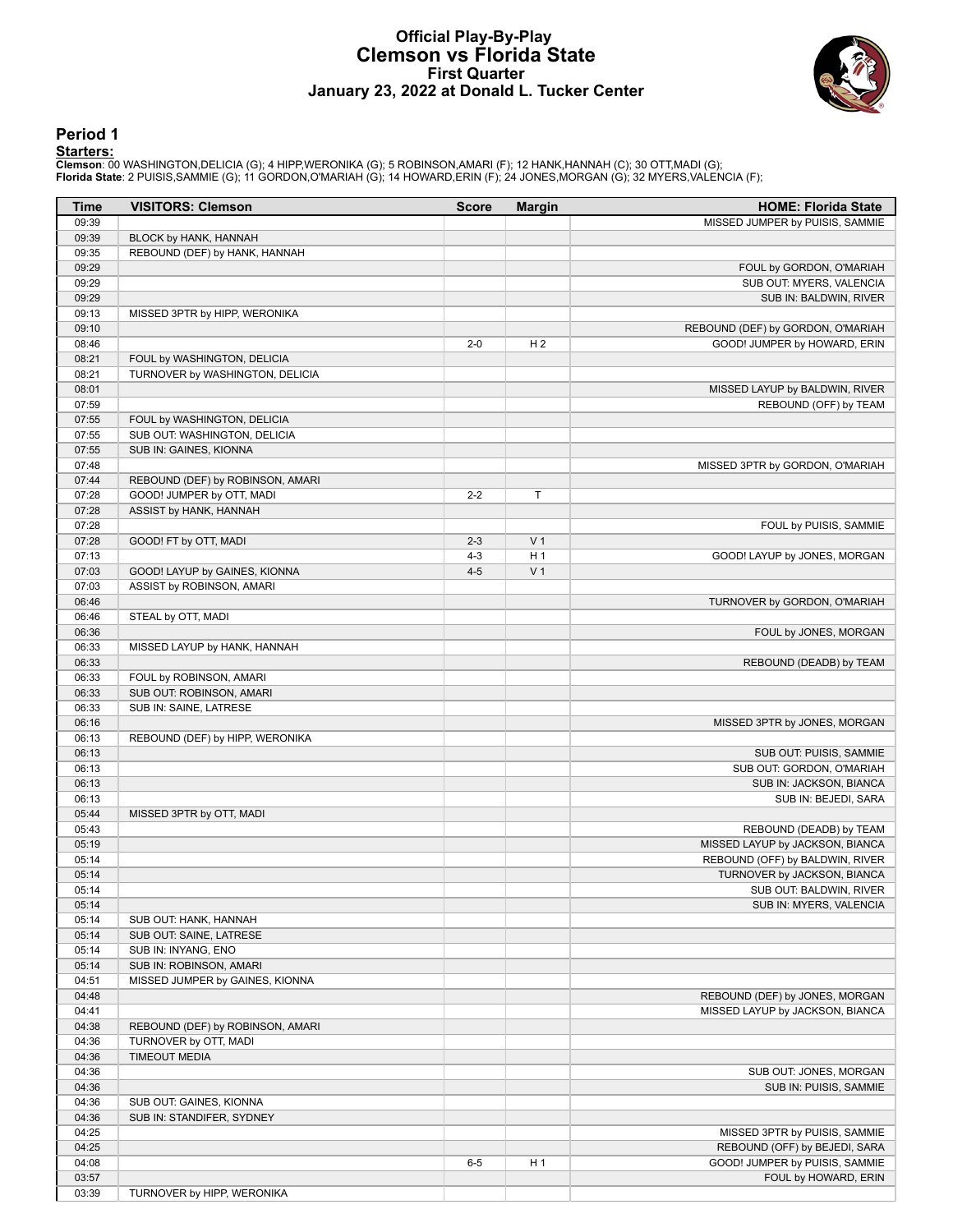| <b>Time</b> | <b>VISITORS: Clemson</b>             | <b>Score</b> | <b>Margin</b>  | <b>HOME: Florida State</b>           |
|-------------|--------------------------------------|--------------|----------------|--------------------------------------|
| 03:39       |                                      |              |                | STEAL by MYERS, VALENCIA             |
| 03:19       |                                      | $8-5$        | $H_3$          | GOOD! JUMPER by JACKSON, BIANCA      |
| 03:19       |                                      |              |                | ASSIST by BEJEDI, SARA               |
| 02:52       | MISSED JUMPER by ROBINSON, AMARI     |              |                |                                      |
| 02:47       | REBOUND (OFF) by INYANG, ENO         |              |                |                                      |
| 02:47       | MISSED LAYUP by INYANG, ENO          |              |                |                                      |
| 02:46       |                                      |              |                | REBOUND (DEF) by HOWARD, ERIN        |
| 02:38       |                                      |              |                | TURNOVER by HOWARD, ERIN             |
| 02:38       |                                      |              |                | SUB OUT: JACKSON, BIANCA             |
| 02:38       |                                      |              |                | SUB OUT: HOWARD, ERIN                |
| 02:38       |                                      |              |                | SUB OUT: MYERS, VALENCIA             |
| 02:38       |                                      |              |                | SUB IN: BALDWIN, RIVER               |
| 02:38       |                                      |              |                | SUB IN: TIMPSON, MAKAYLA             |
| 02:38       |                                      |              |                | SUB IN: JONES, MORGAN                |
| 02:38       | SUB OUT: INYANG, ENO                 |              |                |                                      |
| 02:38       | SUB OUT: HIPP, WERONIKA              |              |                |                                      |
| 02:38       | SUB IN: WASHINGTON, DELICIA          |              |                |                                      |
| 02:38       | SUB IN: HANK, HANNAH                 |              |                |                                      |
| 02:16       | MISSED JUMPER by WASHINGTON, DELICIA |              |                |                                      |
| 02:16       |                                      |              |                | BLOCK by BALDWIN, RIVER              |
| 02:13       | REBOUND (OFF) by WASHINGTON, DELICIA |              |                |                                      |
| 02:10       | MISSED 3PTR by WASHINGTON, DELICIA   |              |                |                                      |
| 02:07       |                                      |              |                | REBOUND (DEF) by JONES, MORGAN       |
| 02:00       |                                      |              |                | FOUL by BEJEDI, SARA                 |
| 02:00       |                                      |              |                | TURNOVER by BEJEDI, SARA             |
| 02:00       |                                      |              |                | SUB OUT: BEJEDI, SARA                |
| 02:00       |                                      |              |                | SUB IN: GORDON, O'MARIAH             |
| 01:46       | GOOD! JUMPER by WASHINGTON, DELICIA  | $8 - 7$      | H <sub>1</sub> |                                      |
| 01:29       | FOUL by ROBINSON, AMARI              |              |                |                                      |
| 01:29       | SUB OUT: ROBINSON, AMARI             |              |                |                                      |
| 01:29       | SUB IN: SAINE, LATRESE               |              |                |                                      |
| 01:25       |                                      | $10 - 7$     | $H_3$          | GOOD! LAYUP by BALDWIN, RIVER        |
| 01:25       |                                      |              |                | ASSIST by TIMPSON, MAKAYLA           |
| 01:03       | TURNOVER by HANK, HANNAH             |              |                |                                      |
| 01:03       |                                      |              |                | STEAL by BALDWIN, RIVER              |
| 00:55       |                                      | $12 - 7$     | H <sub>5</sub> | GOOD! LAYUP by GORDON, O'MARIAH [FB] |
| 00:33       | TURNOVER by WASHINGTON, DELICIA      |              |                |                                      |
| 00:33       |                                      |              |                | STEAL by TIMPSON, MAKAYLA            |
| 00:25       | FOUL by SAINE, LATRESE               |              |                |                                      |
| 00:25       | SUB OUT: STANDIFER, SYDNEY           |              |                |                                      |
| 00:25       | SUB IN: HIPP, WERONIKA               |              |                |                                      |
| 00:25       |                                      | $13 - 7$     | H <sub>6</sub> | GOOD! FT by TIMPSON, MAKAYLA         |
| 00:25       |                                      | $14 - 7$     | H 7            | GOOD! FT by TIMPSON, MAKAYLA         |
| 00:06       | GOOD! JUMPER by WASHINGTON, DELICIA  | $14-9$       | H <sub>5</sub> |                                      |

| <b>Points (This Period)</b> | CU            | <b>FSU</b>    |
|-----------------------------|---------------|---------------|
| In the Paint                |               |               |
| Off Turns                   |               |               |
| 2nd Chance                  |               |               |
| Fast Break                  |               |               |
| Bench                       |               |               |
| Per Poss                    | 0.600<br>5/15 | 0.875<br>7/16 |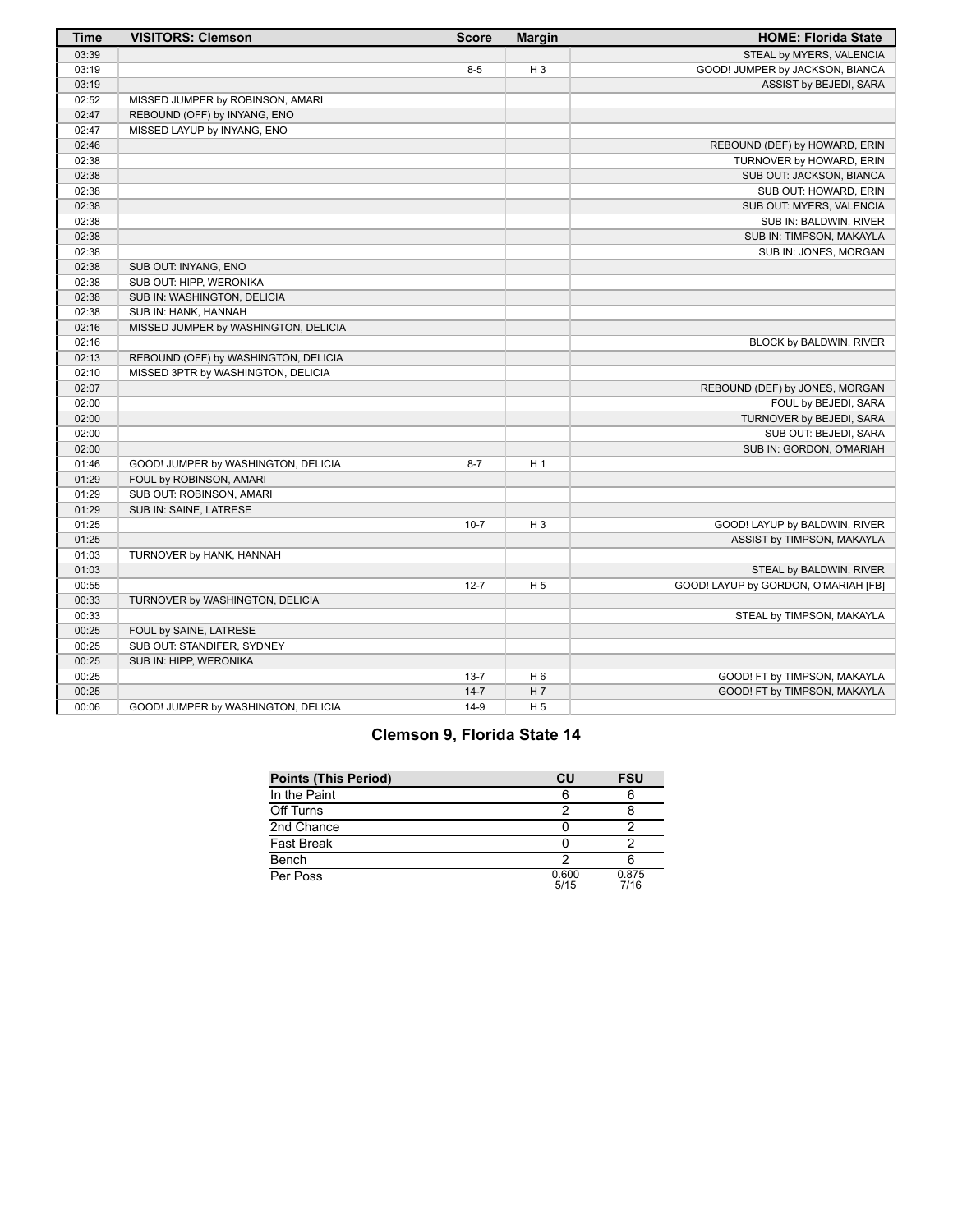# **Official Box Score Clemson vs Florida State Second Quarter Statistics Only January 23, 2022 at Donald L. Tucker Center**



# **Clemson 15**

| No.               | Plaver                     | S | <b>Pts</b>     | <b>FG</b> | 3FG     | <b>FT</b> | <b>OR</b> | <b>DR</b>      | TR             | PF | $\mathsf{A}$ | TO       | <b>Blk</b> | <b>Stl</b> | Min          | $+/-$ |
|-------------------|----------------------------|---|----------------|-----------|---------|-----------|-----------|----------------|----------------|----|--------------|----------|------------|------------|--------------|-------|
| 00                | <b>WASHINGTON, DELICIA</b> | G | 4              | $2 - 3$   | $0 - 0$ | $0 - 0$   | 0         | 0              | 0              | 0  |              | O        | 0          |            | 6            | 0     |
| 04                | <b>HIPP, WERONIKA</b>      | G | 3              | $1 - 1$   | $1 - 1$ | $0 - 0$   | 0         | 0              | 0              |    |              | 0        | 0          | 0          | 7            | -1    |
| 05                | <b>ROBINSON, AMARI</b>     | F | 0              | $0 - 2$   | $0 - 0$ | $0 - 0$   | $\Omega$  |                | 1              | 0  |              | 0        | 0          | 0          | 5            | 2     |
| $12 \overline{ }$ | HANK, HANNAH               | C | 0              | $0 - 0$   | $0 - 0$ | $0 - 0$   | 0         | $\overline{2}$ | $\overline{2}$ | 2  | $\mathbf{0}$ | 0        | 0          | $\Omega$   | 10           | $-6$  |
| 30                | OTT, MADI                  | G | 6              | $2 - 3$   | $2 - 3$ | $0 - 0$   | 1         |                | 2              | 0  | $\Omega$     | 3        | 0          | $\Omega$   | 9            | -1    |
| 01                | <b>INYANG, ENO</b>         | C | $\Omega$       | $0 - 0$   | $0 - 0$ | $0 - 0$   | $\Omega$  | $\Omega$       | $\Omega$       |    | $\Omega$     | 0        | 0          | $\Omega$   | 1            | $-2$  |
| 02                | <b>BRADFORD, DAISHA</b>    | G | $\overline{2}$ | $0 - 1$   | $0 - 1$ | $2 - 2$   | 0         | 0              | 0              | 0  | 0            |          | 0          | 0          |              | -14   |
| 03                | ELMORE, MAKAYLA            | F | 0              | $0 - 0$   | $0 - 0$ | $0 - 0$   | $\Omega$  | $\Omega$       | 0              | 0  | $\Omega$     | $\Omega$ | 0          | $\Omega$   | $\mathbf{0}$ | 0     |
| 15                | <b>GAINES, KIONNA</b>      | G | 0              | $0 - 0$   | $0 - 0$ | $0 - 0$   | 0         | 0              | 0              | 0  | $\Omega$     | 0        | 0          | $\Omega$   | 1            | $-2$  |
| 25                | STANDIFER, SYDNEY          | G | 0              | $0 - 0$   | $0 - 0$ | $0 - 0$   | $\Omega$  | $\Omega$       | 0              | 0  | $\Omega$     | 0        | 0          | $\Omega$   | 0            | 0     |
| 40                | SAINE, LATRESE             | F | 0              | $0 - 1$   | $0 - 0$ | $0 - 0$   | 0         | $\Omega$       | 0              | 1  | $\Omega$     | 0        | 0          | $\Omega$   | 4            | $-2$  |
|                   | <b>TEAM</b>                |   |                | $0 - 0$   |         |           | $\Omega$  | 0              | 0              | 0  |              | 0        |            |            |              |       |
|                   | <b>TOTALS</b>              |   | 15             | $5 - 11$  | $3 - 5$ | $2 - 2$   |           | 4              | 5              | 5  | 3            | 4        | 0          | $\bf{0}$   | 50           |       |

| <b>Shooting By Period</b><br>Period | FG       | FG%   | 3FG      | 3FG%  | FT        | FT%    |
|-------------------------------------|----------|-------|----------|-------|-----------|--------|
| 2nd Half                            | $5 - 11$ | 45%   | 35       | 60%   | $2-2$     | 100%   |
| 2nd Half                            | 16-31    | 52%   | $6-10$   | 60%   | 8-8       | 100%   |
| Game                                | 25-54    | 46.3% | $9 - 18$ | 50.0% | $11 - 11$ | 100.0% |

# **Florida State 21**

| No. | Player                  | S  | Pts            | <b>FG</b> | 3FG     | <b>FT</b> | 0R       | <b>DR</b> | TR | PF       | A | TO | <b>Blk</b>   | Stl            | Min | $+/-$          |
|-----|-------------------------|----|----------------|-----------|---------|-----------|----------|-----------|----|----------|---|----|--------------|----------------|-----|----------------|
| 02  | PUISIS, SAMMIE          | G  | 3              | $1 - 3$   | 1-1     | $0-0$     | 0        | 0         | 0  | 0        | 2 | 0  |              | 0              |     |                |
| 11  | <b>GORDON, O'MARIAH</b> | G  | $\overline{2}$ | $1 - 2$   | $0 - 0$ | $0 - 0$   | 0        | 1         |    |          |   | 0  | 0            | 0              | 6   | 7              |
| 14  | HOWARD, ERIN            | F. | 3              | $1 - 2$   | 1-1     | $0-0$     | 0        |           |    |          | 0 | 0  | 0            | 0              | 3   | 5              |
| 24  | JONES, MORGAN           | G  | 2              | $1 - 1$   | $0 - 0$ | $0 - 0$   | 0        | 0         | 0  | 0        |   |    | 0            | $\overline{2}$ | 5   | 9              |
| 32  | <b>MYERS, VALENCIA</b>  | F. | $\Omega$       | $0 - 0$   | $0 - 0$ | $0 - 0$   | $\Omega$ | 0         | 0  |          | 0 |    | 0            | 0              |     | -3             |
| 00  | JACKSON, BIANCA         | G  | $\Omega$       | $0 - 1$   | $0 - 0$ | $0 - 0$   | 0        | 0         | 0  | 0        | 2 |    | 0            | 0              | 8   | $\overline{2}$ |
| 01  | <b>BALDWIN, RIVER</b>   | С  | 5              | $1 - 1$   | $0 - 0$ | $3 - 3$   | 0        | 2         | 2  | U        |   | 0  | <sup>0</sup> |                | 9   | 5              |
| 04  | <b>BEJEDI, SARA</b>     | G  | $\Omega$       | $0 - 0$   | $0 - 0$ | $0 - 0$   | 0        | $\Omega$  | 0  |          | 0 | 0  | 0            | $\Omega$       | 4   | $-1$           |
| 21  | TIMPSON, MAKAYLA        | F. | 6              | $3 - 3$   | 0-0     | $0 - 0$   | 0        | 0         | 0  | $\Omega$ | 0 | 0  |              | 0              |     | 2              |
|     | <b>TEAM</b>             |    |                | $0-0$     |         |           | 0        | 1         | 1  | 0        |   | 0  |              |                |     |                |
|     | <b>TOTALS</b>           |    | 21             | $8 - 13$  | $2 - 2$ | $3 - 3$   | 0        | 5         | 5  |          |   |    |              | 3              | 50  |                |

| <b>Shooting By Period</b><br>Period | FG       | FG%   | 3FG   | 3FG%  | FТ        | FT%   |
|-------------------------------------|----------|-------|-------|-------|-----------|-------|
| 2nd Half                            | $8-13$   | 62%   | 2-2   | 100%  | $3-3$     | 100%  |
| 2nd Half                            | $9 - 25$ | 36%   | $2-9$ | 22%   | $20 - 21$ | 95%   |
| Game                                | 23-51    | 45.1% | 4-14  | 28.6% | $25 - 26$ | 96.2% |

| Game Notes:                                                         | <b>Score</b> | 1st l | 2nd | $\blacksquare$ 3rd | 4th | <b>TOT</b> | <b>Points (This Period)</b> | CU            | <b>FSU</b>     |
|---------------------------------------------------------------------|--------------|-------|-----|--------------------|-----|------------|-----------------------------|---------------|----------------|
| Officials: Jeffrey Smith, Meadow Overstreet, Teresa<br><b>Stuck</b> | CU           | 9     | 15  | 27                 | 19  | 70         | In the Paint                |               | 10             |
| Attendance:                                                         | FSU          | 14    | 21  |                    | 23  | 75         | Off Turns                   |               |                |
|                                                                     |              |       |     |                    |     |            | 2nd Chance                  |               |                |
| Start Time: 07:00 PM<br>Conference Game:                            |              |       |     |                    |     |            | <b>Fast Break</b>           |               |                |
|                                                                     |              |       |     |                    |     |            | Bench                       |               |                |
|                                                                     |              |       |     |                    |     |            | Per Poss                    | 1.000<br>6/15 | 1.235<br>10/17 |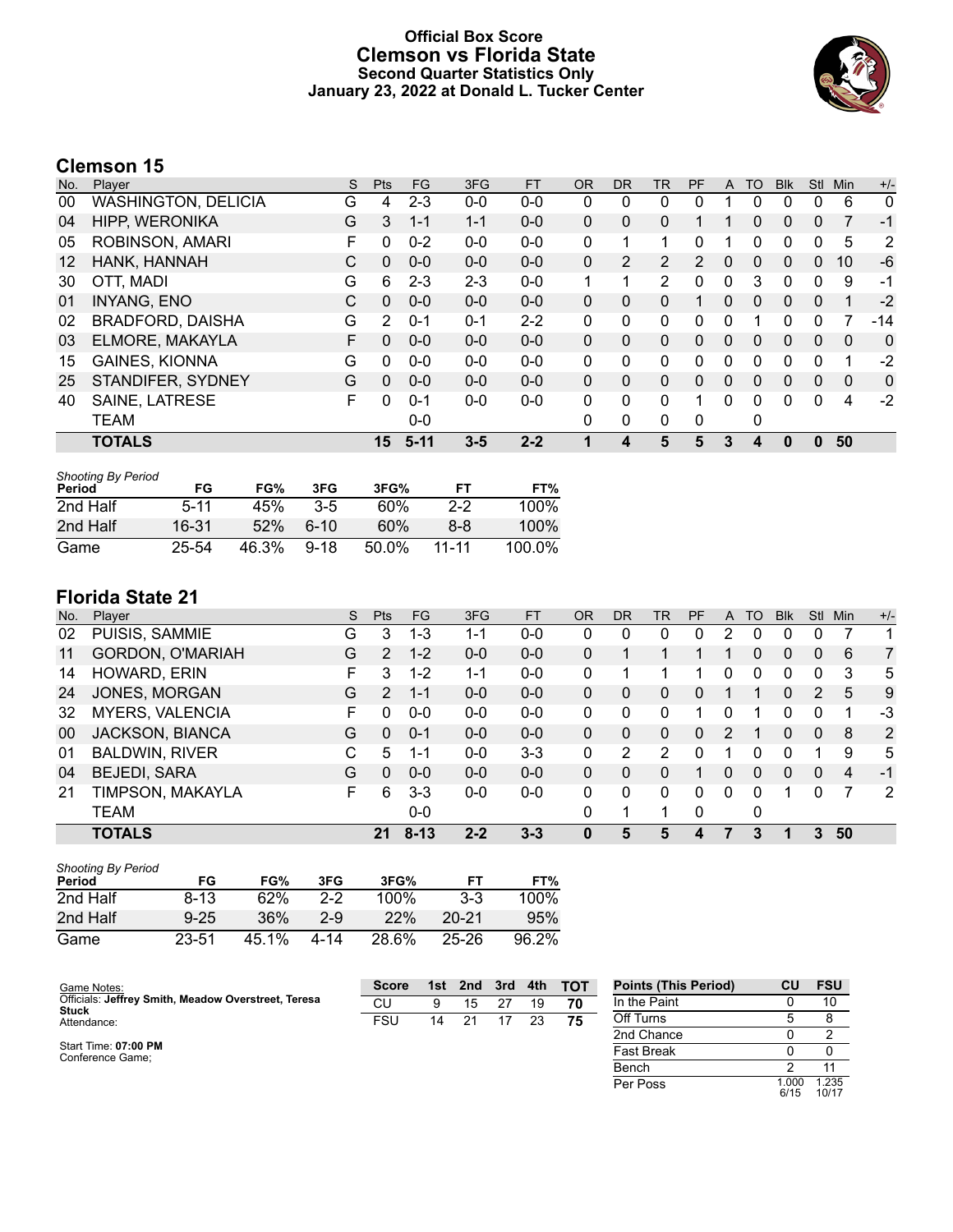## **Official Play-By-Play Clemson vs Florida State Second Quarter January 23, 2022 at Donald L. Tucker Center**



### **Period 2**

<mark>Startersː</mark><br>Clemson: 00 WASHINGTON,DELICIA (G); 4 HIPP,WERONIKA (G); 5 ROBINSON,AMARI (F); 12 HANK,HANNAH (C); 30 OTT,MADI (G);<br>Florida State: 2 PUISIS,SAMMIE (G); 11 GORDON,O'MARIAH (G); 14 HOWARD,ERIN (F); 24 JONES,MORGA

| Time           | <b>VISITORS: Clemson</b>            | <b>Score</b> | <b>Margin</b>  | <b>HOME: Florida State</b>       |
|----------------|-------------------------------------|--------------|----------------|----------------------------------|
| 10:00          |                                     |              |                | SUB OUT: JONES, MORGAN           |
| 10:00          |                                     |              |                | SUB IN: JACKSON, BIANCA          |
| 10:00          | SUB OUT: WASHINGTON, DELICIA        |              |                |                                  |
| 10:00          | SUB IN: BRADFORD, DAISHA            |              |                |                                  |
| 09:46          |                                     | $16-9$       | H 7            | GOOD! LAYUP by TIMPSON, MAKAYLA  |
| 09:46          |                                     |              |                | ASSIST by PUISIS, SAMMIE         |
| 09:23          | GOOD! 3PTR by OTT, MADI             | $16-12$      | H4             |                                  |
| 09:23          | ASSIST by HIPP, WERONIKA            |              |                |                                  |
| 08:54          |                                     |              |                | MISSED LAYUP by PUISIS, SAMMIE   |
| 08:50          | REBOUND (DEF) by OTT, MADI          |              |                |                                  |
| 08:50          |                                     |              |                | SUB OUT: PUISIS, SAMMIE          |
| 08:50          |                                     |              |                | SUB OUT: TIMPSON, MAKAYLA        |
| 08:50          |                                     |              |                | SUB IN: HOWARD, ERIN             |
| 08:50          |                                     |              |                | SUB IN: JONES, MORGAN            |
| 08:33          | TURNOVER by OTT, MADI               |              |                |                                  |
| 08:21          |                                     | $18-12$      | H <sub>6</sub> | GOOD! LAYUP by BALDWIN, RIVER    |
| 08:21          |                                     |              |                | ASSIST by JACKSON, BIANCA        |
| 08:21          | FOUL by HANK, HANNAH                |              |                |                                  |
| 08:21          |                                     | 19-12        | H 7            | GOOD! FT by BALDWIN, RIVER       |
| 07:57          | MISSED JUMPER by SAINE, LATRESE     |              |                |                                  |
| 07:54          |                                     |              |                | REBOUND (DEF) by HOWARD, ERIN    |
| 07:41          |                                     | $21 - 12$    | H9             | GOOD! JUMPER by GORDON, O'MARIAH |
| 07:08          | TURNOVER by OTT, MADI               |              |                |                                  |
| 07:08          |                                     |              |                | STEAL by JONES, MORGAN           |
| 07:08          | FOUL by SAINE, LATRESE              |              |                |                                  |
| 07:08          |                                     |              |                | SUB OUT: GORDON, O'MARIAH        |
| 07:08          |                                     |              |                | SUB IN: BEJEDI, SARA             |
| 07:08          | SUB OUT: OTT, MADI                  |              |                |                                  |
| 07:08          | SUB OUT: SAINE, LATRESE             |              |                |                                  |
| 07:08          | SUB IN: ROBINSON, AMARI             |              |                |                                  |
| 07:08          | SUB IN: WASHINGTON, DELICIA         |              |                |                                  |
| 06:57          |                                     | $24-12$      | H 12           | GOOD! 3PTR by HOWARD, ERIN       |
| 06:57          |                                     |              |                | ASSIST by JONES, MORGAN          |
| 06:55          | <b>TIMEOUT MEDIA</b>                |              |                |                                  |
| 06:55          | TIMEOUT 30SEC                       |              |                |                                  |
| 06:42          | TURNOVER by BRADFORD, DAISHA        |              |                |                                  |
| 06:42          |                                     |              |                | STEAL by JONES, MORGAN           |
| 06:22<br>06:22 | SUB OUT: BRADFORD, DAISHA           |              |                | TURNOVER by JONES, MORGAN        |
| 06:22          | SUB IN: OTT, MADI                   |              |                |                                  |
| 05:58          | GOOD! 3PTR by HIPP, WERONIKA        | $24 - 15$    | H9             |                                  |
| 05:58          | ASSIST by WASHINGTON, DELICIA       |              |                |                                  |
| 05:36          |                                     |              |                | MISSED JUMPER by HOWARD, ERIN    |
| 05:36          | REBOUND (DEF) by HANK, HANNAH       |              |                |                                  |
| 05:36          |                                     |              |                | FOUL by HOWARD, ERIN             |
| 05:36          |                                     |              |                | SUB OUT: HOWARD, ERIN            |
| 05:36          |                                     |              |                | SUB OUT: JONES, MORGAN           |
| 05:36          |                                     |              |                | SUB IN: TIMPSON, MAKAYLA         |
| 05:36          |                                     |              |                | SUB IN: MYERS, VALENCIA          |
| 05:36          |                                     |              |                | SUB OUT: BALDWIN, RIVER          |
| 05:36          |                                     |              |                | SUB IN: PUISIS, SAMMIE           |
| 05:09          | GOOD! JUMPER by WASHINGTON, DELICIA | $24 - 17$    | H 7            |                                  |
| 04:41          |                                     | 26-17        | H9             | GOOD! LAYUP by TIMPSON, MAKAYLA  |
| 04:41          |                                     |              |                | ASSIST by JACKSON, BIANCA        |
| 04:25          | GOOD! 3PTR by OTT, MADI             | 26-20        | H <sub>6</sub> |                                  |
| 04:25          | ASSIST by ROBINSON, AMARI           |              |                |                                  |
| 04:09          |                                     |              |                | FOUL by MYERS, VALENCIA          |
| 04:09          |                                     |              |                | TURNOVER by MYERS, VALENCIA      |
| 04:09          |                                     |              |                | SUB OUT: MYERS, VALENCIA         |
| 04:09          |                                     |              |                | SUB IN: GORDON, O'MARIAH         |
| 04:09          |                                     |              |                | SUB OUT: BEJEDI, SARA            |
| 04:09          |                                     |              |                | SUB IN: BALDWIN, RIVER           |
| 03:56          | GOOD! JUMPER by WASHINGTON, DELICIA | 26-22        | H4             |                                  |
| 03:52          |                                     |              |                | TIMEOUT 30SEC                    |
| 03:37          | FOUL by HIPP, WERONIKA              |              |                |                                  |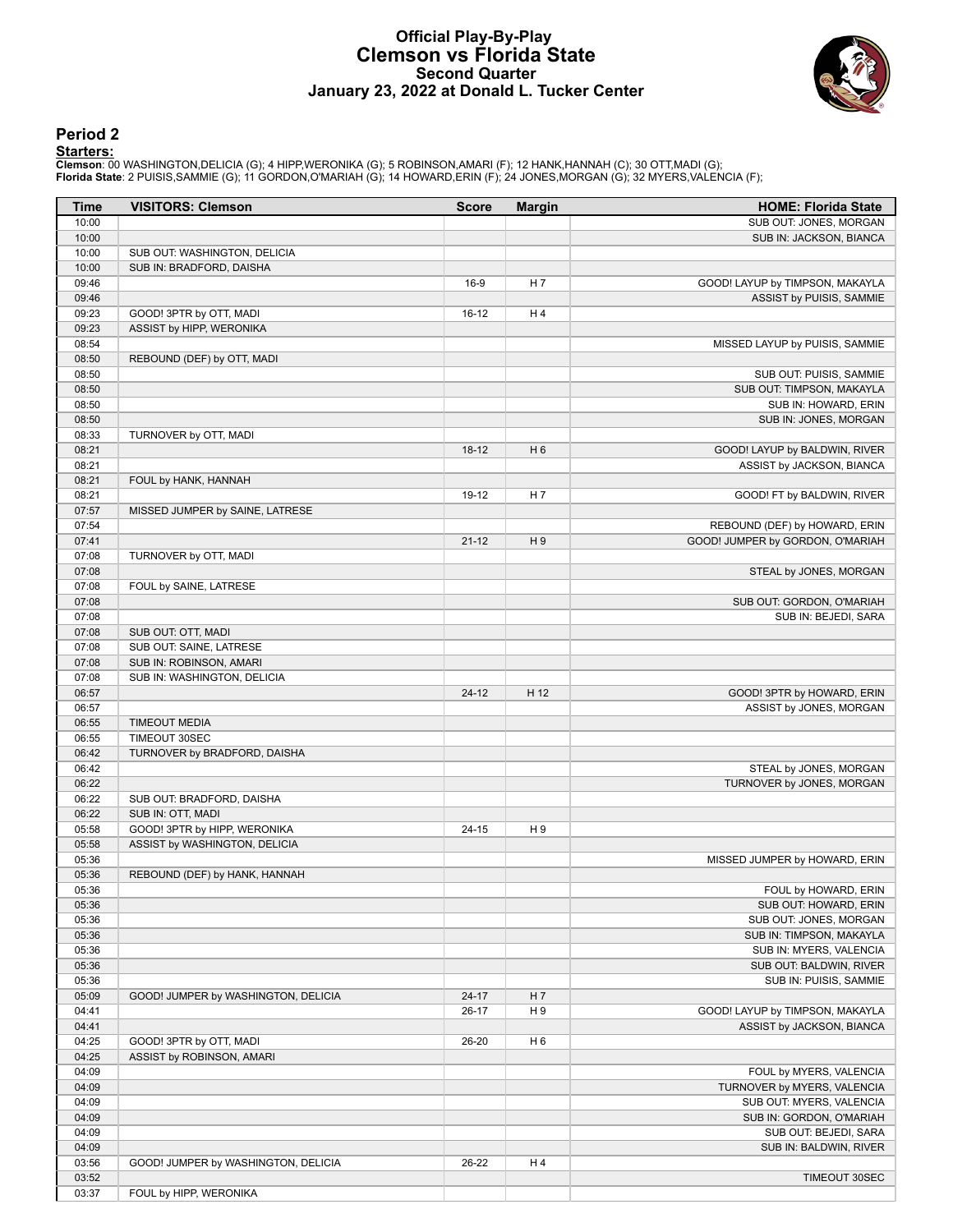| Time  | <b>VISITORS: Clemson</b>             | <b>Score</b> | <b>Margin</b> | <b>HOME: Florida State</b>        |
|-------|--------------------------------------|--------------|---------------|-----------------------------------|
| 03:37 | SUB OUT: HIPP, WERONIKA              |              |               |                                   |
| 03:37 | SUB IN: BRADFORD, DAISHA             |              |               |                                   |
| 03:17 |                                      | 29-22        | H 7           | GOOD! 3PTR by PUISIS, SAMMIE      |
| 03:17 |                                      |              |               | ASSIST by BALDWIN, RIVER          |
| 03:08 | MISSED JUMPER by WASHINGTON, DELICIA |              |               |                                   |
| 03:04 |                                      |              |               | REBOUND (DEF) by BALDWIN, RIVER   |
| 03:01 |                                      |              |               | TURNOVER by JACKSON, BIANCA       |
| 02:54 | MISSED 3PTR by OTT, MADI             |              |               |                                   |
| 02:53 |                                      |              |               | REBOUND (DEF) by TEAM             |
| 02:34 |                                      |              |               | MISSED JUMPER by GORDON, O'MARIAH |
| 02:32 | REBOUND (DEF) by HANK, HANNAH        |              |               |                                   |
| 02:20 | MISSED LAYUP by ROBINSON, AMARI      |              |               |                                   |
| 02:20 |                                      |              |               | BLOCK by TIMPSON, MAKAYLA         |
| 02:15 |                                      |              |               | REBOUND (DEF) by BALDWIN, RIVER   |
| 02:02 |                                      |              |               | MISSED JUMPER by JACKSON, BIANCA  |
| 01:58 | REBOUND (DEF) by ROBINSON, AMARI     |              |               |                                   |
| 01:53 | MISSED LAYUP by ROBINSON, AMARI      |              |               |                                   |
| 01:50 |                                      |              |               | REBOUND (DEF) by GORDON, O'MARIAH |
| 01:43 |                                      |              |               | MISSED JUMPER by PUISIS, SAMMIE   |
| 01:41 |                                      |              |               | REBOUND (DEADB) by TEAM           |
| 01:41 | FOUL by HANK, HANNAH                 |              |               |                                   |
| 01:41 |                                      |              |               | SUB OUT: JACKSON, BIANCA          |
| 01:41 |                                      |              |               | SUB OUT: GORDON, O'MARIAH         |
| 01:41 |                                      |              |               | SUB IN: BEJEDI, SARA              |
| 01:41 |                                      |              |               | SUB IN: JONES, MORGAN             |
| 01:41 | SUB OUT: ROBINSON, AMARI             |              |               |                                   |
| 01:41 | SUB IN: INYANG, ENO                  |              |               |                                   |
| 01:28 |                                      | 31-22        | H9            | GOOD! LAYUP by TIMPSON, MAKAYLA   |
| 01:28 |                                      |              |               | ASSIST by PUISIS, SAMMIE          |
| 01:05 | MISSED 3PTR by BRADFORD, DAISHA      |              |               |                                   |
| 00:59 | REBOUND (OFF) by OTT, MADI           |              |               |                                   |
| 00:59 | TURNOVER by OTT, MADI                |              |               |                                   |
| 00:59 |                                      |              |               | STEAL by BALDWIN, RIVER           |
| 00:59 | FOUL by INYANG, ENO                  |              |               |                                   |
| 00:59 | SUB OUT: INYANG, ENO                 |              |               |                                   |
| 00:59 | SUB IN: SAINE, LATRESE               |              |               |                                   |
| 00:59 |                                      | 32-22        | H 10          | GOOD! FT by BALDWIN, RIVER        |
| 00:59 |                                      | 33-22        | H 11          | GOOD! FT by BALDWIN, RIVER        |
| 00:39 |                                      |              |               | FOUL by BEJEDI, SARA              |
| 00:39 | GOOD! FT by BRADFORD, DAISHA         | 33-23        | H 10          |                                   |
| 00:39 | GOOD! FT by BRADFORD, DAISHA         | 33-24        | H9            |                                   |
| 00:39 | SUB OUT: WASHINGTON, DELICIA         |              |               |                                   |
| 00:39 | SUB OUT: OTT, MADI                   |              |               |                                   |
| 00:39 | SUB IN: HIPP, WERONIKA               |              |               |                                   |
| 00:39 | SUB IN: GAINES, KIONNA               |              |               |                                   |
| 00:39 |                                      |              |               | SUB OUT: BEJEDI, SARA             |
| 00:39 |                                      |              |               | SUB IN: GORDON, O'MARIAH          |
| 00:30 |                                      | 35-24        | H 11          | GOOD! LAYUP by JONES, MORGAN      |
| 00:30 |                                      |              |               | ASSIST by GORDON, O'MARIAH        |
| 00:01 |                                      |              |               | FOUL by GORDON, O'MARIAH          |
| 00:01 |                                      |              |               | SUB OUT: GORDON, O'MARIAH         |
| 00:01 |                                      |              |               | SUB IN: BEJEDI, SARA              |
| 00:01 | SUB OUT: SAINE, LATRESE              |              |               |                                   |
| 00:01 | SUB IN: ROBINSON, AMARI              |              |               |                                   |
| 00:01 | SUB IN: STANDIFER, SYDNEY            |              |               |                                   |
| 00:01 | SUB OUT: GAINES, KIONNA              |              |               |                                   |

# **Clemson 24, Florida State 35**

| <b>Points (This Period)</b> | CU            | <b>FSU</b>     |
|-----------------------------|---------------|----------------|
| In the Paint                |               | 10             |
| Off Turns                   | 5             |                |
| 2nd Chance                  |               |                |
| Fast Break                  |               |                |
| Bench                       | າ             |                |
| Per Poss                    | 1.000<br>6/15 | 1.235<br>10/17 |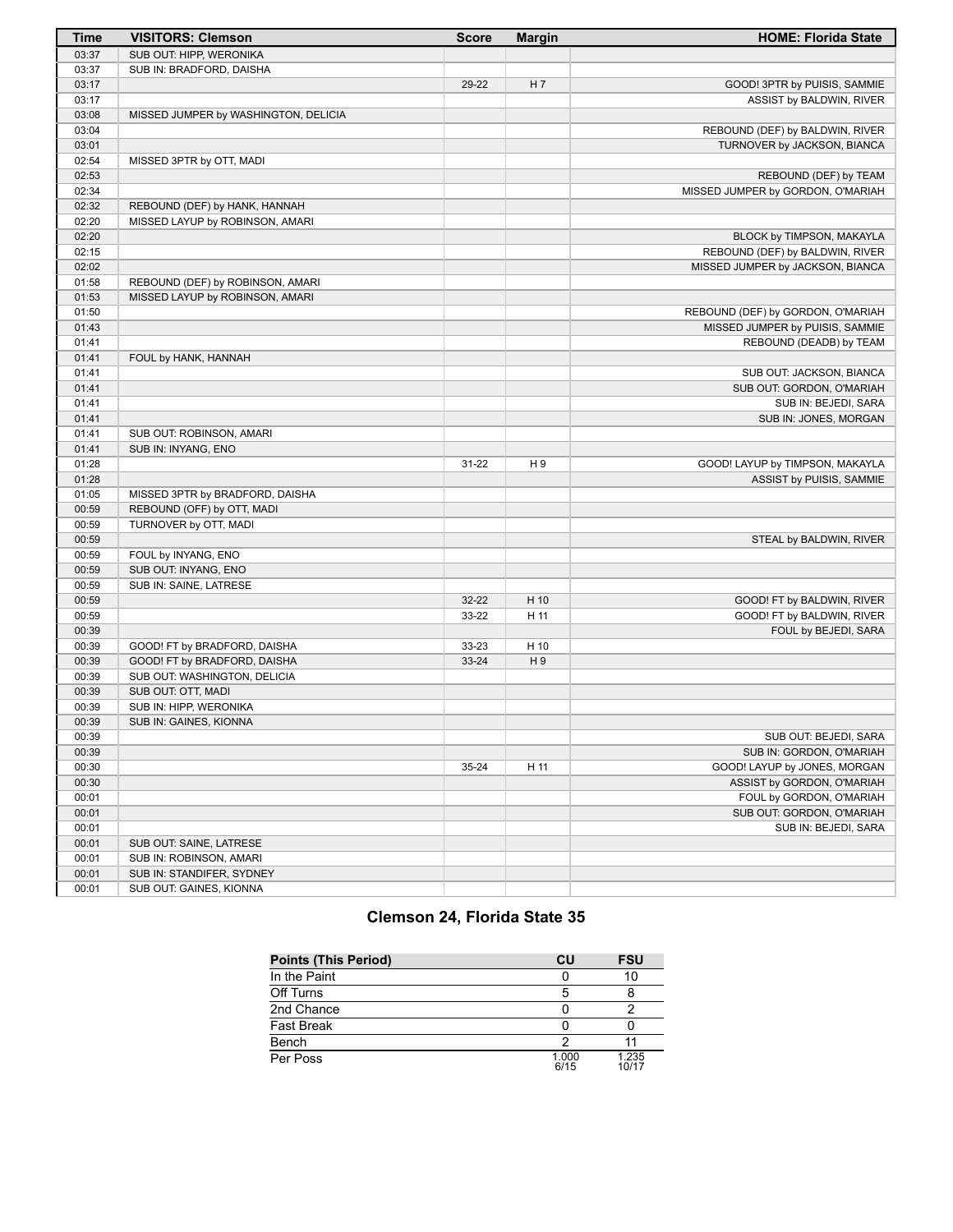# **Official Box Score Clemson vs Florida State Second Half Statistics Only January 23, 2022 at Donald L. Tucker Center**



# **Clemson 46**

| No. | Player                     | S  | <b>Pts</b> | <b>FG</b> | 3FG      | <b>FT</b> | <b>OR</b> | <b>DR</b>    | TR             | PF             | A        | TO           | <b>Blk</b>   | Stl      | Min      | $+/-$          |
|-----|----------------------------|----|------------|-----------|----------|-----------|-----------|--------------|----------------|----------------|----------|--------------|--------------|----------|----------|----------------|
| 00  | <b>WASHINGTON, DELICIA</b> | G  | 16         | $5 - 13$  | 0-1      | $6-6$     | 0         | 2            | 2              | 2              |          |              | 0            | 1        | 17       | 2              |
| 01  | <b>INYANG, ENO</b>         |    | 2          | $1 - 1$   | $0 - 0$  | $0 - 0$   | 0         | $\Omega$     | 0              | 1.             | $\Omega$ | $\mathbf{0}$ | $\mathbf{0}$ | 0        | 6        | 3              |
| 02  | <b>BRADFORD, DAISHA</b>    | G  | 10         | $4-6$     | $2 - 2$  | $0 - 0$   | 0         | 0            | 0              | 3              |          |              | 0            | 0        | 15       | 1              |
| 03  | ELMORE, MAKAYLA            | F  | 0          | $0 - 0$   | $0 - 0$  | $0 - 0$   | 0         | $\Omega$     | 0              | 1              | $\Omega$ | 0            | $\Omega$     | $\Omega$ | 3        | $\overline{4}$ |
| 04  | HIPP, WERONIKA             | G  | 3          | $1 - 2$   | $1 - 2$  | $0 - 0$   | 0         | 2            | $\overline{2}$ | 0              | 3        | 1            | 0            | 1        | 13       | 14             |
| 05  | ROBINSON, AMARI            | F  |            | $2 - 5$   | $1 - 2$  | $2 - 2$   | 0         | $\mathbf{0}$ | 0              | $\overline{2}$ |          | 0            |              | 0        | 16       | $\overline{2}$ |
| 12  | HANK, HANNAH               | С  | 6          | $2 - 3$   | $2 - 3$  | $0 - 0$   | 0         | 2            | $\overline{2}$ | 3              | 1        |              |              | 1        | 10       | 14             |
| 15  | <b>GAINES, KIONNA</b>      | G  | $\Omega$   | $0 - 0$   | $0 - 0$  | $0 - 0$   | 0         | 0            | 0              | 0              | 0        | 0            | $\Omega$     | 0        | 0        | 0              |
| 25  | STANDIFER, SYDNEY          | G  | 0          | $0 - 0$   | $0 - 0$  | $0 - 0$   | 0         | $\Omega$     | 0              | 0              | 0        | 0            | $\Omega$     | 0        | 0        | 0              |
| 30  | OTT, MADI                  | G  | $\Omega$   | $0 - 0$   | $0 - 0$  | $0 - 0$   |           | 1            | $\overline{2}$ | 3              |          | 0            | $\Omega$     | $\Omega$ | 15       | 5              |
| 40  | SAINE, LATRESE             | F. | 2          | $1 - 1$   | $0 - 0$  | $0 - 0$   | 1         | $\Omega$     | 1              | $\Omega$       | 0        | 0            | $\Omega$     | $\Omega$ | 5        | $-11$          |
|     | <b>TEAM</b>                |    | 0          | $0 - 0$   | $0 - 0$  | $0 - 0$   |           | 3            | 4              | 0              | 0        | 0            | $\Omega$     | 0        | $\Omega$ | 0              |
|     | <b>TOTALS</b>              |    | 46         | 16-31     | $6 - 10$ | $8 - 8$   | 3         | 10           | 13             | 15             | 8        | 4            | $\mathbf 2$  | 3        | 100      | $\bf{0}$       |

| <b>Shooting By Period</b><br>Period | FG        | FG%   | 3FG    | 3FG%  | FT.       | FT%       | Last FG Half: CU 4th-00:04 |
|-------------------------------------|-----------|-------|--------|-------|-----------|-----------|----------------------------|
| 2nd Half                            | 16-31     | 52%   | .6-10  | 60%   | 8-8       | 100%      |                            |
| Game                                | $25 - 54$ | 46.3% | $9-18$ | 50.0% | $11 - 11$ | $100.0\%$ |                            |

# **Florida State 40**

| No. | Plaver                  | S  | <b>Pts</b> | <b>FG</b> | 3FG     | <b>FT</b> | <b>OR</b> | DR       | TR             | PF            | A             | TO            | <b>Blk</b>     | Stl          | Min | $+/-$        |
|-----|-------------------------|----|------------|-----------|---------|-----------|-----------|----------|----------------|---------------|---------------|---------------|----------------|--------------|-----|--------------|
| 00  | JACKSON, BIANCA         | G  | 7          | $1 - 3$   | 1-3     | $4 - 4$   |           | 0        |                |               |               |               | 0              | 0            | 13  | $-10$        |
| 01  | <b>BALDWIN, RIVER</b>   | C  | 4          | 2-4       | $0 - 0$ | $0 - 0$   | 2         | 3        | 5              | 3             | 0             |               | 0              |              | 14  | 9            |
| 02  | PUISIS, SAMMIE          | G  | 3          | $1 - 5$   | $1 - 4$ | $0-0$     | 0         |          |                |               | 1             | 0             | 0              |              | 16  | $-7$         |
| 04  | <b>BEJEDI, SARA</b>     | G  | 3          | $1 - 2$   | $0 - 1$ | $1 - 1$   | 0         | 0        | $\overline{0}$ | 0             |               | 0             | $\overline{0}$ | 0            | 8   | $-2$         |
| 11  | <b>GORDON, O'MARIAH</b> | G  | 6          | $2 - 3$   | $0 - 0$ | $2 - 2$   |           |          | 2              |               |               |               | 0              | 0            | 12  | $-14$        |
| 14  | HOWARD, ERIN            | F. | $\Omega$   | $0 - 1$   | $0 - 1$ | $0 - 0$   | 0         |          |                | $\mathcal{P}$ | $\Omega$      | 0             | $\Omega$       | 0            | 12  | 3            |
| 21  | TIMPSON, MAKAYLA        | F. | 4          | $2 - 2$   | $0 - 0$ | $0 - 0$   | 0         |          |                | 0             | 0             | 0             | $\Omega$       | 0            | 8   | -6           |
| 24  | JONES, MORGAN           | G  | 11         | $0 - 4$   | $0 - 0$ | $11 - 12$ | 0         | 2        | 2              | $\mathcal{P}$ | $\mathcal{P}$ | $\mathcal{P}$ |                |              | 12  | 2            |
| 32  | <b>MYERS, VALENCIA</b>  | F. | 2          | $0 - 1$   | $0 - 0$ | $2 - 2$   | 1.        | $\Omega$ |                | 0             | 0             | 0             | 0              | <sup>0</sup> | 6   | -9           |
|     | <b>TEAM</b>             |    | 0          | $0 - 0$   | $0 - 0$ | $0 - 0$   | 0         |          |                | U             | 0             | 0             | 0              | 0            | 0   | 0            |
|     | <b>TOTALS</b>           |    | 40         | $9 - 25$  | $2 - 9$ | $20 - 21$ | 5         | 10       | 15             | 10            | 6             | 5             |                | 3            | 100 | $\mathbf{0}$ |

| <b>Shooting By Period</b><br>Period | FG        | FG%   | 3FG      | 3FG%  | FТ        | FT%   |
|-------------------------------------|-----------|-------|----------|-------|-----------|-------|
| 2nd Half                            | $9 - 25$  | 36%   | $2-9$    | 22%   | $20 - 21$ | 95%   |
| Game                                | $23 - 51$ | 45.1% | $4 - 14$ | 28.6% | $25 - 26$ | 96.2% |

*Last FG Half:* FSU 4th-01:23

| Game Notes:                                                         | Score | 1st | 2nd | 3rd | 4th | TOT | <b>Points from (This Period)</b> |    | <b>CU FSU</b> |
|---------------------------------------------------------------------|-------|-----|-----|-----|-----|-----|----------------------------------|----|---------------|
| Officials: Jeffrey Smith, Meadow Overstreet, Teresa<br><b>Stuck</b> | СU    |     | 15  |     | 19  |     | In the Paint                     | 16 | 14            |
| Attendance:                                                         | FSU   | 14  |     |     |     |     | Off Turns                        |    |               |
|                                                                     |       |     |     |     |     |     | 2nd Chance                       |    |               |
| Start Time: 07:00 PM<br>Conference Game;                            |       |     |     |     |     |     | Fast Break                       |    |               |
|                                                                     |       |     |     |     |     |     | Bench                            | 14 | 18            |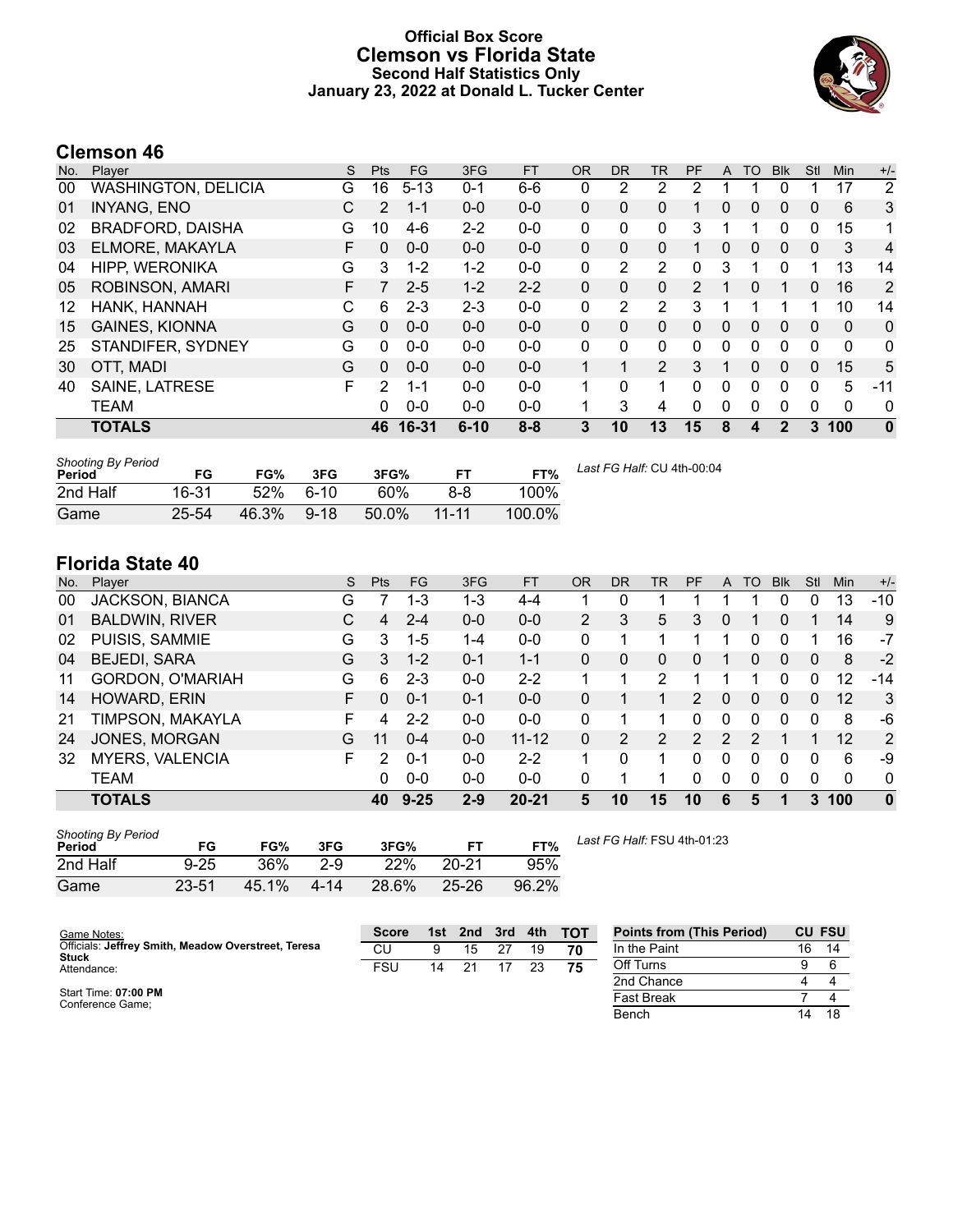# **Official Box Score Clemson vs Florida State Third Quarter Statistics Only January 23, 2022 at Donald L. Tucker Center**



# **Clemson 46**

| No.               | Plaver                     | S  | <b>Pts</b>    | <b>FG</b> | 3FG     | <b>FT</b> | <b>OR</b>    | DR       | <b>TR</b> | <b>PF</b> | A        | TO       | <b>B</b> lk | Stl          | Min      | $+/-$          |
|-------------------|----------------------------|----|---------------|-----------|---------|-----------|--------------|----------|-----------|-----------|----------|----------|-------------|--------------|----------|----------------|
| 00                | <b>WASHINGTON, DELICIA</b> | G  |               | 1-4       | $0 - 0$ | $5-5$     | 0            |          |           | 0         | 0        | 0        | 0           | 0            |          | 6              |
| 04                | <b>HIPP, WERONIKA</b>      | G  | 3             | $1 - 2$   | $1 - 2$ | $0 - 0$   | $\Omega$     |          |           | 0         |          | $\Omega$ | 0           |              | 9        | 15             |
| 05                | ROBINSON, AMARI            | F  | 5             | $1-2$     | $1 - 1$ | $2 - 2$   | 0            | 0        | 0         |           |          | 0        | 0           | 0            |          | 6              |
| $12 \overline{ }$ | HANK, HANNAH               | C  | 6             | $2 - 3$   | $2 - 3$ | $0 - 0$   | $\mathbf{0}$ | $\Omega$ | 0         |           |          | 0        |             |              | 5        | 7              |
| 30                | OTT, MADI                  | G  | 0             | $0 - 0$   | $0 - 0$ | $0-0$     | $\Omega$     |          | 1         | 0         |          | 0        | 0           | 0            | 9        | 8              |
| 01                | <b>INYANG, ENO</b>         | C  | $\mathcal{P}$ | $1 - 1$   | $0 - 0$ | $0 - 0$   | $\Omega$     | $\Omega$ | 0         |           | $\Omega$ | $\Omega$ | $\Omega$    | $\Omega$     | 5        | 3              |
| 02                | <b>BRADFORD, DAISHA</b>    | G  | 4             | $2 - 2$   | $0 - 0$ | $0 - 0$   | $\Omega$     | $\Omega$ | 0         |           |          | 0        | 0           | $\Omega$     | 5        | 1              |
| 03                | ELMORE, MAKAYLA            | F  | $\Omega$      | $0 - 0$   | $0 - 0$ | $0 - 0$   | $\mathbf{0}$ | $\Omega$ | 0         |           | 0        | $\Omega$ | $\Omega$    | $\mathbf{0}$ | 3        | $\overline{4}$ |
| 15                | <b>GAINES, KIONNA</b>      | G  | 0             | $0 - 0$   | $0 - 0$ | $0 - 0$   | $\Omega$     | $\Omega$ | 0         | 0         | 0        | 0        | 0           | $\Omega$     | $\Omega$ | $\mathbf{0}$   |
| 25                | STANDIFER, SYDNEY          | G  | $\Omega$      | $0 - 0$   | $0 - 0$ | $0 - 0$   | $\Omega$     | $\Omega$ | 0         | 0         | 0        | $\Omega$ | 0           | $\Omega$     | $\Omega$ | $\mathbf{0}$   |
| 40                | SAINE, LATRESE             | F. | 0             | $0 - 0$   | $0 - 0$ | $0 - 0$   | $\Omega$     | $\Omega$ | 0         | $\Omega$  | $\Omega$ | $\Omega$ | $\Omega$    | $\Omega$     | $\Omega$ | $\mathbf{0}$   |
|                   | TEAM                       |    |               | $0 - 0$   |         |           |              | 2        | 3         | $\Omega$  |          | 0        |             |              |          |                |
|                   | <b>TOTALS</b>              |    | 27            | $8 - 14$  | $4 - 6$ | $7 - 7$   |              | 5        | 6         | 5         | 5        | $\bf{0}$ |             | 2            | 50       |                |

| <b>Shooting By Period</b><br>Period | FG        | FG%   | 3FG      | 3FG%  |           | FT%    |
|-------------------------------------|-----------|-------|----------|-------|-----------|--------|
| 2nd Half                            | ი-ი       | 0%    | 0-0      | በ%    | ი-ი       | 0%     |
| Game                                | $25 - 54$ | 46.3% | $9 - 18$ | 50.0% | $11 - 11$ | 100.0% |

# **Florida State 40**

| No. | Plaver                  | S  | <b>Pts</b> | <b>FG</b> | 3FG     | <b>FT</b> | <b>OR</b> | <b>DR</b> | <b>TR</b>    | <b>PF</b> | A        | TO           | <b>Blk</b> | <b>Stl</b> | Min | $+/-$          |
|-----|-------------------------|----|------------|-----------|---------|-----------|-----------|-----------|--------------|-----------|----------|--------------|------------|------------|-----|----------------|
| 02  | PUISIS, SAMMIE          | G  | 3          | 1-3       | 1-2     | $0-0$     | 0         | 0         | 0            | 0         |          |              | 0          | 0          | 9   | -9             |
| 11  | <b>GORDON, O'MARIAH</b> | G  | 2          | $1 - 2$   | $0 - 0$ | $0 - 0$   |           | 0         | 1            | 0         |          |              | 0          | $\Omega$   | 8   | $-14$          |
| 14  | HOWARD, ERIN            | F. | 0          | $0 - 0$   | $0 - 0$ | $0 - 0$   | 0         |           |              |           | 0        | 0            | 0          | 0          | 5   | -3             |
| 24  | JONES, MORGAN           | G  | 2          | $0 - 3$   | $0 - 0$ | $2 - 2$   | $\Omega$  | 0         | 0            | 2         | $\Omega$ | $\Omega$     |            | 0          | 3   | -8             |
| 32  | <b>MYERS, VALENCIA</b>  | F. | 0          | $0 - 0$   | $0 - 0$ | $0-0$     | 0         | 0         | $\mathbf{0}$ | 0         | 0        | 0            | 0          | 0          | 4   | -8             |
| 00  | JACKSON, BIANCA         | G  | 4          | $0 - 1$   | $0 - 1$ | $4 - 4$   | 0         | 0         | 0            |           |          |              | 0          | $\Omega$   | 8   | $-3$           |
| 01  | <b>BALDWIN, RIVER</b>   | С  | 2          | 1-1       | $0 - 0$ | $0-0$     | 1         | 2         | 3            | 2         | 0        |              | 0          | 0          | 6   | 5              |
| 04  | <b>BEJEDI, SARA</b>     | G  | 0          | $0 - 1$   | $0 - 1$ | $0 - 0$   | 0         | 0         | 0            | 0         |          | $\Omega$     | 0          | $\Omega$   | 2   | $\overline{4}$ |
| 21  | TIMPSON, MAKAYLA        | F. | 4          | $2 - 2$   | $0 - 0$ | $0 - 0$   | 0         | 0         | $\Omega$     | 0         | 0        | <sup>0</sup> | 0          | 0          | 5   | $-7$           |
|     | TEAM                    |    |            | $0 - 0$   |         |           | 0         |           | 1            | 0         |          | 0            |            |            |     |                |
|     | <b>TOTALS</b>           |    | 17         | $5 - 13$  | $1 - 4$ | $6-6$     | 2         | 4         | 6            | 6         | 4        | 3            | 1          | 0          | 50  |                |

| Shooting By Period<br>Period | FG        | FG%   | 3FG      | 3FG%  |           | FT%   |
|------------------------------|-----------|-------|----------|-------|-----------|-------|
| 2nd Half                     | 0-0       | $0\%$ | በ-በ      | ገ%    | ი-ი       | $0\%$ |
| Game                         | $23 - 51$ | 45.1% | $4 - 14$ | 28.6% | $25 - 26$ | 96.2% |

| Game Notes:                                         | <b>Score</b> | 1st | ⊤ 2nd | 3rd | 4th | <b>TOT</b> | <b>Points (This Period)</b> | CU           | <b>FSU</b>    |
|-----------------------------------------------------|--------------|-----|-------|-----|-----|------------|-----------------------------|--------------|---------------|
| Officials: Jeffrey Smith, Meadow Overstreet, Teresa | CU           |     | 15    | 27  | 19  | 70         | In the Paint                |              |               |
| <b>Stuck</b><br>Attendance:                         | <b>FSU</b>   | 14  |       |     | 23  | 75         | Off Turns                   |              |               |
|                                                     |              |     |       |     |     |            | 2nd Chance                  |              |               |
| Start Time: 07:00 PM<br>Conference Game:            |              |     |       |     |     |            | Fast Break                  |              |               |
|                                                     |              |     |       |     |     |            | Bench                       |              | 10            |
|                                                     |              |     |       |     |     |            | Per Poss                    | .588<br>12/1 | 1.063<br>8/16 |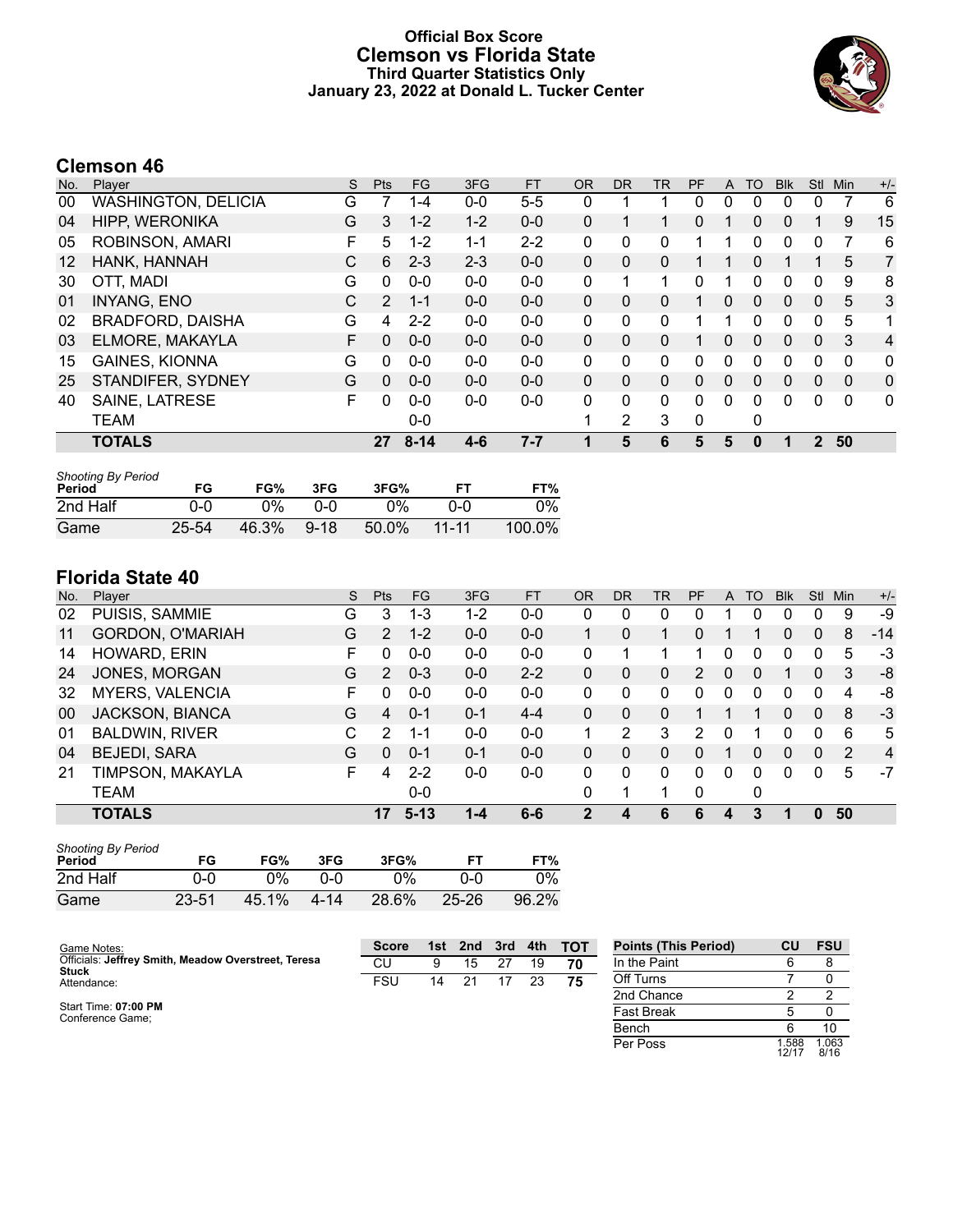## **Official Play-By-Play Clemson vs Florida State Third Quarter January 23, 2022 at Donald L. Tucker Center**



### **Period 3**

<mark>Startersː</mark><br>Clemson: 00 WASHINGTON,DELICIA (G); 4 HIPP,WERONIKA (G); 5 ROBINSON,AMARI (F); 12 HANK,HANNAH (C); 30 OTT,MADI (G);<br>Florida State: 2 PUISIS,SAMMIE (G); 11 GORDON,O'MARIAH (G); 14 HOWARD,ERIN (F); 24 JONES,MORGA

| <b>Time</b> | <b>VISITORS: Clemson</b>                | <b>Score</b> | <b>Margin</b>  | <b>HOME: Florida State</b>        |
|-------------|-----------------------------------------|--------------|----------------|-----------------------------------|
| 10:00       |                                         |              |                | SUB OUT: BEJEDI, SARA             |
| 10:00       |                                         |              |                | SUB OUT: TIMPSON, MAKAYLA         |
| 10:00       |                                         |              |                | SUB IN: GORDON, O'MARIAH          |
| 10:00       |                                         |              |                | SUB IN: HOWARD, ERIN              |
| 10:00       | SUB OUT: BRADFORD, DAISHA               |              |                |                                   |
| 10:00       | SUB OUT: STANDIFER, SYDNEY              |              |                |                                   |
| 10:00       | SUB IN: WASHINGTON, DELICIA             |              |                |                                   |
| 10:00       | SUB IN: OTT, MADI                       |              |                |                                   |
| 09:45       |                                         |              |                | MISSED LAYUP by JONES, MORGAN     |
| 09:42       |                                         |              |                | REBOUND (OFF) by BALDWIN, RIVER   |
| 09:30       |                                         |              |                | FOUL by BALDWIN, RIVER            |
| 09:30       |                                         |              |                | TURNOVER by BALDWIN, RIVER        |
| 09:24       |                                         |              |                | FOUL by JONES, MORGAN             |
| 09:24       | GOOD! FT by ROBINSON, AMARI [FB]        | 35-25        | H 10           |                                   |
| 09:24       | GOOD! FT by ROBINSON, AMARI [FB]        | 35-26        | H9             |                                   |
|             |                                         |              |                |                                   |
| 09:11       |                                         |              |                | MISSED JUMPER by GORDON, O'MARIAH |
| 09:08       |                                         |              |                | REBOUND (OFF) by GORDON, O'MARIAH |
| 09:05       |                                         |              |                | MISSED LAYUP by JONES, MORGAN     |
| 09:05       | BLOCK by HANK, HANNAH                   |              |                |                                   |
| 08:56       | REBOUND (DEF) by WASHINGTON, DELICIA    |              |                |                                   |
| 08:54       | GOOD! 3PTR by HIPP, WERONIKA            | 35-29        | H <sub>6</sub> |                                   |
| 08:34       |                                         |              |                | MISSED JUMPER by PUISIS, SAMMIE   |
| 08:31       | REBOUND (DEF) by OTT, MADI              |              |                |                                   |
| 08:26       |                                         |              |                | SUB OUT: PUISIS, SAMMIE           |
| 08:26       |                                         |              |                | SUB IN: JACKSON, BIANCA           |
| 08:20       | GOOD! 3PTR by ROBINSON, AMARI           | 35-32        | $H_3$          |                                   |
| 08:20       | ASSIST by HANK, HANNAH                  |              |                |                                   |
| 07:58       |                                         |              |                | MISSED 3PTR by JACKSON, BIANCA    |
| 07:57       | REBOUND (DEF) by TEAM                   |              |                |                                   |
| 07:48       | MISSED LAYUP by WASHINGTON, DELICIA     |              |                |                                   |
| 07:46       |                                         |              |                | REBOUND (DEF) by HOWARD, ERIN     |
| 07:34       | FOUL by HANK, HANNAH                    |              |                |                                   |
| 07:34       |                                         |              |                | SUB OUT: HOWARD, ERIN             |
| 07:34       |                                         |              |                | SUB IN: TIMPSON, MAKAYLA          |
| 07:34       | SUB OUT: HANK, HANNAH                   |              |                |                                   |
| 07:34       | SUB IN: INYANG, ENO                     |              |                |                                   |
| 07:34       |                                         | 36-32        | H4             | GOOD! FT by JONES, MORGAN         |
| 07:34       |                                         | 37-32        | H <sub>5</sub> | GOOD! FT by JONES, MORGAN         |
| 07:34       |                                         |              |                | SUB OUT: JONES, MORGAN            |
| 07:34       |                                         |              |                | SUB IN: PUISIS, SAMMIE            |
| 07:16       | MISSED 3PTR by HIPP, WERONIKA           |              |                |                                   |
| 07:10       |                                         |              |                | REBOUND (DEADB) by TEAM           |
| 07:10       |                                         |              |                | SUB OUT: GORDON, O'MARIAH         |
| 07:10       |                                         |              |                | SUB IN: BEJEDI, SARA              |
| 06:57       |                                         |              |                | MISSED 3PTR by BEJEDI, SARA       |
| 06:54       | REBOUND (DEF) by HIPP, WERONIKA         |              |                |                                   |
| 06:52       | GOOD! LAYUP by WASHINGTON, DELICIA [FB] | 37-34        | $H_3$          |                                   |
| 06:52       | ASSIST by HIPP, WERONIKA                |              |                |                                   |
| 06:52       |                                         |              |                | FOUL by JACKSON, BIANCA           |
| 06:52       | GOOD! FT by WASHINGTON, DELICIA [FB]    | 37-35        | H <sub>2</sub> |                                   |
| 06:27       |                                         | 39-35        | H <sub>4</sub> | GOOD! LAYUP by TIMPSON, MAKAYLA   |
| 06:27       |                                         |              |                | ASSIST by JACKSON, BIANCA         |
| 06:09       |                                         |              |                | FOUL by BALDWIN, RIVER            |
| 06:09       |                                         |              |                | SUB OUT: BEJEDI, SARA             |
| 06:09       |                                         |              |                | SUB OUT: TIMPSON, MAKAYLA         |
| 06:09       |                                         |              |                | SUB IN: GORDON, O'MARIAH          |
| 06:09       |                                         |              |                | SUB IN: HOWARD, ERIN              |
| 06:09       | SUB OUT: ROBINSON, AMARI                |              |                |                                   |
|             |                                         |              |                |                                   |
| 06:09       | SUB IN: ELMORE, MAKAYLA                 |              |                |                                   |
| 06:02       | MISSED JUMPER by WASHINGTON, DELICIA    |              |                |                                   |
| 05:59       |                                         |              |                | REBOUND (DEF) by BALDWIN, RIVER   |
| 05:42       |                                         |              |                | TURNOVER by JACKSON, BIANCA       |
| 05:42       | STEAL by HIPP, WERONIKA                 |              |                |                                   |
| 05:22       |                                         |              |                | FOUL by HOWARD, ERIN              |
| 05:22       |                                         |              |                | SUB OUT: JACKSON, BIANCA          |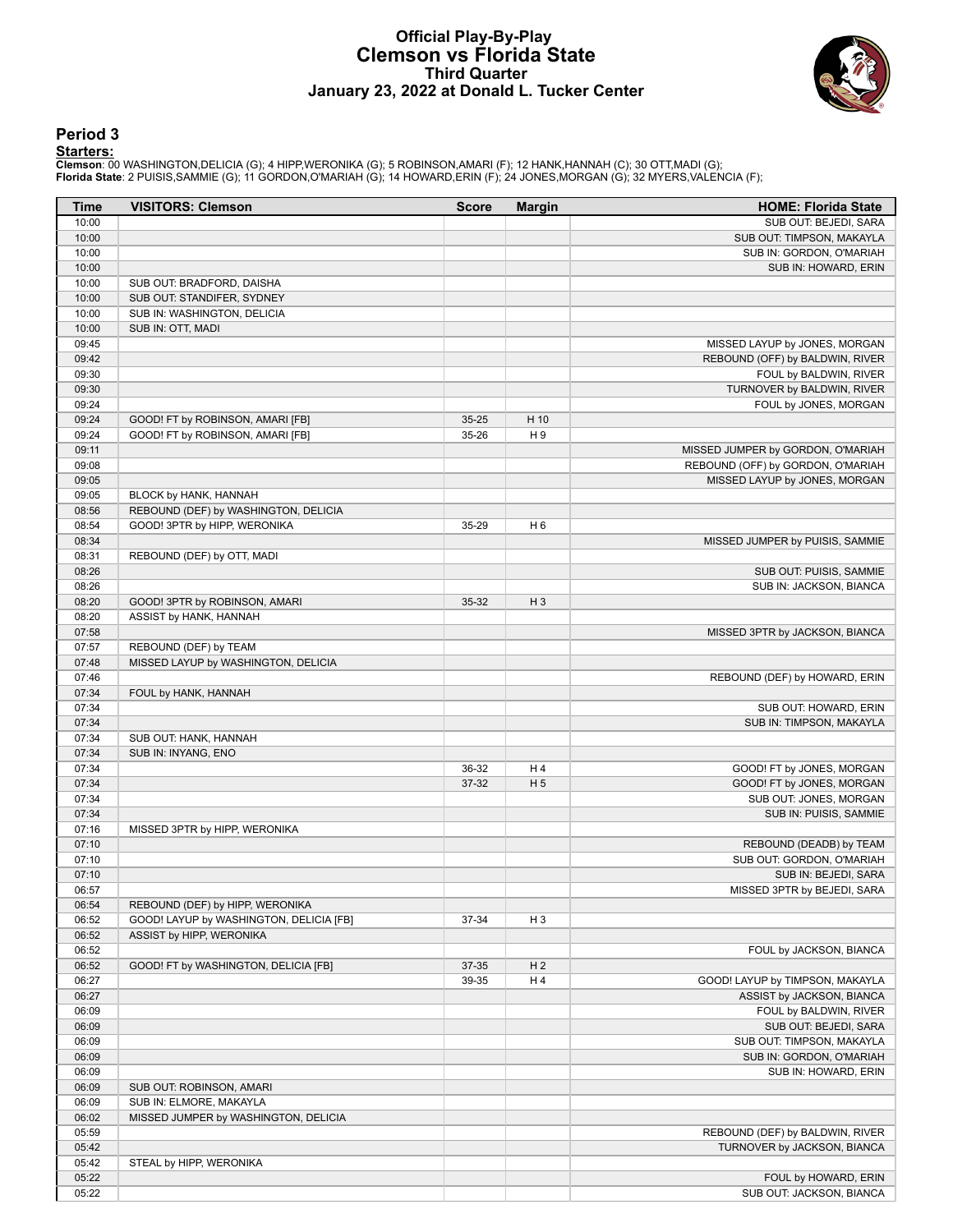| Time           | <b>VISITORS: Clemson</b>            | <b>Score</b> | <b>Margin</b>  | <b>HOME: Florida State</b>                                 |
|----------------|-------------------------------------|--------------|----------------|------------------------------------------------------------|
| 05:22          |                                     |              |                | SUB OUT: BALDWIN, RIVER                                    |
| 05:22          |                                     |              |                | SUB OUT: HOWARD, ERIN                                      |
| 05:22          |                                     |              |                | SUB IN: TIMPSON, MAKAYLA                                   |
| 05:22          |                                     |              |                | SUB IN: JONES, MORGAN                                      |
| 05:22          |                                     |              |                | SUB IN: MYERS, VALENCIA                                    |
| 05:22          | GOOD! FT by WASHINGTON, DELICIA     | 39-36        | H <sub>3</sub> |                                                            |
| 05:22          | GOOD! FT by WASHINGTON, DELICIA     | 39-37        | H <sub>2</sub> |                                                            |
| 05:22          | SUB OUT: OTT, MADI                  |              |                |                                                            |
| 05:22          | SUB IN: BRADFORD, DAISHA            |              |                |                                                            |
| 04:59          |                                     |              |                | MISSED JUMPER by JONES, MORGAN                             |
| 04:58          | REBOUND (DEF) by TEAM               |              |                |                                                            |
| 04:58          | <b>TIMEOUT MEDIA</b>                |              |                |                                                            |
| 04:38          | MISSED LAYUP by WASHINGTON, DELICIA |              |                |                                                            |
| 04:38          |                                     |              |                | BLOCK by JONES, MORGAN                                     |
| 04:38          | REBOUND (OFF) by TEAM               |              |                |                                                            |
| 04:38          |                                     |              |                | FOUL by JONES, MORGAN                                      |
| 04:38          |                                     |              |                | SUB OUT: JONES, MORGAN                                     |
| 04:38          |                                     |              |                | SUB IN: JACKSON, BIANCA                                    |
| 04:38          | GOOD! FT by WASHINGTON, DELICIA     | 39-38        | H <sub>1</sub> |                                                            |
| 04:38          | GOOD! FT by WASHINGTON, DELICIA     | 39-39        | Т              |                                                            |
| 04:27          | FOUL by BRADFORD, DAISHA            |              |                |                                                            |
| 04:27          | SUB OUT: WASHINGTON, DELICIA        |              |                |                                                            |
| 04:27          | SUB IN: OTT, MADI                   |              |                |                                                            |
| 04:17          |                                     |              |                | MISSED 3PTR by PUISIS, SAMMIE<br>REBOUND (DEADB) by TEAM   |
| 04:17<br>04:17 |                                     |              |                |                                                            |
| 04:15          | FOUL by ELMORE, MAKAYLA             | 41-39        | H <sub>2</sub> | GOOD! LAYUP by TIMPSON, MAKAYLA                            |
| 04:15          |                                     |              |                | ASSIST by GORDON, O'MARIAH                                 |
| 03:40          | GOOD! JUMPER by BRADFORD, DAISHA    | $41 - 41$    | $\top$         |                                                            |
| 03:22          |                                     | 43-41        | H <sub>2</sub> | GOOD! LAYUP by GORDON, O'MARIAH                            |
| 03:03          | GOOD! LAYUP by INYANG, ENO          | 43-43        | T              |                                                            |
| 03:03          | ASSIST by BRADFORD, DAISHA          |              |                |                                                            |
| 02:45          | FOUL by INYANG, ENO                 |              |                |                                                            |
| 02:45          | SUB OUT: INYANG, ENO                |              |                |                                                            |
| 02:45          | SUB OUT: ELMORE, MAKAYLA            |              |                |                                                            |
| 02:45          | SUB IN: ROBINSON, AMARI             |              |                |                                                            |
| 02:45          | SUB IN: HANK, HANNAH                |              |                |                                                            |
| 02:45          |                                     | 44-43        | H <sub>1</sub> | GOOD! FT by JACKSON, BIANCA                                |
| 02:45          |                                     | 45-43        | H <sub>2</sub> | GOOD! FT by JACKSON, BIANCA                                |
| 02:29          | GOOD! 3PTR by HANK, HANNAH          | 45-46        | V <sub>1</sub> |                                                            |
| 02:29          | ASSIST by ROBINSON, AMARI           |              |                |                                                            |
| 02:19          |                                     |              |                | TURNOVER by GORDON, O'MARIAH                               |
| 02:19          | STEAL by HANK, HANNAH               |              |                |                                                            |
| 01:52          | GOOD! 3PTR by HANK, HANNAH          | 45-49        | V <sub>4</sub> |                                                            |
| 01:52          | ASSIST by OTT, MADI                 |              |                |                                                            |
| 01:27          | FOUL by ROBINSON, AMARI             |              |                |                                                            |
| 01:27          |                                     |              |                | SUB OUT: GORDON, O'MARIAH                                  |
| 01:27          |                                     |              |                | SUB OUT: TIMPSON, MAKAYLA                                  |
| 01:27          |                                     |              |                | SUB OUT: MYERS, VALENCIA                                   |
| 01:27          |                                     |              |                | SUB IN: BALDWIN, RIVER                                     |
| 01:27          |                                     |              |                | SUB IN: BEJEDI, SARA                                       |
| 01:27          |                                     |              |                | SUB IN: HOWARD, ERIN                                       |
| 01:27          | SUB OUT: HIPP, WERONIKA             |              |                |                                                            |
| 01:27          | SUB IN: WASHINGTON, DELICIA         |              |                |                                                            |
| 01:27          |                                     | 46-49        | $V_3$          | GOOD! FT by JACKSON, BIANCA<br>GOOD! FT by JACKSON, BIANCA |
| 01:27<br>01:14 | MISSED LAYUP by ROBINSON, AMARI     | 47-49        | V <sub>2</sub> |                                                            |
| 01:12          |                                     |              |                | REBOUND (DEF) by BALDWIN, RIVER                            |
| 00:56          |                                     | 50-49        | H <sub>1</sub> | GOOD! 3PTR by PUISIS, SAMMIE                               |
| 00:56          |                                     |              |                | ASSIST by BEJEDI, SARA                                     |
| 00:41          | MISSED 3PTR by HANK, HANNAH         |              |                |                                                            |
| 00:38          |                                     |              |                | REBOUND (DEF) by TEAM                                      |
| 00:22          |                                     | 52-49        | $H_3$          | GOOD! LAYUP by BALDWIN, RIVER                              |
| 00:22          |                                     |              |                | ASSIST by PUISIS, SAMMIE                                   |
| 00:03          | GOOD! JUMPER by BRADFORD, DAISHA    | 52-51        | H <sub>1</sub> |                                                            |
|                |                                     |              |                |                                                            |

**Clemson 51, Florida State 52**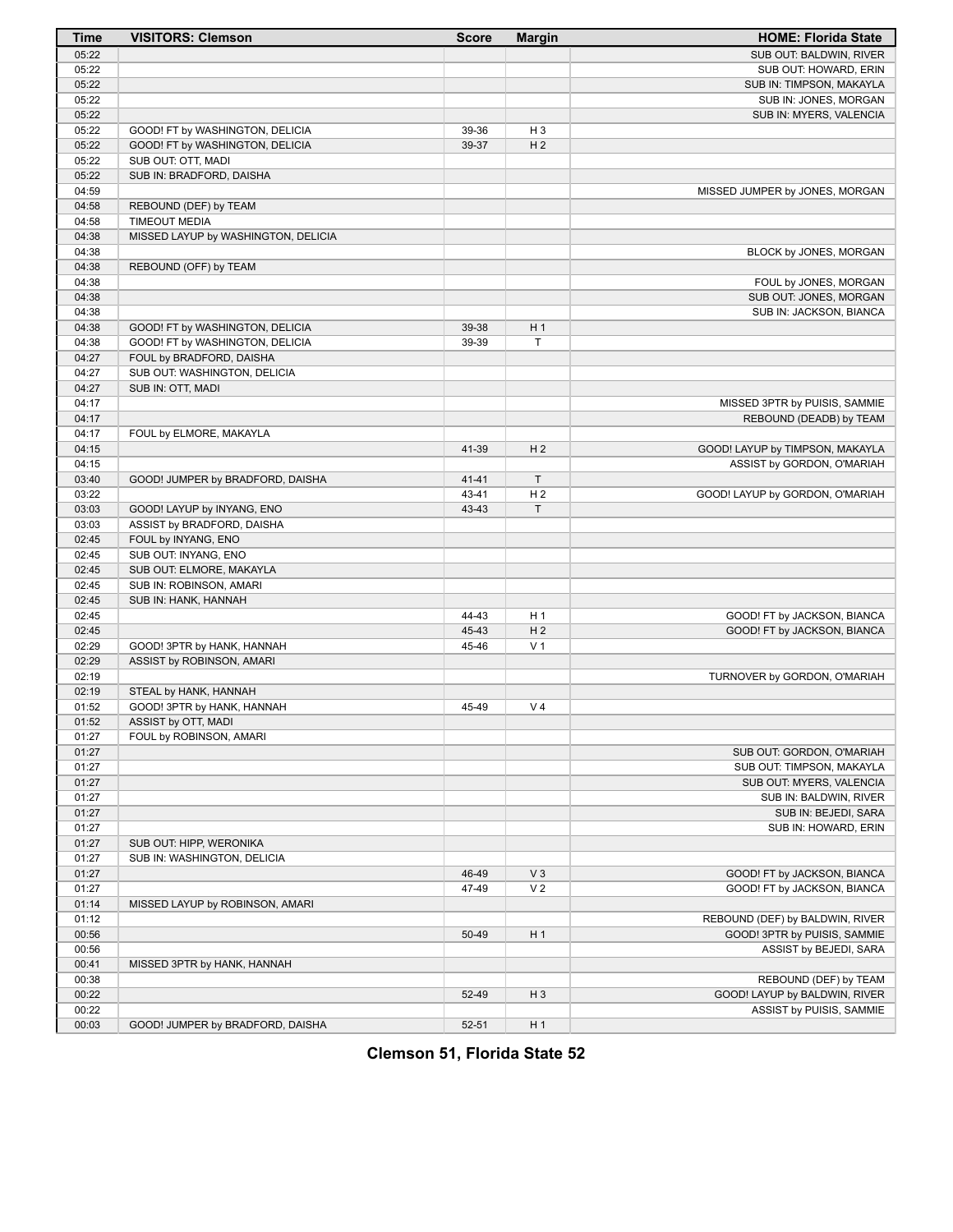| <b>Points (This Period)</b> | CU             | <b>FSU</b>    |
|-----------------------------|----------------|---------------|
| In the Paint                | 6              |               |
| Off Turns                   |                |               |
| 2nd Chance                  |                |               |
| <b>Fast Break</b>           | 5              |               |
| Bench                       |                | 10            |
| Per Poss                    | 1.588<br>12/17 | 1.063<br>8/16 |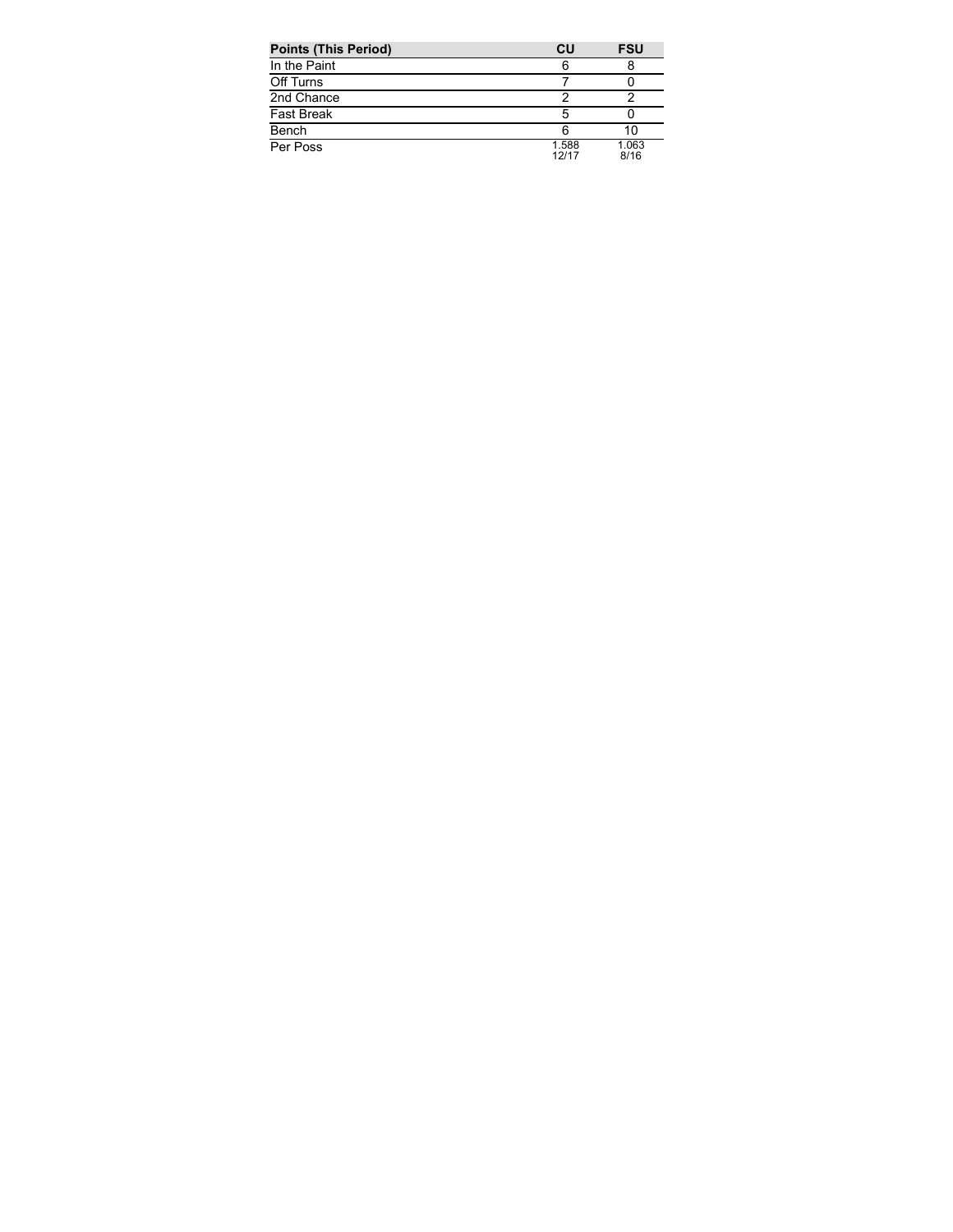# **Official Box Score Clemson vs Florida State Fourth Quarter Statistics Only January 23, 2022 at Donald L. Tucker Center**



# **Clemson 19**

| No. | Plaver                     | S | Pts           | <b>FG</b> | 3FG     | <b>FT</b> | <b>OR</b>      | <b>DR</b>    | <b>TR</b> | PF | A            | TO           | <b>Blk</b> | <b>Stl</b> | Min          | $+/-$          |
|-----|----------------------------|---|---------------|-----------|---------|-----------|----------------|--------------|-----------|----|--------------|--------------|------------|------------|--------------|----------------|
| 00  | <b>WASHINGTON, DELICIA</b> | G | 9             | $4-9$     | $0 - 1$ | 1-1       | 0              |              |           | 2  |              |              |            |            | 10           | $-4$           |
| 04  | <b>HIPP, WERONIKA</b>      | G | 0             | $0 - 0$   | $0 - 0$ | $0 - 0$   | $\Omega$       |              | 1         | 0  | 2            |              | 0          | $\Omega$   | 4            | $-1$           |
| 05  | ROBINSON, AMARI            | F | 2             | $1 - 3$   | $0 - 1$ | $0 - 0$   | 0              | 0            | 0         |    | 0            | 0            |            | 0          | 9            | $-4$           |
| 12  | HANK, HANNAH               | C | 0             | $0 - 0$   | $0 - 0$ | $0 - 0$   | $\Omega$       | 2            | 2         | 2  | 0            |              | 0          | 0          | 5            | 7              |
| 30  | OTT, MADI                  | G | $\Omega$      | $0 - 0$   | $0 - 0$ | $0 - 0$   | 1.             | $\Omega$     | 1         | 3  | 0            | $\Omega$     | 0          | 0          | 6            | $-3$           |
| 01  | <b>INYANG, ENO</b>         | C | $\Omega$      | $0 - 0$   | $0 - 0$ | $0 - 0$   | $\Omega$       | 0            | 0         | 0  | $\mathbf{0}$ | $\Omega$     | 0          | $\Omega$   |              | $\mathbf 0$    |
| 02  | <b>BRADFORD, DAISHA</b>    | G | 6             | $2 - 4$   | $2 - 2$ | $0 - 0$   | $\Omega$       | 0            | 0         | 2  | 0            |              | 0          | 0          | 10           | 0              |
| 03  | ELMORE, MAKAYLA            | F | 0             | $0 - 0$   | $0 - 0$ | $0 - 0$   | $\mathbf{0}$   | $\mathbf{0}$ | 0         | 0  | $\mathbf{0}$ | $\mathbf{0}$ | 0          | $\Omega$   | $\mathbf{0}$ | 0              |
| 15  | <b>GAINES, KIONNA</b>      | G | 0             | $0 - 0$   | $0 - 0$ | $0 - 0$   | $\Omega$       | 0            | 0         | 0  | 0            | 0            | 0          | $\Omega$   | $\Omega$     | 0              |
| 25  | STANDIFER, SYDNEY          | G | 0             | $0 - 0$   | $0 - 0$ | $0 - 0$   | $\Omega$       | $\Omega$     | $\Omega$  | 0  | $\Omega$     | $\Omega$     | $\Omega$   | $\Omega$   | $\Omega$     | $\overline{0}$ |
| 40  | <b>SAINE, LATRESE</b>      | F | $\mathcal{P}$ | $1 - 1$   | $0 - 0$ | $0 - 0$   | 1              | $\Omega$     | 1         | 0  | $\Omega$     | 0            | 0          | 0          | 5            | $-11$          |
|     | TEAM                       |   |               | $0 - 0$   |         |           | 0              |              | 1         | 0  |              | 0            |            |            |              |                |
|     | <b>TOTALS</b>              |   | 19            | $8 - 17$  | $2 - 4$ | $1 - 1$   | $\overline{2}$ | 5            | 7         | 10 | 3            | 4            | 1          | 1          | 50           |                |

| <b>Shooting By Period</b> |       |       |          |       |           |        |
|---------------------------|-------|-------|----------|-------|-----------|--------|
| Period                    | FG    | FG%   | 3FG      | 3FG%  |           | FT%    |
| Game                      | 25-54 | 46.3% | $9 - 18$ | 50.0% | $11 - 11$ | 100.0% |

# **Florida State 23**

| No. | Plaver                 | S | <b>Pts</b> | <b>FG</b> | 3FG     | <b>FT</b> | 0R       | <b>DR</b> | TR             | PF | A              | TO | <b>B</b> lk | Stl | Min | $+/-$          |
|-----|------------------------|---|------------|-----------|---------|-----------|----------|-----------|----------------|----|----------------|----|-------------|-----|-----|----------------|
| 02  | PUISIS, SAMMIE         | G | $\Omega$   | $0 - 2$   | $0 - 2$ | $0 - 0$   | 0        |           |                |    | 0              | 0  |             |     |     | $\overline{2}$ |
| 11  | GORDON, O'MARIAH       | G | 4          | 1-1       | $0 - 0$ | $2 - 2$   | 0        |           |                |    | 0              | 0  | 0           | 0   | 4   | $\Omega$       |
| 14  | HOWARD, ERIN           | F | 0          | $0 - 1$   | $0 - 1$ | $0 - 0$   | $\Omega$ | 0         | 0              |    | 0              | 0  | 0           | 0   | 7   | -6             |
| 24  | JONES, MORGAN          | G | 9          | $0 - 1$   | $0 - 0$ | $9 - 10$  | $\Omega$ | 2         | $\overline{2}$ | 0  | 2              | 2  | 0           |     | 9   | 10             |
| 32  | <b>MYERS, VALENCIA</b> | F | 2          | $0 - 1$   | $0 - 0$ | $2 - 2$   | 1        | 0         | 1              | 0  | 0              | O  | 0           | 0   | 2   | -1             |
| 00  | <b>JACKSON, BIANCA</b> | G | 3          | $1 - 2$   | $1 - 2$ | $0 - 0$   |          | 0         | 1.             | 0  | $\overline{0}$ | 0  | 0           | 0   | 5   | $-7$           |
| 01  | <b>BALDWIN, RIVER</b>  | C | 2          | $1 - 3$   | $0 - 0$ | $0 - 0$   |          |           | 2              |    | 0              | 0  |             |     | 8   | 4              |
| 04  | <b>BEJEDI, SARA</b>    | G | 3          | $1 - 1$   | $0 - 0$ | $1 - 1$   | 0        | 0         | 0              | 0  | $\Omega$       | 0  | 0           | 0   | 6   | -6             |
| 21  | TIMPSON, MAKAYLA       | F | 0          | $0 - 0$   | $0 - 0$ | $0-0$     | 0        |           | 1.             | 0  | $\Omega$       | 0  | 0           | 0   | 3   | 1              |
|     | TEAM                   |   |            | $0 - 0$   |         |           | 0        | 0         | 0              | 0  |                | 0  |             |     |     |                |
|     | <b>TOTALS</b>          |   | 23         | 4-12      | $1 - 5$ | $14 - 15$ | 3        | 6         | 9              |    | 2              | 2  | 0           | 3   | 50  |                |

| <b>Shooting By Period</b> |       |            |     |       |           |       |  |  |  |  |  |
|---------------------------|-------|------------|-----|-------|-----------|-------|--|--|--|--|--|
| Period                    | FG    | FG%        | 3FG | 3FG%  | <b>FT</b> | FT%   |  |  |  |  |  |
| Game                      | 23-51 | 45.1% 4-14 |     | 28.6% | 25-26     | 96.2% |  |  |  |  |  |

| Game Notes:                                                         | <b>Score</b> | 1st l | 2nd | 3rd | 4th | <b>TOT</b> | <b>Points (This Period)</b> | <b>FSU</b> |
|---------------------------------------------------------------------|--------------|-------|-----|-----|-----|------------|-----------------------------|------------|
| Officials: Jeffrey Smith, Meadow Overstreet, Teresa<br><b>Stuck</b> | CU           |       | 15  |     | 19  | 70         | In the Paint                |            |
| Attendance:                                                         | FSU          | 14    | 21  |     | 23  | 75         | Off Turns                   |            |
|                                                                     |              |       |     |     |     |            | 2nd Chance                  |            |
| Start Time: 07:00 PM<br>Conference Game;                            |              |       |     |     |     |            | Fast Break                  |            |
|                                                                     |              |       |     |     |     |            | Bench                       |            |

Per Poss

1.000<br>9/19

1.353 11/17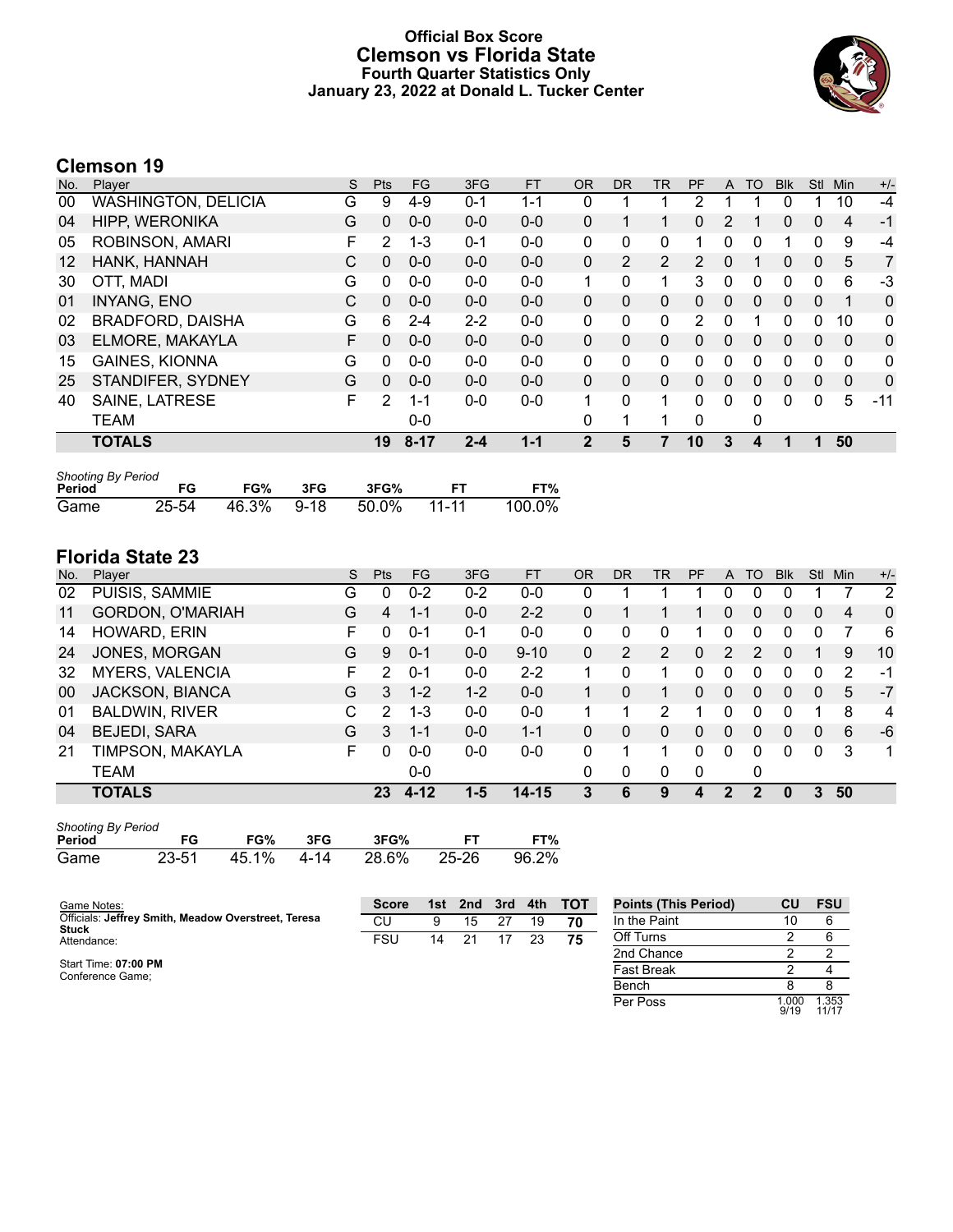## **Official Play-By-Play Clemson vs Florida State Fourth Quarter January 23, 2022 at Donald L. Tucker Center**



### **Period 4**

<mark>Startersː</mark><br>Clemson: 00 WASHINGTON,DELICIA (G); 4 HIPP,WERONIKA (G); 5 ROBINSON,AMARI (F); 12 HANK,HANNAH (C); 30 OTT,MADI (G);<br>Florida State: 2 PUISIS,SAMMIE (G); 11 GORDON,O'MARIAH (G); 14 HOWARD,ERIN (F); 24 JONES,MORGA

| Time           | <b>VISITORS: Clemson</b>                 | <b>Score</b>   | <b>Margin</b>           | <b>HOME: Florida State</b>                                 |
|----------------|------------------------------------------|----------------|-------------------------|------------------------------------------------------------|
| 10:00          |                                          |                |                         | SUB OUT: JACKSON, BIANCA                                   |
| 10:00          |                                          |                |                         | SUB IN: JONES, MORGAN                                      |
| 09:48          | TURNOVER by HANK, HANNAH                 |                |                         |                                                            |
| 09:48          |                                          |                |                         | STEAL by BALDWIN, RIVER                                    |
| 09:27          |                                          | 54-51          | $H_3$                   | GOOD! LAYUP by BALDWIN, RIVER                              |
| 09:27          |                                          |                |                         | ASSIST by JONES, MORGAN                                    |
| 09:16          | TURNOVER by BRADFORD, DAISHA             |                |                         |                                                            |
| 09:16          |                                          |                |                         | STEAL by JONES, MORGAN                                     |
| 09:14          | FOUL by BRADFORD, DAISHA                 |                |                         |                                                            |
| 09:14<br>09:14 |                                          | 55-51          | H4                      | GOOD! FT by JONES, MORGAN [FB]                             |
| 08:52          | GOOD! JUMPER by WASHINGTON, DELICIA      | 56-51<br>56-53 | H <sub>5</sub><br>$H_3$ | GOOD! FT by JONES, MORGAN [FB]                             |
| 08:41          |                                          |                |                         | TURNOVER by JONES, MORGAN                                  |
| 08:25          | MISSED 3PTR by WASHINGTON, DELICIA       |                |                         |                                                            |
| 08:22          |                                          |                |                         | REBOUND (DEF) by JONES, MORGAN                             |
| 08:13          |                                          |                |                         | MISSED 3PTR by PUISIS, SAMMIE                              |
| 08:13          |                                          |                |                         | REBOUND (DEADB) by TEAM                                    |
| 08:13          | FOUL by HANK, HANNAH                     |                |                         |                                                            |
| 08:13          | SUB OUT: HANK, HANNAH                    |                |                         |                                                            |
| 08:13          | SUB IN: SAINE, LATRESE                   |                |                         |                                                            |
| 07:58          |                                          |                |                         | MISSED LAYUP by BALDWIN, RIVER                             |
| 07:58          | BLOCK by ROBINSON, AMARI                 |                |                         |                                                            |
| 07:57          | REBOUND (DEF) by TEAM                    |                |                         |                                                            |
| 07:39          | MISSED LAYUP by ROBINSON, AMARI          |                |                         |                                                            |
| 07:37          |                                          |                |                         | REBOUND (DEF) by BALDWIN, RIVER                            |
| 07:33          |                                          | 58-53          | H <sub>5</sub>          | GOOD! LAYUP by BEJEDI, SARA [FB]                           |
| 07:33          | FOUL by OTT, MADI                        |                |                         |                                                            |
| 07:33          |                                          |                |                         | SUB OUT: BALDWIN, RIVER                                    |
| 07:33          |                                          |                |                         | SUB IN: MYERS, VALENCIA                                    |
| 07:33          | SUB OUT: OTT, MADI                       |                |                         |                                                            |
| 07:33          | SUB IN: HIPP, WERONIKA                   |                |                         |                                                            |
| 07:33          |                                          | 59-53          | H <sub>6</sub>          | GOOD! FT by BEJEDI, SARA                                   |
| 07:21          | FOUL by WASHINGTON, DELICIA              |                |                         |                                                            |
| 07:21          | TURNOVER by WASHINGTON, DELICIA          |                |                         |                                                            |
| 07:12          | FOUL by ROBINSON, AMARI                  |                | H 7                     |                                                            |
| 07:12<br>07:12 |                                          | 60-53<br>61-53 | H <sub>8</sub>          | GOOD! FT by MYERS, VALENCIA<br>GOOD! FT by MYERS, VALENCIA |
| 07:12          | SUB OUT: ROBINSON, AMARI                 |                |                         |                                                            |
| 07:12          | SUB IN: INYANG, ENO                      |                |                         |                                                            |
| 06:52          | MISSED JUMPER by BRADFORD, DAISHA        |                |                         |                                                            |
| 06:51          | REBOUND (DEADB) by TEAM                  |                |                         |                                                            |
| 06:51          |                                          |                |                         | FOUL by HOWARD, ERIN                                       |
| 06:51          |                                          |                |                         | SUB OUT: HOWARD, ERIN                                      |
| 06:51          |                                          |                |                         | SUB IN: TIMPSON, MAKAYLA                                   |
| 06:43          | TURNOVER by HIPP, WERONIKA               |                |                         |                                                            |
| 06:43          |                                          |                |                         | STEAL by PUISIS, SAMMIE                                    |
| 06:25          |                                          |                |                         | TURNOVER by JONES, MORGAN                                  |
| 06:25          | STEAL by WASHINGTON, DELICIA             |                |                         |                                                            |
| 06:25          |                                          |                |                         | SUB OUT: BEJEDI, SARA                                      |
| 06:25          |                                          |                |                         | SUB OUT: JONES, MORGAN                                     |
| 06:25          |                                          |                |                         | SUB IN: JACKSON, BIANCA                                    |
| 06:25          |                                          |                |                         | SUB IN: GORDON, O'MARIAH                                   |
| 06:15          |                                          |                |                         | FOUL by PUISIS, SAMMIE                                     |
| 06:15          | TIMEOUT 30SEC                            |                |                         |                                                            |
| 06:15          | <b>TIMEOUT MEDIA</b>                     |                |                         |                                                            |
| 06:15          | SUB OUT: INYANG, ENO                     |                |                         |                                                            |
| 06:15          | SUB IN: ROBINSON, AMARI                  |                |                         |                                                            |
| 06:08          | GOOD! LAYUP by ROBINSON, AMARI           | 61-55          | H <sub>6</sub>          |                                                            |
| 05:52          |                                          |                |                         | MISSED 3PTR by PUISIS, SAMMIE                              |
| 05:50          |                                          |                |                         | REBOUND (OFF) by MYERS, VALENCIA                           |
| 05:48          |                                          |                |                         | MISSED LAYUP by MYERS, VALENCIA                            |
| 05:45          | REBOUND (DEF) by HIPP, WERONIKA          |                |                         |                                                            |
| 05:42          | GOOD! JUMPER by WASHINGTON, DELICIA [FB] | 61-57          | H4                      |                                                            |
| 05:33          | FOUL by BRADFORD, DAISHA                 |                |                         |                                                            |
| 05:33          |                                          |                |                         | SUB OUT: PUISIS, SAMMIE                                    |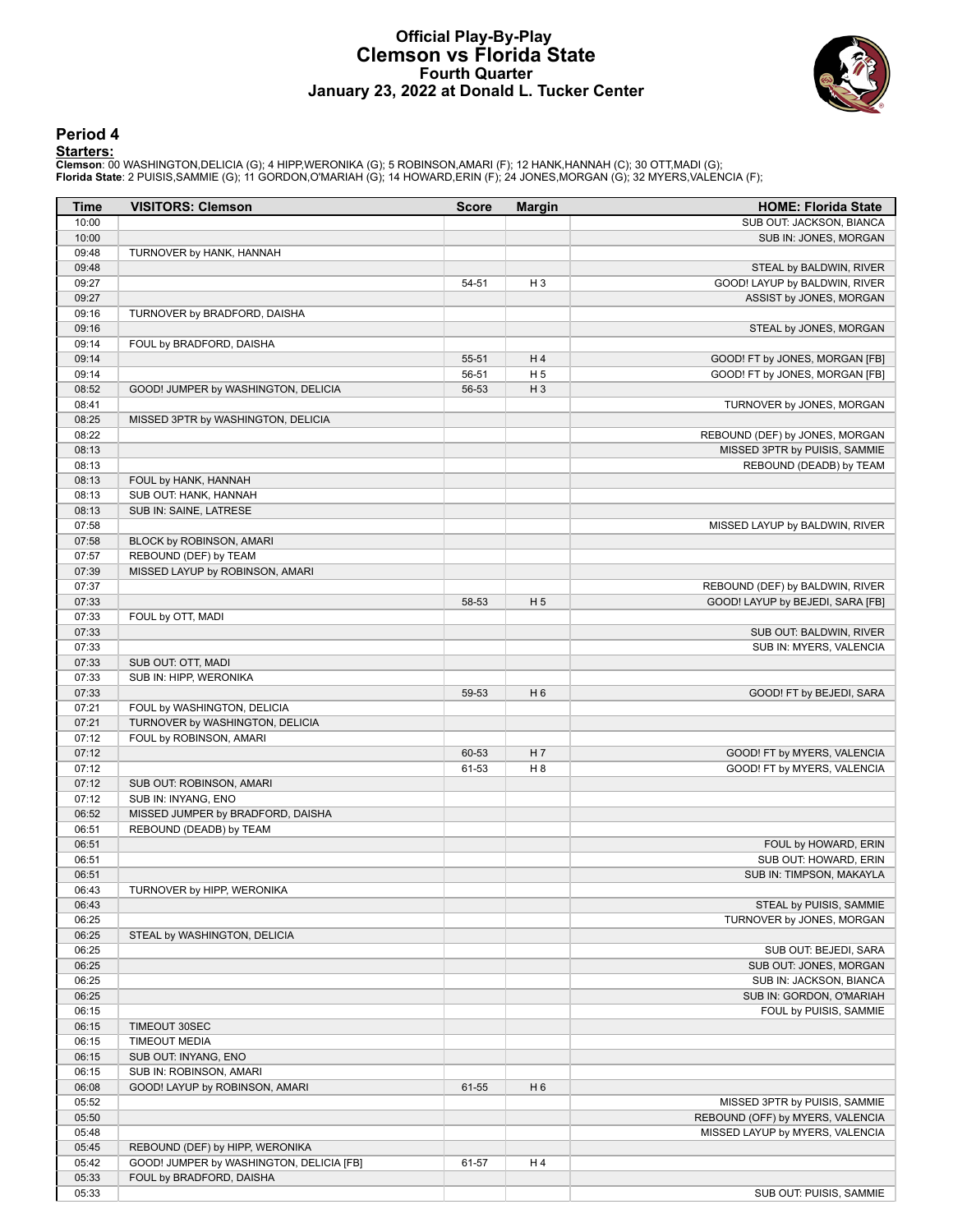| <b>Time</b>    | <b>VISITORS: Clemson</b>                                          | <b>Score</b> | <b>Margin</b>  | <b>HOME: Florida State</b>                         |
|----------------|-------------------------------------------------------------------|--------------|----------------|----------------------------------------------------|
| 05:33          |                                                                   |              |                | SUB IN: BALDWIN, RIVER                             |
| 05:33          |                                                                   |              |                | SUB OUT: MYERS, VALENCIA                           |
| 05:33          |                                                                   |              |                | SUB IN: JONES, MORGAN                              |
| 05:33          |                                                                   | 62-57        | H <sub>5</sub> | GOOD! FT by GORDON, O'MARIAH                       |
| 05:33          |                                                                   | 63-57        | H <sub>6</sub> | GOOD! FT by GORDON, O'MARIAH                       |
| 05:06<br>05:04 | MISSED JUMPER by WASHINGTON, DELICIA                              |              |                | REBOUND (DEF) by TIMPSON, MAKAYLA                  |
| 04:41          |                                                                   | 66-57        | H <sub>9</sub> | GOOD! 3PTR by JACKSON, BIANCA                      |
| 04:41          |                                                                   |              |                | ASSIST by JONES, MORGAN                            |
| 04:23          | MISSED JUMPER by BRADFORD, DAISHA                                 |              |                |                                                    |
| 04:19          |                                                                   |              |                | REBOUND (DEF) by GORDON, O'MARIAH                  |
| 04:19          | <b>TIMEOUT MEDIA</b>                                              |              |                |                                                    |
| 04:19          |                                                                   |              |                | SUB OUT: GORDON, O'MARIAH                          |
| 04:19          |                                                                   |              |                | SUB OUT: TIMPSON, MAKAYLA                          |
| 04:19          |                                                                   |              |                | SUB IN: BEJEDI, SARA                               |
| 04:19          |                                                                   |              |                | SUB IN: HOWARD, ERIN                               |
| 04:19          | SUB OUT: HIPP, WERONIKA                                           |              |                |                                                    |
| 04:19          | SUB OUT: SAINE, LATRESE                                           |              |                |                                                    |
| 04:19<br>04:19 | SUB IN: HANK, HANNAH<br>SUB IN: OTT, MADI                         |              |                |                                                    |
| 03:56          |                                                                   |              |                | MISSED 3PTR by JACKSON, BIANCA                     |
| 03:51          | REBOUND (DEF) by WASHINGTON, DELICIA                              |              |                |                                                    |
| 03:23          | MISSED JUMPER by WASHINGTON, DELICIA                              |              |                |                                                    |
| 03:20          |                                                                   |              |                | REBOUND (DEF) by JONES, MORGAN                     |
| 03:06          |                                                                   |              |                | MISSED JUMPER by JONES, MORGAN                     |
| 03:02          |                                                                   |              |                | REBOUND (OFF) by JACKSON, BIANCA                   |
| 02:52          |                                                                   |              |                | MISSED 3PTR by HOWARD, ERIN                        |
| 02:49          | REBOUND (DEF) by HANK, HANNAH                                     |              |                |                                                    |
| 02:40          | GOOD! 3PTR by BRADFORD, DAISHA                                    | 66-60        | H <sub>6</sub> |                                                    |
| 02:40          | ASSIST by WASHINGTON, DELICIA                                     |              |                |                                                    |
| 02:19          |                                                                   |              |                | TIMEOUT 30SEC                                      |
| 02:19          |                                                                   |              |                | SUB OUT: BEJEDI, SARA                              |
| 02:19          |                                                                   |              |                | SUB OUT: JONES, MORGAN                             |
| 02:19<br>02:19 |                                                                   |              |                | SUB IN: PUISIS, SAMMIE<br>SUB IN: GORDON, O'MARIAH |
| 01:58          |                                                                   |              |                | MISSED LAYUP by BALDWIN, RIVER                     |
| 01:58          | REBOUND (DEF) by HANK, HANNAH                                     |              |                |                                                    |
| 01:45          | GOOD! LAYUP by WASHINGTON, DELICIA                                | 66-62        | H4             |                                                    |
| 01:45          |                                                                   |              |                | FOUL by BALDWIN, RIVER                             |
| 01:45          |                                                                   |              |                | SUB OUT: JACKSON, BIANCA                           |
| 01:45          |                                                                   |              |                | SUB IN: JONES, MORGAN                              |
| 01:45          | GOOD! FT by WASHINGTON, DELICIA                                   | 66-63        | H <sub>3</sub> |                                                    |
| 01:32          | SUB OUT: HANK, HANNAH                                             |              |                |                                                    |
| 01:32          | SUB IN: SAINE, LATRESE                                            |              |                |                                                    |
| 01:23          |                                                                   | 68-63        | H <sub>5</sub> | GOOD! LAYUP by GORDON, O'MARIAH                    |
| 01:12<br>01:10 | MISSED LAYUP by WASHINGTON, DELICIA<br>REBOUND (OFF) by OTT, MADI |              |                |                                                    |
| 01:05          | TIMEOUT 30SEC                                                     |              |                |                                                    |
| 00:57          | MISSED 3PTR by ROBINSON, AMARI                                    |              |                |                                                    |
| 00:54          |                                                                   |              |                | REBOUND (DEF) by PUISIS, SAMMIE                    |
| 00:45          | FOUL by OTT, MADI                                                 |              |                |                                                    |
| 00:45          |                                                                   | 69-63        | H <sub>6</sub> | GOOD! FT by JONES, MORGAN                          |
| 00:45          |                                                                   |              |                | MISSED FT by JONES, MORGAN                         |
| 00:43          |                                                                   |              |                | REBOUND (OFF) by BALDWIN, RIVER                    |
| 00:38          | FOUL by OTT, MADI                                                 |              |                |                                                    |
| 00:38          |                                                                   | 70-63        | H 7            | GOOD! FT by JONES, MORGAN                          |
| 00:38          |                                                                   | 71-63        | H 8            | GOOD! FT by JONES, MORGAN                          |
| 00:38          |                                                                   |              |                | SUB OUT: BALDWIN, RIVER                            |
| 00:38          |                                                                   |              |                | SUB OUT: HOWARD, ERIN                              |
| 00:38          |                                                                   |              |                | SUB IN: JACKSON, BIANCA                            |
| 00:38<br>00:38 | SUB OUT: OTT, MADI                                                |              |                | SUB IN: BEJEDI, SARA                               |
| 00:38          | SUB IN: HIPP, WERONIKA                                            |              |                |                                                    |
| 00:38          | <b>TIMEOUT TEAM</b>                                               |              |                |                                                    |
| 00:38          | SUB OUT: SAINE, LATRESE                                           |              |                |                                                    |
| 00:38          | SUB IN: HANK, HANNAH                                              |              |                |                                                    |
| 00:26          | GOOD! 3PTR by BRADFORD, DAISHA                                    | 71-66        | H <sub>5</sub> |                                                    |
| 00:26          | ASSIST by HIPP, WERONIKA                                          |              |                |                                                    |
| 00:25          |                                                                   |              |                | TIMEOUT 30SEC                                      |
| 00:25          |                                                                   |              |                | SUB OUT: PUISIS, SAMMIE                            |
| 00:25          |                                                                   |              |                | SUB OUT: BEJEDI, SARA                              |
| 00:25          |                                                                   |              |                | SUB IN: BALDWIN, RIVER                             |
| 00:25          |                                                                   |              |                | SUB IN: HOWARD, ERIN                               |
| 00:17<br>00:17 | FOUL by HANK, HANNAH                                              |              |                | SUB OUT: BALDWIN, RIVER                            |
| 00:17          |                                                                   |              |                | SUB OUT: HOWARD, ERIN                              |
|                |                                                                   |              |                |                                                    |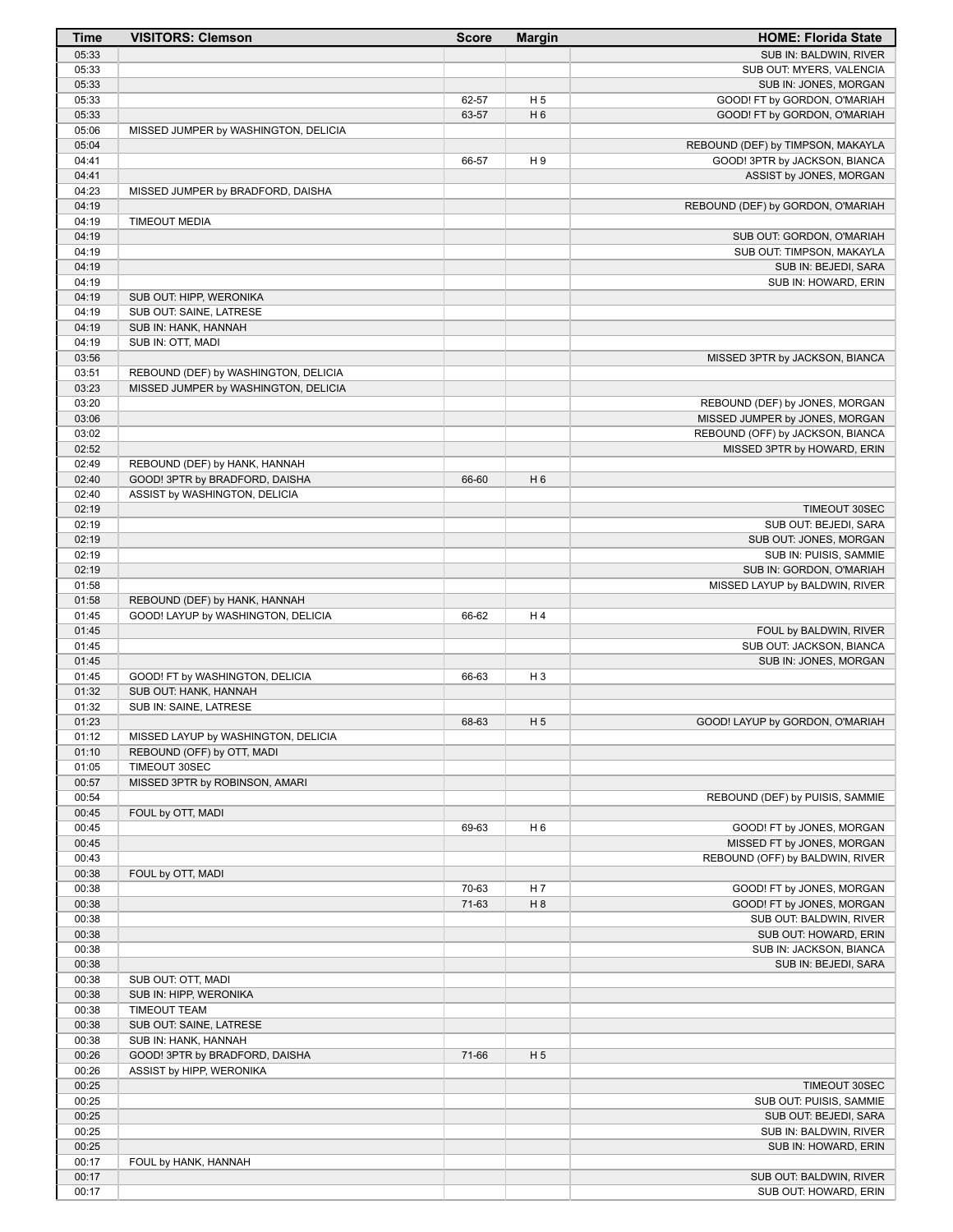| Time  | <b>VISITORS: Clemson</b>             | <b>Score</b> | <b>Margin</b>  | <b>HOME: Florida State</b> |
|-------|--------------------------------------|--------------|----------------|----------------------------|
| 00:17 |                                      |              |                | SUB IN: PUISIS, SAMMIE     |
| 00:17 |                                      |              |                | SUB IN: BEJEDI, SARA       |
| 00:17 | SUB OUT: HANK, HANNAH                |              |                |                            |
| 00:17 | SUB IN: SAINE, LATRESE               |              |                |                            |
| 00:17 |                                      | 72-66        | H <sub>6</sub> | GOOD! FT by JONES, MORGAN  |
| 00:17 |                                      | 73-66        | H <sub>7</sub> | GOOD! FT by JONES, MORGAN  |
| 00:15 |                                      |              |                | FOUL by GORDON, O'MARIAH   |
| 00:13 | GOOD! LAYUP by WASHINGTON, DELICIA   | 73-68        | H <sub>5</sub> |                            |
| 00:13 | ASSIST by HIPP, WERONIKA             |              |                |                            |
| 00:13 |                                      |              |                | <b>TIMEOUT TEAM</b>        |
| 00:13 |                                      |              |                | SUB OUT: PUISIS, SAMMIE    |
| 00:13 |                                      |              |                | SUB OUT: BEJEDI, SARA      |
| 00:13 |                                      |              |                | SUB IN: BALDWIN, RIVER     |
| 00:13 |                                      |              |                | SUB IN: HOWARD, ERIN       |
| 00:11 | FOUL by WASHINGTON, DELICIA          |              |                |                            |
| 00:11 |                                      |              |                | SUB OUT: BALDWIN, RIVER    |
| 00:11 |                                      |              |                | SUB OUT: HOWARD, ERIN      |
| 00:11 |                                      |              |                | SUB IN: PUISIS, SAMMIE     |
| 00:11 |                                      |              |                | SUB IN: BEJEDI, SARA       |
| 00:11 |                                      | 74-68        | H <sub>6</sub> | GOOD! FT by JONES, MORGAN  |
| 00:11 |                                      | 75-68        | H <sub>7</sub> | GOOD! FT by JONES, MORGAN  |
| 00:05 | MISSED JUMPER by WASHINGTON, DELICIA |              |                |                            |
| 00:04 | GOOD! LAYUP by SAINE, LATRESE        | 75-70        | H <sub>5</sub> |                            |
| 00:02 | REBOUND (OFF) by SAINE, LATRESE      |              |                |                            |

# **Clemson 70, Florida State 75**

| <b>Points (This Period)</b> | CU            | <b>FSU</b>     |
|-----------------------------|---------------|----------------|
| In the Paint                | 10            |                |
| Off Turns                   |               |                |
| 2nd Chance                  |               |                |
| <b>Fast Break</b>           |               |                |
| Bench                       |               |                |
| Per Poss                    | 1.000<br>9/19 | 1.353<br>11/17 |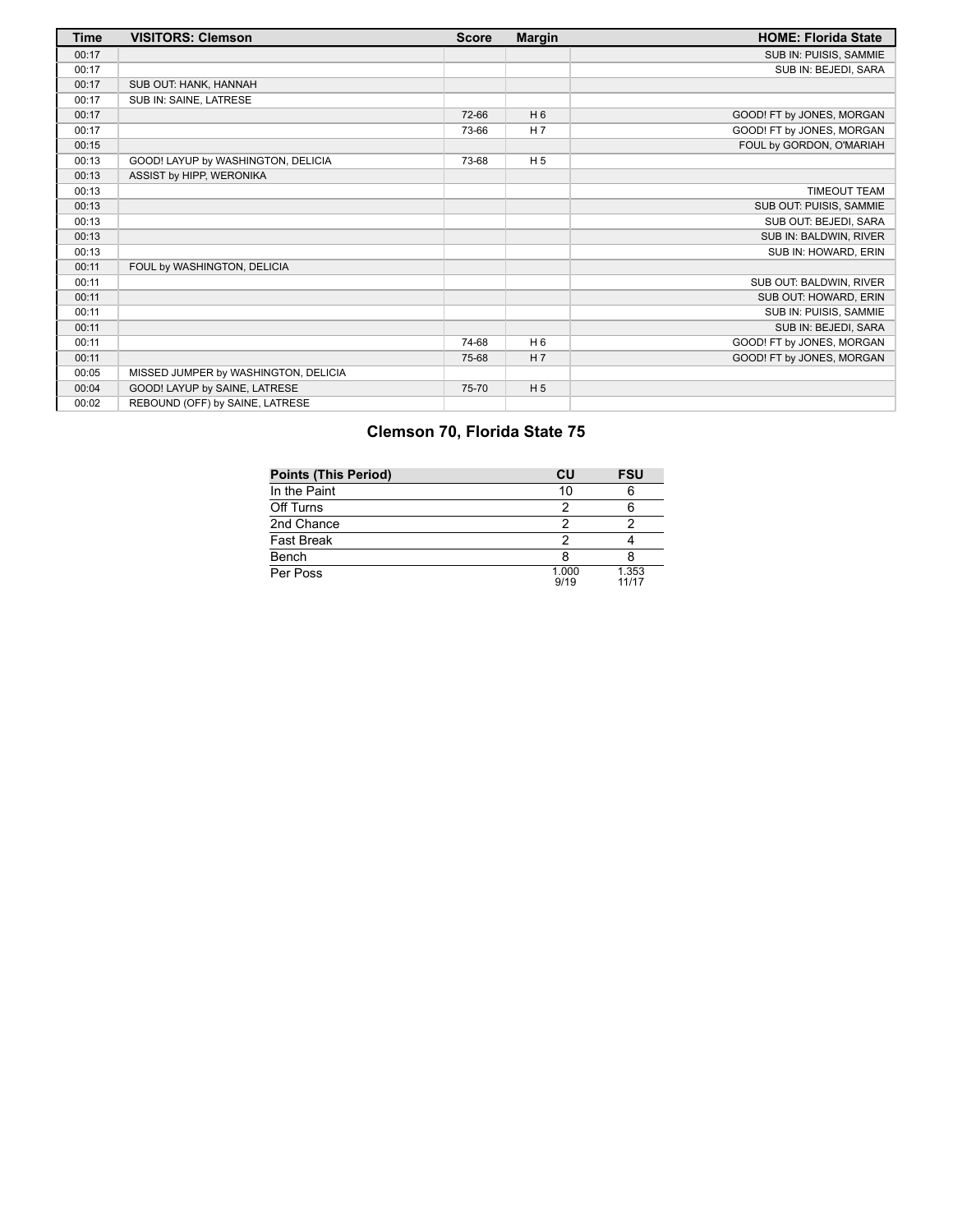### **Official Scoring/Possession Reference Chart Clemson vs Florida State Period 1 January 23, 2022 at Donald L. Tucker Center**



# **Period 1**

<mark>Startersː</mark><br>Clemson: 00 WASHINGTON,DELICIA (G); 4 HIPP,WERONIKA (G); 5 ROBINSON,AMARI (F); 12 HANK,HANNAH (C); 30 OTT,MADI (G);<br>Florida State: 2 PUISIS,SAMMIE (G); 11 GORDON,O'MARIAH (G); 14 HOWARD,ERIN (F); 24 JONES,MORGA

| <b>Time</b> | <b>VISITORS: Clemson</b>            | <b>Score</b> | <b>Margin</b>  | <b>HOME: Florida State</b>           |
|-------------|-------------------------------------|--------------|----------------|--------------------------------------|
| 08:46       |                                     | $2 - 0$      | H <sub>2</sub> | GOOD! JUMPER by HOWARD, ERIN         |
| 07:28       | GOOD! JUMPER by OTT, MADI           | $2 - 2$      | т              |                                      |
| 07:28       | GOOD! FT by OTT, MADI               | $2 - 3$      | V <sub>1</sub> |                                      |
| 07:13       |                                     | $4 - 3$      | H <sub>1</sub> | GOOD! LAYUP by JONES, MORGAN         |
| 07:03       | GOOD! LAYUP by GAINES, KIONNA       | $4 - 5$      | V <sub>1</sub> |                                      |
| 04:08       |                                     | $6 - 5$      | H <sub>1</sub> | GOOD! JUMPER by PUISIS, SAMMIE       |
| 03:19       |                                     | $8 - 5$      | $H_3$          | GOOD! JUMPER by JACKSON, BIANCA      |
| 01:46       | GOOD! JUMPER by WASHINGTON, DELICIA | $8 - 7$      | H <sub>1</sub> |                                      |
| 01:25       |                                     | $10 - 7$     | $H_3$          | GOOD! LAYUP by BALDWIN, RIVER        |
| 00:55       |                                     | $12 - 7$     | H <sub>5</sub> | GOOD! LAYUP by GORDON, O'MARIAH [FB] |
| 00:25       |                                     | $13 - 7$     | H 6            | GOOD! FT by TIMPSON, MAKAYLA         |
| 00:25       |                                     | $14 - 7$     | H <sub>7</sub> | GOOD! FT by TIMPSON, MAKAYLA         |
| 00:06       | GOOD! JUMPER by WASHINGTON, DELICIA | $14-9$       | H <sub>5</sub> |                                      |

**Clemson 9, Florida State 14**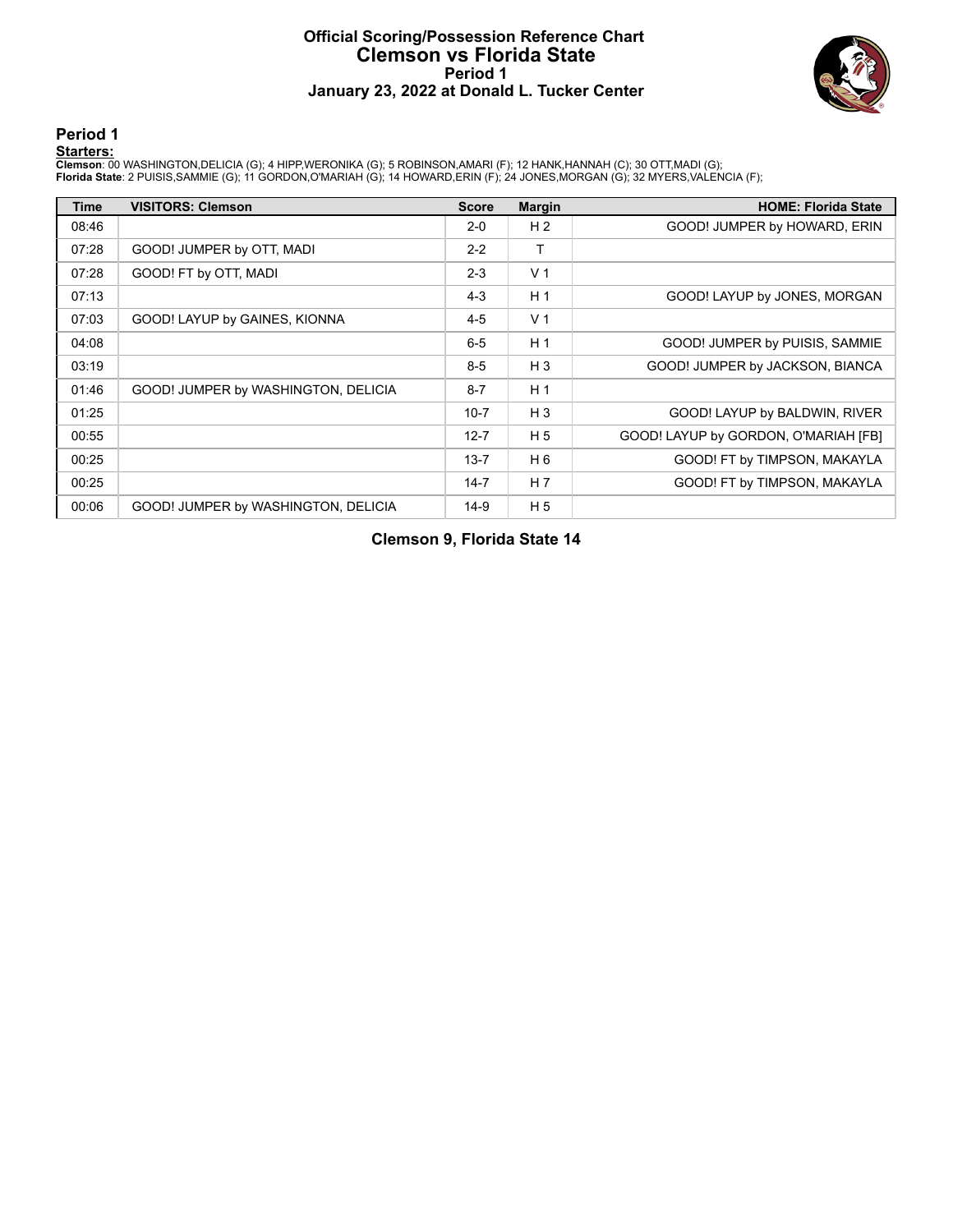### **Official Scoring/Possession Reference Chart Clemson vs Florida State Period 2 January 23, 2022 at Donald L. Tucker Center**



# **Period 2**

<mark>Startersː</mark><br>Clemson: 00 WASHINGTON,DELICIA (G); 4 HIPP,WERONIKA (G); 5 ROBINSON,AMARI (F); 12 HANK,HANNAH (C); 30 OTT,MADI (G);<br>Florida State: 2 PUISIS,SAMMIE (G); 11 GORDON,O'MARIAH (G); 14 HOWARD,ERIN (F); 24 JONES,MORGA

| <b>Time</b> | <b>VISITORS: Clemson</b>            | <b>Score</b> | <b>Margin</b>  | <b>HOME: Florida State</b>       |
|-------------|-------------------------------------|--------------|----------------|----------------------------------|
| 09:46       |                                     | $16-9$       | H <sub>7</sub> | GOOD! LAYUP by TIMPSON, MAKAYLA  |
| 09:23       | GOOD! 3PTR by OTT, MADI             | $16 - 12$    | H4             |                                  |
| 08:21       |                                     | $18-12$      | H <sub>6</sub> | GOOD! LAYUP by BALDWIN, RIVER    |
| 08:21       |                                     | 19-12        | H <sub>7</sub> | GOOD! FT by BALDWIN, RIVER       |
| 07:41       |                                     | $21 - 12$    | H <sub>9</sub> | GOOD! JUMPER by GORDON, O'MARIAH |
| 06:57       |                                     | $24 - 12$    | H 12           | GOOD! 3PTR by HOWARD, ERIN       |
| 05:58       | GOOD! 3PTR by HIPP, WERONIKA        | $24 - 15$    | H 9            |                                  |
| 05:09       | GOOD! JUMPER by WASHINGTON, DELICIA | $24 - 17$    | H <sub>7</sub> |                                  |
| 04:41       |                                     | $26-17$      | H <sub>9</sub> | GOOD! LAYUP by TIMPSON, MAKAYLA  |
| 04:25       | GOOD! 3PTR by OTT, MADI             | 26-20        | H <sub>6</sub> |                                  |
| 03:56       | GOOD! JUMPER by WASHINGTON, DELICIA | $26-22$      | H <sub>4</sub> |                                  |
| 03:17       |                                     | 29-22        | H <sub>7</sub> | GOOD! 3PTR by PUISIS, SAMMIE     |
| 01:28       |                                     | $31 - 22$    | H <sub>9</sub> | GOOD! LAYUP by TIMPSON, MAKAYLA  |
| 00:59       |                                     | 32-22        | H 10           | GOOD! FT by BALDWIN, RIVER       |
| 00:59       |                                     | 33-22        | H 11           | GOOD! FT by BALDWIN, RIVER       |
| 00:39       | GOOD! FT by BRADFORD, DAISHA        | $33 - 23$    | H 10           |                                  |
| 00:39       | GOOD! FT by BRADFORD, DAISHA        | 33-24        | H <sub>9</sub> |                                  |
| 00:30       |                                     | $35 - 24$    | H 11           | GOOD! LAYUP by JONES, MORGAN     |

**Clemson 24, Florida State 35**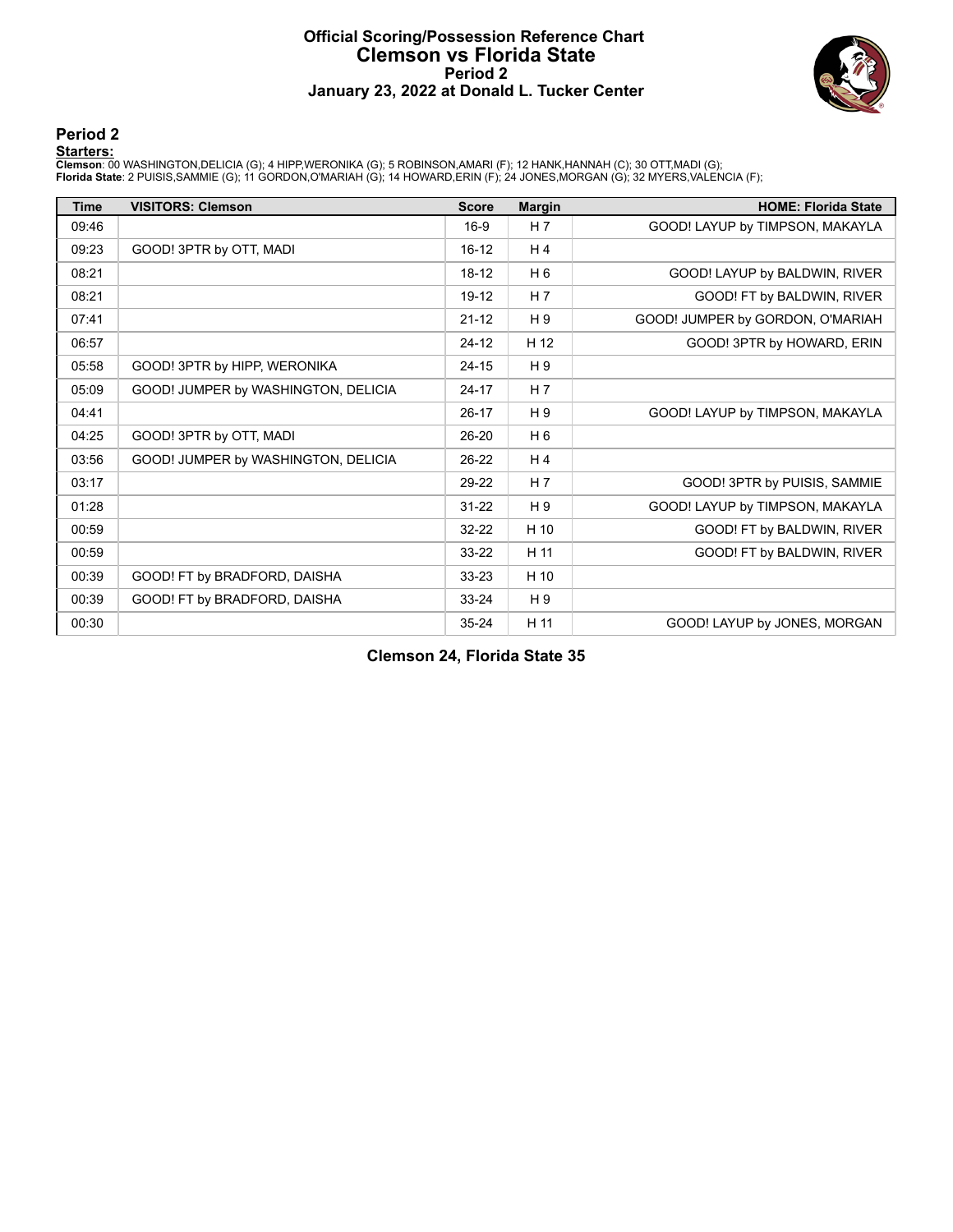### **Official Scoring/Possession Reference Chart Clemson vs Florida State Period 3 January 23, 2022 at Donald L. Tucker Center**



# **Period 3**

<mark>Startersː</mark><br>Clemson: 00 WASHINGTON,DELICIA (G); 4 HIPP,WERONIKA (G); 5 ROBINSON,AMARI (F); 12 HANK,HANNAH (C); 30 OTT,MADI (G);<br>Florida State: 2 PUISIS,SAMMIE (G); 11 GORDON,O'MARIAH (G); 14 HOWARD,ERIN (F); 24 JONES,MORGA

| <b>Time</b> | <b>VISITORS: Clemson</b>                | <b>Score</b> | <b>Margin</b>  | <b>HOME: Florida State</b>      |
|-------------|-----------------------------------------|--------------|----------------|---------------------------------|
| 09:24       | GOOD! FT by ROBINSON, AMARI [FB]        | 35-25        | H 10           |                                 |
| 09:24       | GOOD! FT by ROBINSON, AMARI [FB]        | 35-26        | H <sub>9</sub> |                                 |
| 08:54       | GOOD! 3PTR by HIPP, WERONIKA            | 35-29        | H <sub>6</sub> |                                 |
| 08:20       | GOOD! 3PTR by ROBINSON, AMARI           | 35-32        | $H_3$          |                                 |
| 07:34       |                                         | 36-32        | H <sub>4</sub> | GOOD! FT by JONES, MORGAN       |
| 07:34       |                                         | 37-32        | H <sub>5</sub> | GOOD! FT by JONES, MORGAN       |
| 06:52       | GOOD! LAYUP by WASHINGTON, DELICIA [FB] | 37-34        | $H_3$          |                                 |
| 06:52       | GOOD! FT by WASHINGTON, DELICIA [FB]    | 37-35        | H <sub>2</sub> |                                 |
| 06:27       |                                         | 39-35        | H <sub>4</sub> | GOOD! LAYUP by TIMPSON, MAKAYLA |
| 05:22       | GOOD! FT by WASHINGTON, DELICIA         | 39-36        | $H_3$          |                                 |
| 05:22       | GOOD! FT by WASHINGTON, DELICIA         | 39-37        | H <sub>2</sub> |                                 |
| 04:38       | GOOD! FT by WASHINGTON, DELICIA         | 39-38        | H <sub>1</sub> |                                 |
| 04:38       | GOOD! FT by WASHINGTON, DELICIA         | 39-39        | $\mathsf{T}$   |                                 |
| 04:15       |                                         | 41-39        | H <sub>2</sub> | GOOD! LAYUP by TIMPSON, MAKAYLA |
| 03:40       | GOOD! JUMPER by BRADFORD, DAISHA        | $41 - 41$    | T              |                                 |
| 03:22       |                                         | 43-41        | H <sub>2</sub> | GOOD! LAYUP by GORDON, O'MARIAH |
| 03:03       | GOOD! LAYUP by INYANG, ENO              | 43-43        | T              |                                 |
| 02:45       |                                         | 44-43        | H <sub>1</sub> | GOOD! FT by JACKSON, BIANCA     |
| 02:45       |                                         | 45-43        | H <sub>2</sub> | GOOD! FT by JACKSON, BIANCA     |
| 02:29       | GOOD! 3PTR by HANK, HANNAH              | 45-46        | V <sub>1</sub> |                                 |
| 01:52       | GOOD! 3PTR by HANK, HANNAH              | 45-49        | V <sub>4</sub> |                                 |
| 01:27       |                                         | 46-49        | $V_3$          | GOOD! FT by JACKSON, BIANCA     |
| 01:27       |                                         | 47-49        | V <sub>2</sub> | GOOD! FT by JACKSON, BIANCA     |
| 00:56       |                                         | 50-49        | H <sub>1</sub> | GOOD! 3PTR by PUISIS, SAMMIE    |
| 00:22       |                                         | 52-49        | $H_3$          | GOOD! LAYUP by BALDWIN, RIVER   |
| 00:03       | GOOD! JUMPER by BRADFORD, DAISHA        | 52-51        | H <sub>1</sub> |                                 |

**Clemson 51, Florida State 52**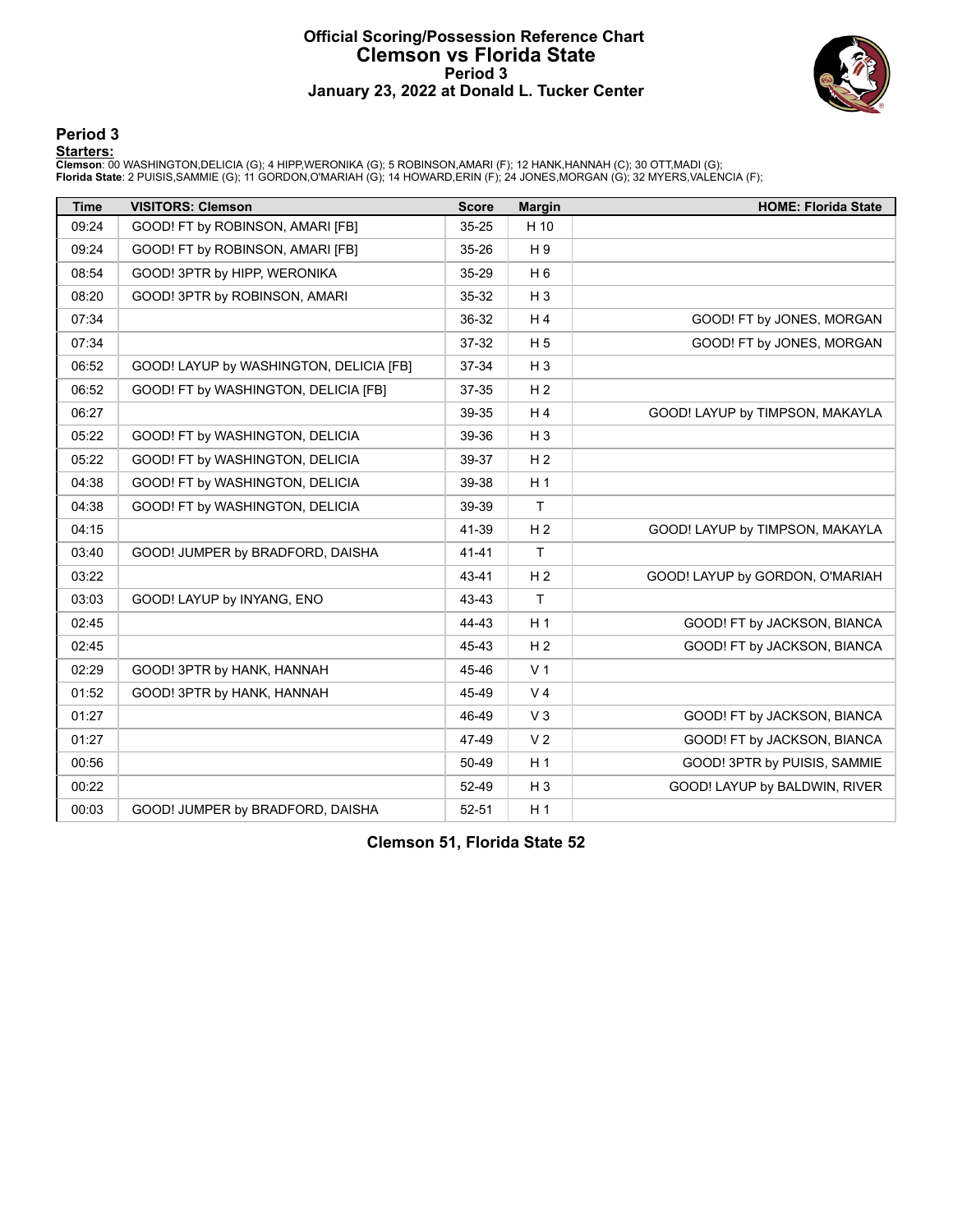### **Official Scoring/Possession Reference Chart Clemson vs Florida State Period 4 January 23, 2022 at Donald L. Tucker Center**



### **Period 4**

<mark>Startersː</mark><br>Clemson: 00 WASHINGTON,DELICIA (G); 4 HIPP,WERONIKA (G); 5 ROBINSON,AMARI (F); 12 HANK,HANNAH (C); 30 OTT,MADI (G);<br>Florida State: 2 PUISIS,SAMMIE (G); 11 GORDON,O'MARIAH (G); 14 HOWARD,ERIN (F); 24 JONES,MORGA

| <b>Time</b> | <b>VISITORS: Clemson</b>                 | <b>Score</b> | <b>Margin</b>  | <b>HOME: Florida State</b>       |
|-------------|------------------------------------------|--------------|----------------|----------------------------------|
| 09:27       |                                          | 54-51        | $H_3$          | GOOD! LAYUP by BALDWIN, RIVER    |
| 09:14       |                                          | 55-51        | H4             | GOOD! FT by JONES, MORGAN [FB]   |
| 09:14       |                                          | 56-51        | H <sub>5</sub> | GOOD! FT by JONES, MORGAN [FB]   |
| 08:52       | GOOD! JUMPER by WASHINGTON, DELICIA      | 56-53        | $H_3$          |                                  |
| 07:33       |                                          | 58-53        | H <sub>5</sub> | GOOD! LAYUP by BEJEDI, SARA [FB] |
| 07:33       |                                          | 59-53        | H <sub>6</sub> | GOOD! FT by BEJEDI, SARA         |
| 07:12       |                                          | 60-53        | H <sub>7</sub> | GOOD! FT by MYERS, VALENCIA      |
| 07:12       |                                          | 61-53        | H <sub>8</sub> | GOOD! FT by MYERS, VALENCIA      |
| 06:08       | GOOD! LAYUP by ROBINSON, AMARI           | 61-55        | H <sub>6</sub> |                                  |
| 05:42       | GOOD! JUMPER by WASHINGTON, DELICIA [FB] | 61-57        | H <sub>4</sub> |                                  |
| 05:33       |                                          | 62-57        | H <sub>5</sub> | GOOD! FT by GORDON, O'MARIAH     |
| 05:33       |                                          | 63-57        | H <sub>6</sub> | GOOD! FT by GORDON, O'MARIAH     |
| 04:41       |                                          | 66-57        | H <sub>9</sub> | GOOD! 3PTR by JACKSON, BIANCA    |
| 02:40       | GOOD! 3PTR by BRADFORD, DAISHA           | 66-60        | H <sub>6</sub> |                                  |
| 01:45       | GOOD! LAYUP by WASHINGTON, DELICIA       | 66-62        | H <sub>4</sub> |                                  |
| 01:45       | GOOD! FT by WASHINGTON, DELICIA          | 66-63        | $H_3$          |                                  |
| 01:23       |                                          | 68-63        | H <sub>5</sub> | GOOD! LAYUP by GORDON, O'MARIAH  |
| 00:45       |                                          | 69-63        | H <sub>6</sub> | GOOD! FT by JONES, MORGAN        |
| 00:38       |                                          | 70-63        | H <sub>7</sub> | GOOD! FT by JONES, MORGAN        |
| 00:38       |                                          | 71-63        | H8             | GOOD! FT by JONES, MORGAN        |
| 00:26       | GOOD! 3PTR by BRADFORD, DAISHA           | 71-66        | H <sub>5</sub> |                                  |
| 00:17       |                                          | 72-66        | H <sub>6</sub> | GOOD! FT by JONES, MORGAN        |
| 00:17       |                                          | 73-66        | H <sub>7</sub> | GOOD! FT by JONES, MORGAN        |
| 00:13       | GOOD! LAYUP by WASHINGTON, DELICIA       | 73-68        | H <sub>5</sub> |                                  |
| 00:11       |                                          | 74-68        | H <sub>6</sub> | GOOD! FT by JONES, MORGAN        |
| 00:11       |                                          | 75-68        | H <sub>7</sub> | GOOD! FT by JONES, MORGAN        |
| 00:04       | GOOD! LAYUP by SAINE, LATRESE            | 75-70        | H <sub>5</sub> |                                  |

**Clemson 70, Florida State 75**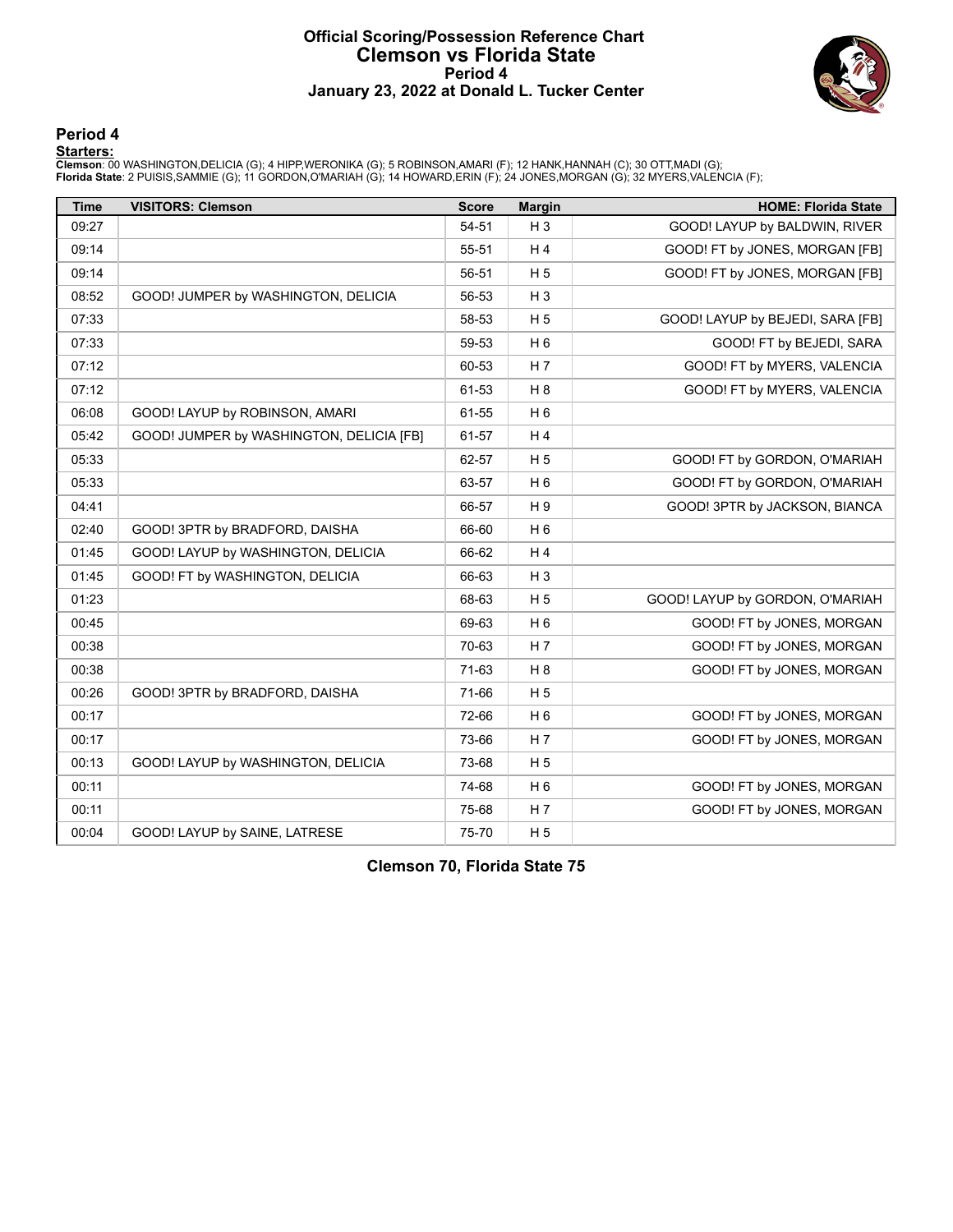### **Official Substitutions Log Clemson vs Florida State Period 1 January 23, 2022 at Donald L. Tucker Center**

| <b>VISITORS: Clemson</b>        | <b>Time</b> | <b>Score</b>             | <b>HOME: Florida State</b> |
|---------------------------------|-------------|--------------------------|----------------------------|
| 00 WASHINGTON, DELICIA          |             |                          | 2 PUISIS, SAMMIE           |
| 4 HIPP, WERONIKA                |             |                          | 11 GORDON, O'MARIAH        |
| 5 ROBINSON, AMARI               |             |                          | 14 HOWARD, ERIN            |
| 12 HANK, HANNAH                 |             |                          | 24 JONES, MORGAN           |
| 30 OTT, MADI                    |             |                          | 32 MYERS, VALENCIA         |
|                                 | 09:29       | $\overline{\phantom{a}}$ | SUB OUT: MYERS, VALENCIA   |
|                                 | 09:29       |                          | SUB IN: BALDWIN, RIVER     |
| SUB OUT: 00 WASHINGTON, DELICIA | 07:55       | $0 - 2$                  |                            |
| SUB IN: 15 GAINES, KIONNA       | 07:55       |                          |                            |
| SUB OUT: 5 ROBINSON, AMARI      | 06:33       | $5 - 4$                  |                            |
| SUB IN: 40 SAINE, LATRESE       | 06:33       |                          |                            |
|                                 | 06:13       | $5 - 4$                  | SUB OUT: PUISIS, SAMMIE    |
|                                 | 06:13       |                          | SUB OUT: GORDON, O'MARIAH  |
|                                 | 06:13       |                          | SUB IN: JACKSON, BIANCA    |
|                                 | 06:13       |                          | SUB IN: BEJEDI, SARA       |
|                                 | 05:14       | $5 - 4$                  | SUB OUT: BALDWIN, RIVER    |
|                                 | 05:14       |                          | SUB IN: MYERS, VALENCIA    |
| SUB OUT: 12 HANK, HANNAH        | 05:14       |                          |                            |
| SUB OUT: 40 SAINE, LATRESE      | 05:14       |                          |                            |
| SUB IN: 1 INYANG, ENO           | 05:14       |                          |                            |
| SUB IN: 5 ROBINSON, AMARI       | 05:14       |                          |                            |
|                                 | 04:36       | $5 - 4$                  | SUB OUT: JONES, MORGAN     |
|                                 | 04:36       |                          | SUB IN: PUISIS, SAMMIE     |
| SUB OUT: 15 GAINES, KIONNA      | 04:36       |                          |                            |
| SUB IN: 25 STANDIFER SYDNEY     | 04:36       |                          |                            |
|                                 | 02:38       | $5 - 8$                  | SUB OUT: JACKSON, BIANCA   |
|                                 | 02:38       |                          | SUB OUT: HOWARD, ERIN      |
|                                 | 02:38       |                          | SUB OUT: MYERS, VALENCIA   |
|                                 | 02:38       |                          | SUB IN: BALDWIN, RIVER     |
|                                 | 02:38       |                          | SUB IN: TIMPSON, MAKAYLA   |
|                                 | 02:38       |                          | SUB IN: JONES, MORGAN      |
| SUB OUT: 1 INYANG, ENO          | 02:38       |                          |                            |
| SUB OUT: 4 HIPP, WERONIKA       | 02:38       |                          |                            |
| SUB IN: 00 WASHINGTON, DELICIA  | 02:38       |                          |                            |
| SUB IN: 12 HANK, HANNAH         | 02:38       |                          |                            |
|                                 | 02:00       | $5 - 8$                  | SUB OUT: BEJEDI, SARA      |
|                                 | 02:00       |                          | SUB IN: GORDON, O'MARIAH   |
| SUB OUT: 5 ROBINSON, AMARI      | 01:29       | $7-8$                    |                            |
| SUB IN: 40 SAINE, LATRESE       | 01:29       |                          |                            |
| SUB OUT: 25 STANDIFER, SYDNEY   | 00:25       | $7 - 12$                 |                            |
| SUB IN: 4 HIPP.WERONIKA         | 00:25       |                          |                            |

**Clemson 9, Florida State 14**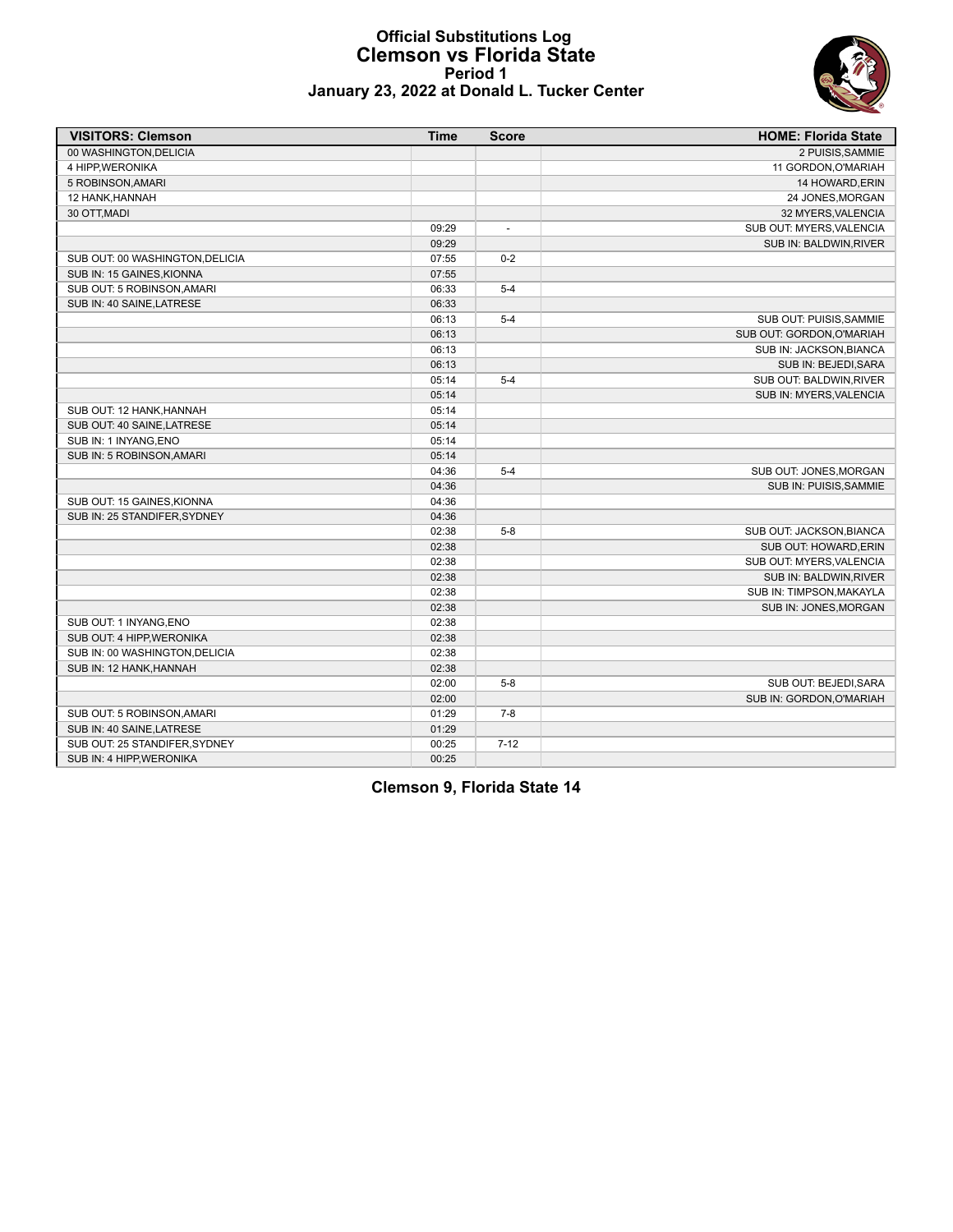### **Official Substitutions Log Clemson vs Florida State Period 2 January 23, 2022 at Donald L. Tucker Center**

| <b>VISITORS: Clemson</b>        | Time  | <b>Score</b>             | <b>HOME: Florida State</b> |
|---------------------------------|-------|--------------------------|----------------------------|
| 00 WASHINGTON.DELICIA           |       |                          | 2 PUISIS, SAMMIE           |
| 4 HIPP, WERONIKA                |       |                          | 11 GORDON, O'MARIAH        |
| 5 ROBINSON, AMARI               |       |                          | 14 HOWARD, ERIN            |
| 12 HANK, HANNAH                 |       |                          | 24 JONES, MORGAN           |
| 30 OTT, MADI                    |       |                          | 32 MYERS, VALENCIA         |
|                                 | 10:00 | $\overline{\phantom{a}}$ | SUB OUT: JONES, MORGAN     |
|                                 | 10:00 |                          | SUB IN: JACKSON, BIANCA    |
| SUB OUT: 00 WASHINGTON, DELICIA | 10:00 |                          |                            |
| SUB IN: 2 BRADFORD, DAISHA      | 10:00 |                          |                            |
|                                 | 08:50 | 12-16                    | SUB OUT: PUISIS, SAMMIE    |
|                                 | 08:50 |                          | SUB OUT: TIMPSON, MAKAYLA  |
|                                 | 08:50 |                          | SUB IN: HOWARD, ERIN       |
|                                 | 08:50 |                          | SUB IN: JONES, MORGAN      |
|                                 | 07:08 | $12 - 21$                | SUB OUT: GORDON, O'MARIAH  |
|                                 | 07:08 |                          | SUB IN: BEJEDI, SARA       |
| SUB OUT: 30 OTT, MADI           | 07:08 |                          |                            |
| SUB OUT: 40 SAINE, LATRESE      | 07:08 |                          |                            |
| SUB IN: 5 ROBINSON, AMARI       | 07:08 |                          |                            |
| SUB IN: 00 WASHINGTON, DELICIA  | 07:08 |                          |                            |
| SUB OUT: 2 BRADFORD, DAISHA     | 06:22 | 12-24                    |                            |
| SUB IN: 30 OTT, MADI            | 06:22 |                          |                            |
|                                 | 05:36 | 15-24                    | SUB OUT: HOWARD, ERIN      |
|                                 | 05:36 |                          | SUB OUT: JONES, MORGAN     |
|                                 | 05:36 |                          | SUB IN: TIMPSON, MAKAYLA   |
|                                 | 05:36 |                          | SUB IN: MYERS, VALENCIA    |
|                                 | 05:36 |                          | SUB OUT: BALDWIN, RIVER    |
|                                 | 05:36 |                          | SUB IN: PUISIS, SAMMIE     |
|                                 | 04:09 | 20-26                    | SUB OUT: MYERS, VALENCIA   |
|                                 | 04:09 |                          | SUB IN: GORDON, O'MARIAH   |
|                                 | 04:09 |                          | SUB OUT: BEJEDI, SARA      |
|                                 | 04:09 |                          | SUB IN: BALDWIN, RIVER     |
| SUB OUT: 4 HIPP, WERONIKA       | 03:37 | 22-26                    |                            |
| SUB IN: 2 BRADFORD, DAISHA      | 03:37 |                          |                            |
|                                 | 01:41 | 22-29                    | SUB OUT: JACKSON, BIANCA   |
|                                 | 01:41 |                          | SUB OUT: GORDON, O'MARIAH  |
|                                 | 01:41 |                          | SUB IN: BEJEDI, SARA       |
|                                 | 01:41 |                          | SUB IN: JONES, MORGAN      |
| SUB OUT: 5 ROBINSON, AMARI      | 01:41 |                          |                            |
| SUB IN: 1 INYANG, ENO           | 01:41 |                          |                            |
| SUB OUT: 1 INYANG, ENO          | 00:59 | 22-31                    |                            |
| SUB IN: 40 SAINE, LATRESE       | 00:59 |                          |                            |
| SUB OUT: 00 WASHINGTON, DELICIA | 00:39 | 24-33                    |                            |
| SUB OUT: 30 OTT, MADI           | 00:39 |                          |                            |
| SUB IN: 4 HIPP, WERONIKA        | 00:39 |                          |                            |
| SUB IN: 15 GAINES, KIONNA       | 00:39 |                          |                            |
|                                 | 00:39 |                          | SUB OUT: BEJEDI, SARA      |
|                                 | 00:39 |                          | SUB IN: GORDON, O'MARIAH   |
|                                 | 00:01 | 24-35                    | SUB OUT: GORDON, O'MARIAH  |
|                                 | 00:01 |                          | SUB IN: BEJEDI, SARA       |
| SUB OUT: 40 SAINE, LATRESE      | 00:01 |                          |                            |
| SUB IN: 5 ROBINSON, AMARI       | 00:01 |                          |                            |
| SUB IN: 25 STANDIFER, SYDNEY    | 00:01 |                          |                            |
| SUB OUT: 15 GAINES, KIONNA      | 00:01 |                          |                            |

**Clemson 24, Florida State 35**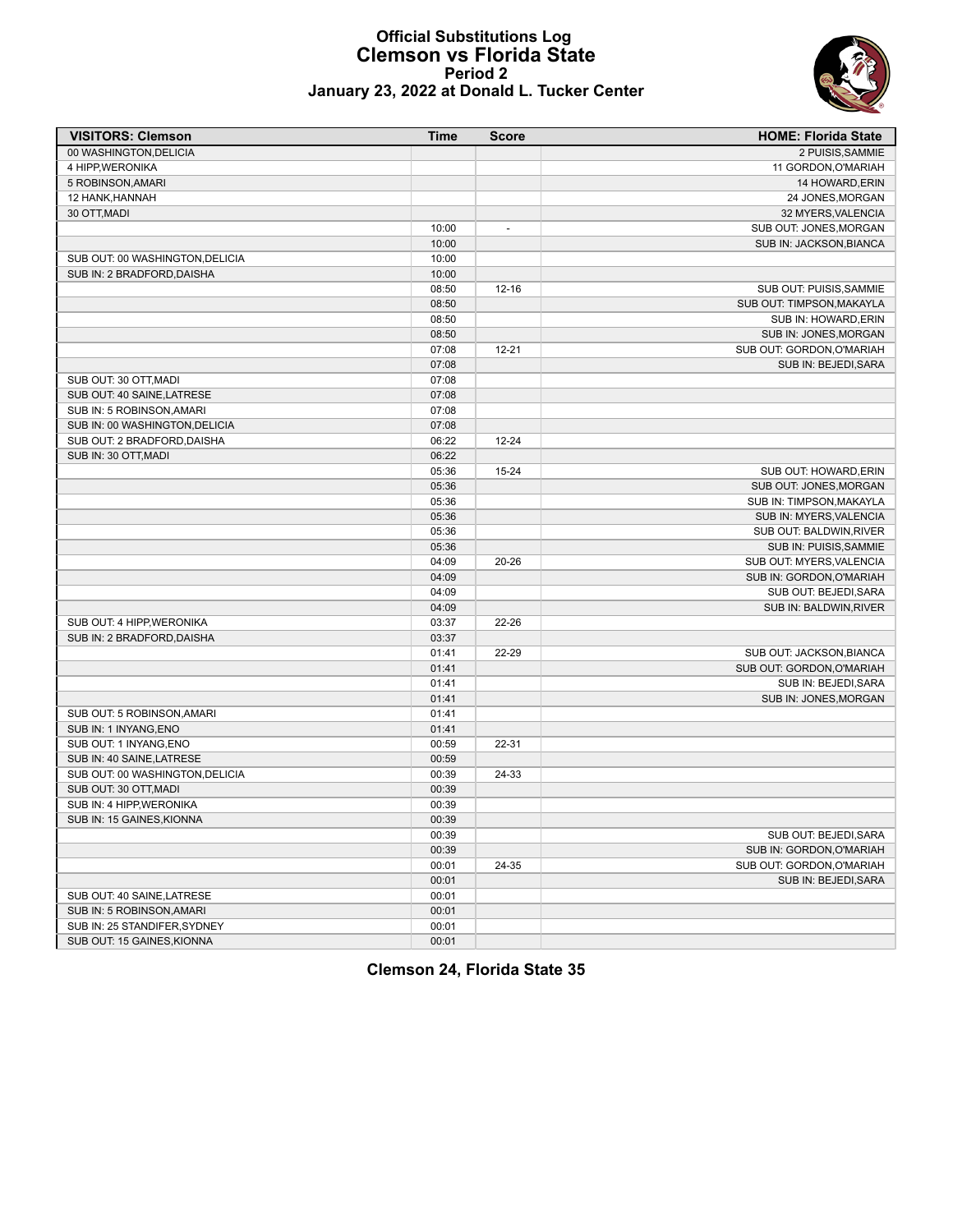

### **Official Substitutions Log Clemson vs Florida State Period 3 January 23, 2022 at Donald L. Tucker Center**

| <b>VISITORS: Clemson</b>        | <b>Time</b> | <b>Score</b>             | <b>HOME: Florida State</b> |
|---------------------------------|-------------|--------------------------|----------------------------|
| 00 WASHINGTON, DELICIA          |             |                          | 2 PUISIS, SAMMIE           |
| 4 HIPP, WERONIKA                |             |                          | 11 GORDON, O'MARIAH        |
| 5 ROBINSON, AMARI               |             |                          | 14 HOWARD, ERIN            |
| 12 HANK, HANNAH                 |             |                          | 24 JONES, MORGAN           |
| 30 OTT, MADI                    |             |                          | 32 MYERS, VALENCIA         |
|                                 | 10:00       | $\overline{\phantom{a}}$ | SUB OUT: BEJEDI, SARA      |
|                                 | 10:00       |                          | SUB OUT: TIMPSON, MAKAYLA  |
|                                 | 10:00       |                          | SUB IN: GORDON, O'MARIAH   |
|                                 | 10:00       |                          | SUB IN: HOWARD, ERIN       |
| SUB OUT: 2 BRADFORD, DAISHA     | 10:00       |                          |                            |
| SUB OUT: 25 STANDIFER, SYDNEY   | 10:00       |                          |                            |
| SUB IN: 00 WASHINGTON, DELICIA  | 10:00       |                          |                            |
| SUB IN: 30 OTT.MADI             | 10:00       |                          |                            |
|                                 | 08:26       | 29-35                    | SUB OUT: PUISIS, SAMMIE    |
|                                 | 08:26       |                          | SUB IN: JACKSON, BIANCA    |
|                                 | 07:34       | 32-35                    | SUB OUT: HOWARD, ERIN      |
|                                 | 07:34       |                          | SUB IN: TIMPSON, MAKAYLA   |
| SUB OUT: 12 HANK, HANNAH        | 07:34       |                          |                            |
| SUB IN: 1 INYANG, ENO           | 07:34       |                          |                            |
|                                 | 07:34       |                          | SUB OUT: JONES, MORGAN     |
|                                 | 07:34       |                          | SUB IN: PUISIS, SAMMIE     |
|                                 | 07:10       | 32-37                    | SUB OUT: GORDON, O'MARIAH  |
|                                 | 07:10       |                          | SUB IN: BEJEDI, SARA       |
|                                 | 06:09       | 35-39                    | SUB OUT: BEJEDI, SARA      |
|                                 | 06:09       |                          | SUB OUT: TIMPSON, MAKAYLA  |
|                                 | 06:09       |                          | SUB IN: GORDON, O'MARIAH   |
|                                 | 06:09       |                          | SUB IN: HOWARD, ERIN       |
| SUB OUT: 5 ROBINSON, AMARI      | 06:09       |                          |                            |
| SUB IN: 3 ELMORE, MAKAYLA       | 06:09       |                          |                            |
|                                 | 05:22       | 35-39                    | SUB OUT: JACKSON, BIANCA   |
|                                 | 05:22       |                          | SUB OUT: BALDWIN, RIVER    |
|                                 | 05:22       |                          | SUB OUT: HOWARD, ERIN      |
|                                 | 05:22       |                          | SUB IN: TIMPSON, MAKAYLA   |
|                                 | 05:22       |                          | SUB IN: JONES, MORGAN      |
|                                 | 05:22       |                          | SUB IN: MYERS, VALENCIA    |
| SUB OUT: 30 OTT, MADI           | 05:22       |                          |                            |
| SUB IN: 2 BRADFORD, DAISHA      | 05:22       |                          |                            |
|                                 | 04:38       | 37-39                    | SUB OUT: JONES, MORGAN     |
|                                 | 04:38       |                          | SUB IN: JACKSON, BIANCA    |
| SUB OUT: 00 WASHINGTON, DELICIA | 04:27       | 39-39                    |                            |
| SUB IN: 30 OTT, MADI            | 04:27       |                          |                            |
| SUB OUT: 1 INYANG, ENO          | 02:45       | 43-43                    |                            |
| SUB OUT: 3 ELMORE, MAKAYLA      | 02:45       |                          |                            |
| SUB IN: 5 ROBINSON, AMARI       | 02:45       |                          |                            |
| SUB IN: 12 HANK, HANNAH         | 02:45       |                          |                            |
|                                 | 01:27       | 49-45                    | SUB OUT: GORDON, O'MARIAH  |
|                                 | 01:27       |                          | SUB OUT: TIMPSON, MAKAYLA  |
|                                 | 01:27       |                          | SUB OUT: MYERS, VALENCIA   |
|                                 | 01:27       |                          | SUB IN: BALDWIN, RIVER     |
|                                 | 01:27       |                          | SUB IN: BEJEDI, SARA       |
|                                 | 01:27       |                          | SUB IN: HOWARD, ERIN       |
| SUB OUT: 4 HIPP, WERONIKA       | 01:27       |                          |                            |
| SUB IN: 00 WASHINGTON, DELICIA  | 01:27       |                          |                            |

# **Clemson 51, Florida State 52**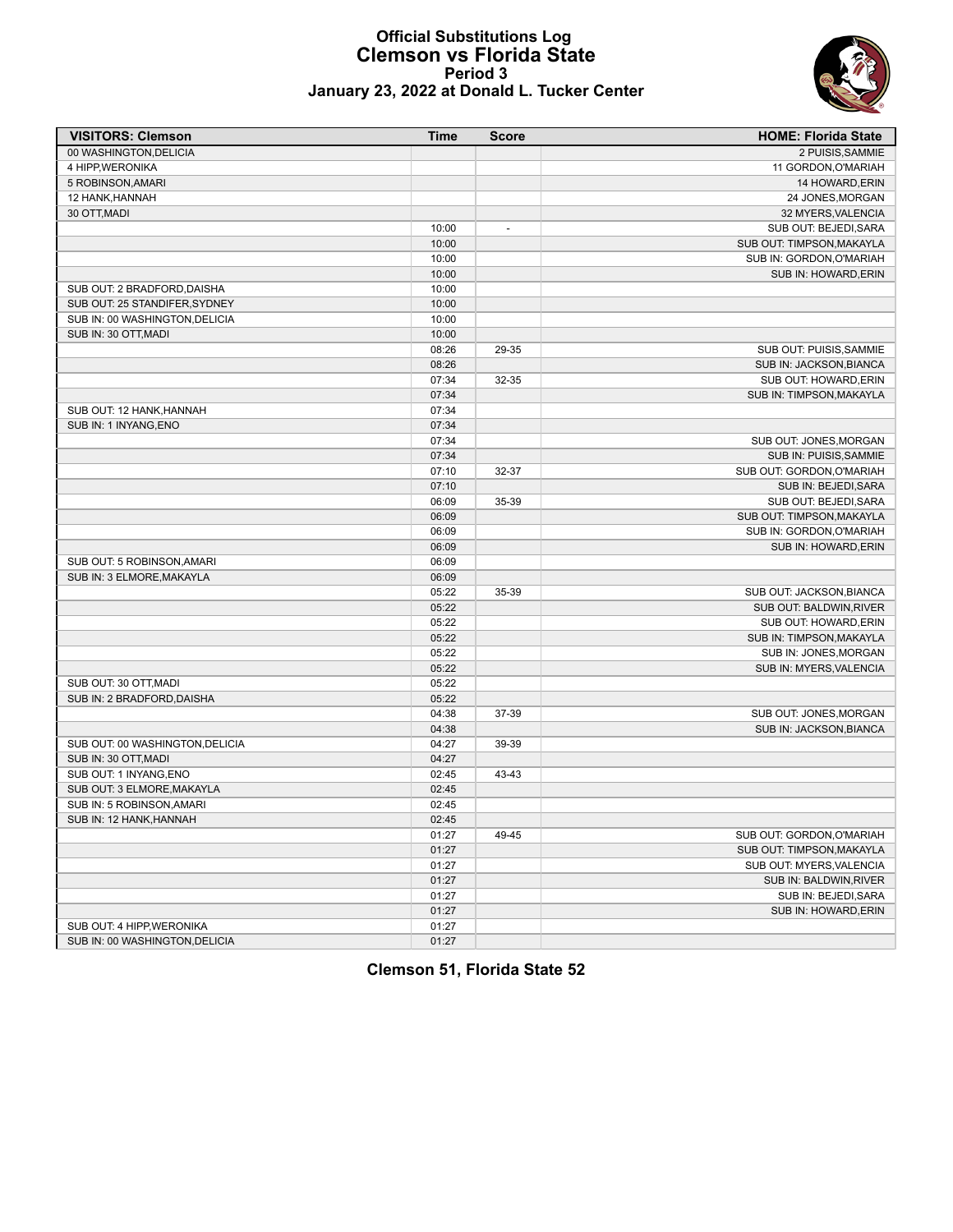## **Official Substitutions Log Clemson vs Florida State Period 4 January 23, 2022 at Donald L. Tucker Center**

| <b>VISITORS: Clemson</b>                          | Time           | <b>Score</b> | <b>HOME: Florida State</b>                           |
|---------------------------------------------------|----------------|--------------|------------------------------------------------------|
| 00 WASHINGTON.DELICIA                             |                |              | 2 PUISIS, SAMMIE                                     |
| 4 HIPP, WERONIKA                                  |                |              | 11 GORDON, O'MARIAH                                  |
| 5 ROBINSON, AMARI                                 |                |              | 14 HOWARD, ERIN                                      |
| 12 HANK, HANNAH                                   |                |              | 24 JONES, MORGAN                                     |
| 30 OTT, MADI                                      |                |              | 32 MYERS, VALENCIA                                   |
|                                                   | 10:00          |              | SUB OUT: JACKSON, BIANCA                             |
|                                                   | 10:00          |              | SUB IN: JONES, MORGAN                                |
| SUB OUT: 12 HANK, HANNAH                          | 08:13          | 53-56        |                                                      |
| SUB IN: 40 SAINE, LATRESE                         | 08:13          |              |                                                      |
|                                                   | 07:33          | 53-58        | SUB OUT: BALDWIN, RIVER                              |
|                                                   | 07:33          |              | SUB IN: MYERS, VALENCIA                              |
| SUB OUT: 30 OTT, MADI<br>SUB IN: 4 HIPP, WERONIKA | 07:33<br>07:33 |              |                                                      |
| SUB OUT: 5 ROBINSON, AMARI                        | 07:12          | 53-61        |                                                      |
| SUB IN: 1 INYANG, ENO                             | 07:12          |              |                                                      |
|                                                   | 06:51          | 53-61        | SUB OUT: HOWARD, ERIN                                |
|                                                   | 06:51          |              | SUB IN: TIMPSON, MAKAYLA                             |
|                                                   | 06:25          | 53-61        | SUB OUT: BEJEDI, SARA                                |
|                                                   | 06:25          |              | SUB OUT: JONES, MORGAN                               |
|                                                   | 06:25          |              | SUB IN: JACKSON, BIANCA                              |
|                                                   | 06:25          |              | SUB IN: GORDON, O'MARIAH                             |
| SUB OUT: 1 INYANG, ENO                            | 06:15          | 53-61        |                                                      |
| SUB IN: 5 ROBINSON, AMARI                         | 06:15          |              |                                                      |
|                                                   | 05:33          | 57-61        | SUB OUT: PUISIS, SAMMIE                              |
|                                                   | 05:33          |              | SUB IN: BALDWIN, RIVER                               |
|                                                   | 05:33          |              | SUB OUT: MYERS, VALENCIA                             |
|                                                   | 05:33          |              | SUB IN: JONES, MORGAN                                |
|                                                   | 04:19          | 57-66        | SUB OUT: GORDON, O'MARIAH                            |
|                                                   | 04:19          |              | SUB OUT: TIMPSON, MAKAYLA                            |
|                                                   | 04:19          |              | SUB IN: BEJEDI, SARA                                 |
|                                                   | 04:19          |              | SUB IN: HOWARD, ERIN                                 |
| SUB OUT: 4 HIPP, WERONIKA                         | 04:19          |              |                                                      |
| SUB OUT: 40 SAINE, LATRESE                        | 04:19          |              |                                                      |
| SUB IN: 12 HANK, HANNAH                           | 04:19          |              |                                                      |
| SUB IN: 30 OTT, MADI                              | 04:19          |              |                                                      |
|                                                   | 02:19          | 60-66        | SUB OUT: BEJEDI, SARA                                |
|                                                   | 02:19          |              | SUB OUT: JONES, MORGAN                               |
|                                                   | 02:19          |              | SUB IN: PUISIS, SAMMIE                               |
|                                                   | 02:19<br>01:45 | 62-66        | SUB IN: GORDON, O'MARIAH<br>SUB OUT: JACKSON, BIANCA |
|                                                   | 01:45          |              | SUB IN: JONES, MORGAN                                |
| SUB OUT: 12 HANK, HANNAH                          | 01:32          | 63-66        |                                                      |
| SUB IN: 40 SAINE, LATRESE                         | 01:32          |              |                                                      |
|                                                   | 00:38          | 63-71        | SUB OUT: BALDWIN, RIVER                              |
|                                                   | 00:38          |              | SUB OUT: HOWARD.ERIN                                 |
|                                                   | 00:38          |              | SUB IN: JACKSON, BIANCA                              |
|                                                   | 00:38          |              | SUB IN: BEJEDI, SARA                                 |
| SUB OUT: 30 OTT, MADI                             | 00:38          |              |                                                      |
| SUB IN: 4 HIPP, WERONIKA                          | 00:38          |              |                                                      |
| SUB OUT: 40 SAINE, LATRESE                        | 00:38          |              |                                                      |
| SUB IN: 12 HANK, HANNAH                           | 00:38          |              |                                                      |
|                                                   | 00:25          | 66-71        | SUB OUT: PUISIS, SAMMIE                              |
|                                                   | 00:25          |              | SUB OUT: BEJEDI, SARA                                |
|                                                   | 00:25          |              | SUB IN: BALDWIN, RIVER                               |
|                                                   | 00:25          |              | SUB IN: HOWARD, ERIN                                 |
|                                                   | 00:17          | 66-71        | SUB OUT: BALDWIN, RIVER                              |
|                                                   | 00:17          |              | SUB OUT: HOWARD, ERIN                                |
|                                                   | 00:17          |              | SUB IN: PUISIS, SAMMIE                               |
|                                                   | 00:17          |              | SUB IN: BEJEDI, SARA                                 |
| SUB OUT: 12 HANK, HANNAH                          | 00:17          |              |                                                      |
| SUB IN: 40 SAINE, LATRESE                         | 00:17          |              |                                                      |
|                                                   | 00:13          | 68-73        | SUB OUT: PUISIS, SAMMIE                              |
|                                                   | 00:13          |              | SUB OUT: BEJEDI, SARA                                |
|                                                   | 00:13          |              | SUB IN: BALDWIN, RIVER                               |
|                                                   | 00:13          |              | SUB IN: HOWARD, ERIN                                 |
|                                                   | 00:11          | 68-73        | SUB OUT: BALDWIN, RIVER                              |
|                                                   | 00:11<br>00:11 |              | SUB OUT: HOWARD, ERIN<br>SUB IN: PUISIS, SAMMIE      |
|                                                   | 00:11          |              | SUB IN: BEJEDI, SARA                                 |
|                                                   |                |              |                                                      |